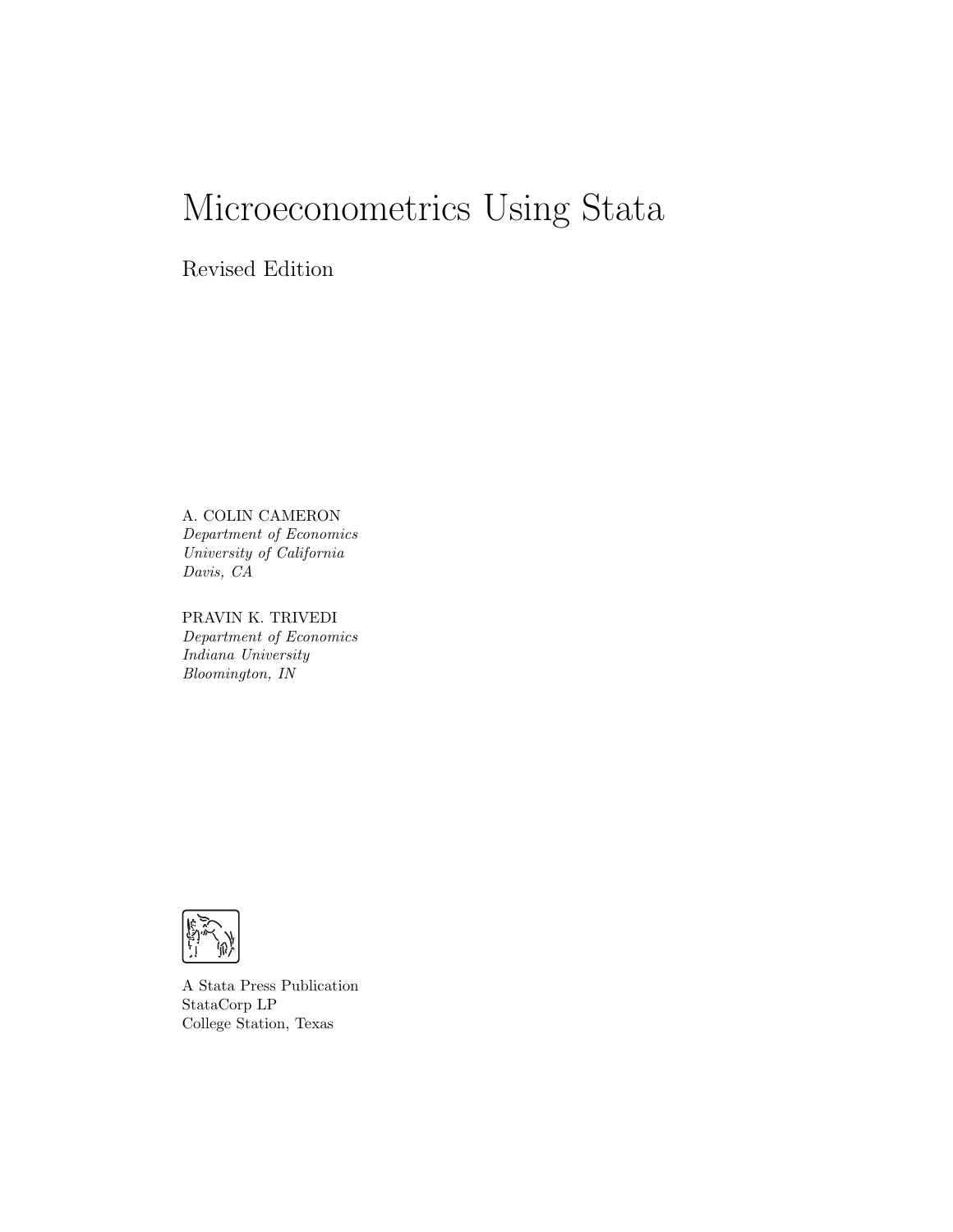

Copyright  $\odot$  2009, 2010 by StataCorp LP All rights reserved. First edition 2009 Revised edition 2010

Published by Stata Press, 4905 Lakeway Drive, College Station, Texas 77845 Typeset in L<sup>AT</sup>FX  $2\varepsilon$ Printed in the United States of America 10 9 8 7 6 5 4 3 2 1

ISBN-10: 1-59718-073-4 ISBN-13: 978-1-59718-073-3

No part of this book may be reproduced, stored in a retrieval system, or transcribed, in any form or by any means—electronic, mechanical, photocopy, recording, or otherwise—without the prior written permission of StataCorp LP.

Stata is a registered trademark of StataCorp LP. LATEX  $2\varepsilon$  is a trademark of the American Mathematical Society.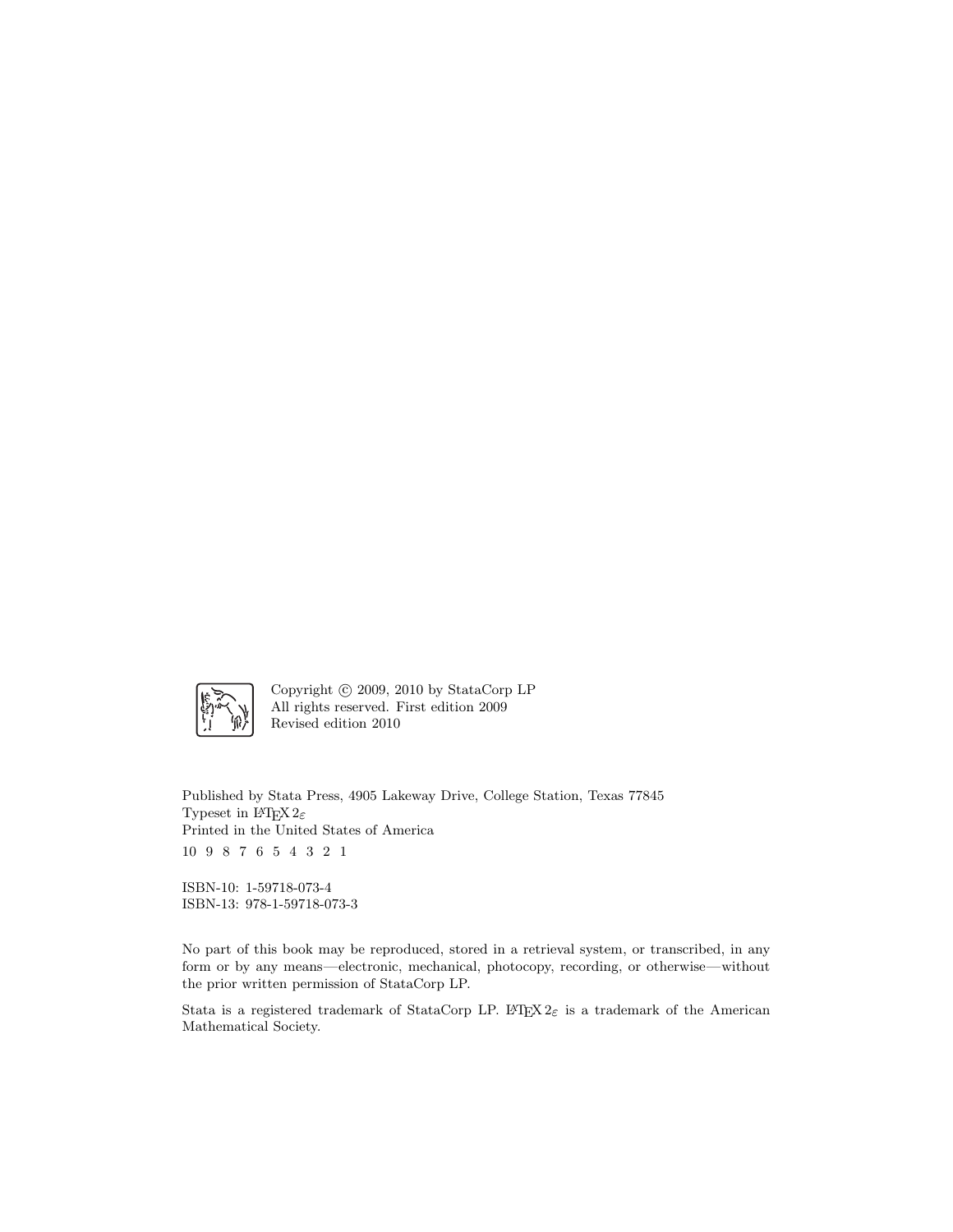## **Contents**

|   |              | List of tables  |                                                                                   | <b>XXXV</b> |                |  |
|---|--------------|-----------------|-----------------------------------------------------------------------------------|-------------|----------------|--|
|   |              | List of figures |                                                                                   |             | xxxvii         |  |
|   |              |                 | Preface to the Revised Edition                                                    |             | xxxix          |  |
|   |              |                 | Preface to the First Edition                                                      |             | xli            |  |
| 1 | Stata basics |                 |                                                                                   |             | 1              |  |
|   | 1.1          |                 | Interactive use                                                                   |             | 1              |  |
|   | 1.2          |                 |                                                                                   |             | $\overline{2}$ |  |
|   |              | 1.2.1           |                                                                                   |             | $\overline{2}$ |  |
|   |              | 1.2.2           |                                                                                   |             | 3              |  |
|   |              | 1.2.3           | The help command $\ldots \ldots \ldots \ldots \ldots \ldots \ldots \ldots$        |             | 3              |  |
|   |              | 1.2.4           | The search, findit, and h<br>search commands $\ldots \ldots \ldots \ldots$        |             | $\overline{4}$ |  |
|   | 1.3          |                 |                                                                                   |             | $\overline{5}$ |  |
|   |              | 1.3.1           |                                                                                   |             | $\overline{5}$ |  |
|   |              | 1.3.2           | Example: The summarize command                                                    |             | 6              |  |
|   |              | 1.3.3           | Example: The regress command $\ldots \ldots \ldots \ldots \ldots$                 |             | $\overline{7}$ |  |
|   |              | 1.3.4           |                                                                                   |             | 9              |  |
|   |              | 1.3.5           | Abbreviations, case sensitivity, and wildcards                                    |             | 11             |  |
|   |              | 1.3.6           | Arithmetic, relational, and logical operators                                     |             | 12             |  |
|   |              | 1.3.7           |                                                                                   |             | 12             |  |
|   | 1.4          |                 |                                                                                   |             | 13             |  |
|   |              | 1.4.1           | Writing a do-file $\ldots \ldots \ldots \ldots \ldots \ldots \ldots \ldots$       |             | 13             |  |
|   |              | 1.4.2           |                                                                                   |             | 14             |  |
|   |              | 1.4.3           | Log files $\ldots \ldots \ldots \ldots \ldots \ldots \ldots \ldots \ldots \ldots$ |             | 14             |  |
|   |              | 1.4.4           |                                                                                   |             | 15             |  |
|   |              |                 |                                                                                   |             |                |  |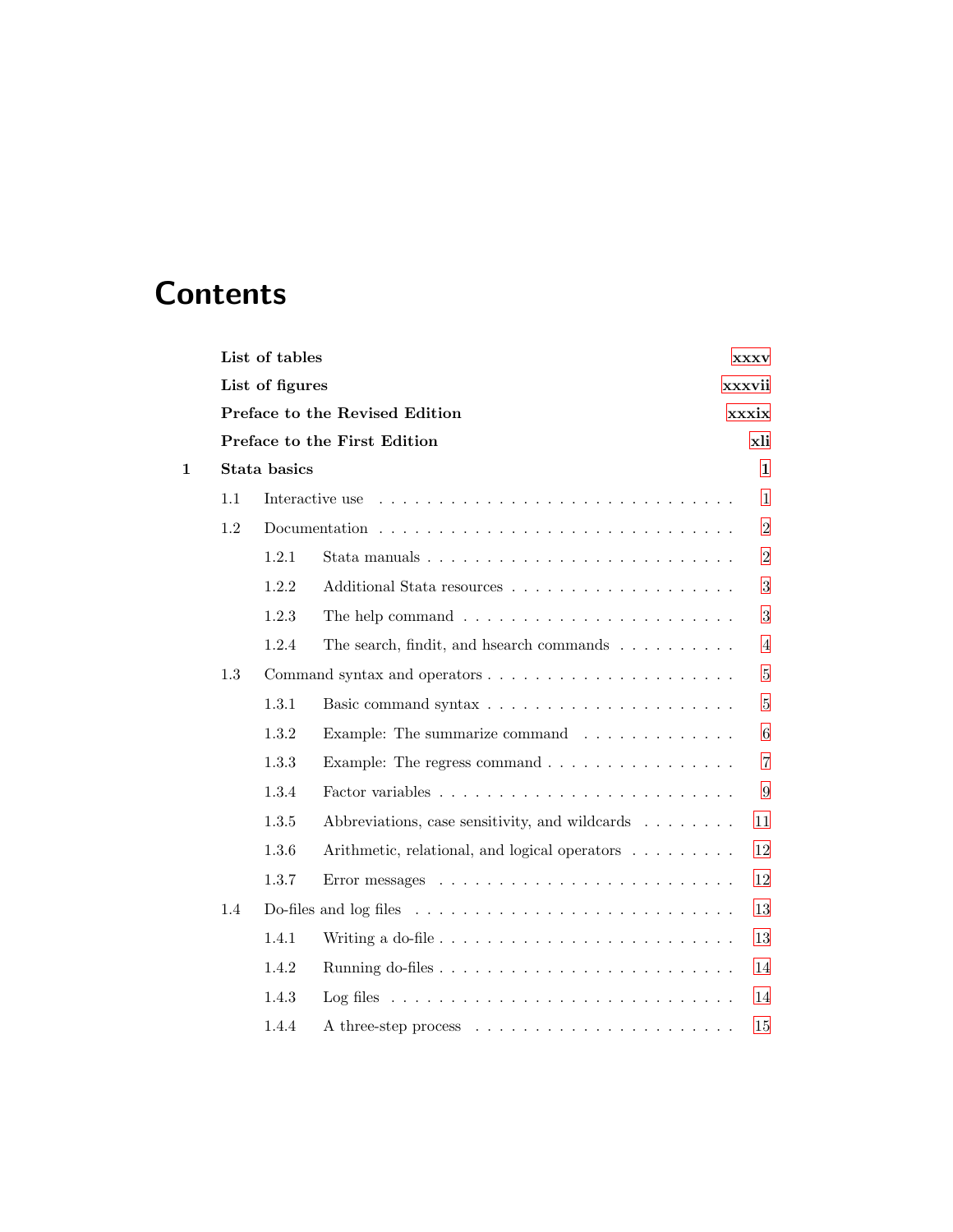### vi *Contents*

|          |      | 1.4.5 |                                                                                          | 16     |
|----------|------|-------|------------------------------------------------------------------------------------------|--------|
|          |      | 1.4.6 | Different implementations of Stata                                                       | 17     |
|          | 1.5  |       |                                                                                          | 17     |
|          |      | 1.5.1 |                                                                                          | 17     |
|          |      | 1.5.2 |                                                                                          | 18     |
|          | 1.6  |       |                                                                                          | 18     |
|          |      | 1.6.1 | Using results from the r-class command summarize $\ldots$ .                              | 18     |
|          |      | 1.6.2 | Using results from the e-class command regress $\dots \dots$                             | 19     |
|          | 1.7  |       |                                                                                          | 21     |
|          |      | 1.7.1 |                                                                                          | 21     |
|          |      | 1.7.2 |                                                                                          | 22     |
|          |      | 1.7.3 |                                                                                          | 23     |
|          | 1.8  |       | Looping commands $\ldots \ldots \ldots \ldots \ldots \ldots \ldots \ldots \ldots \ldots$ | 24     |
|          |      | 1.8.1 | The foreach loop $\dots \dots \dots \dots \dots \dots \dots \dots \dots$                 | 25     |
|          |      | 1.8.2 | The forvalues loop $\dots \dots \dots \dots \dots \dots \dots \dots$                     | 26     |
|          |      | 1.8.3 | The while loop $\dots \dots \dots \dots \dots \dots \dots \dots \dots \dots$             | 26     |
|          |      | 1.8.4 | The continue command $\ldots \ldots \ldots \ldots \ldots \ldots \ldots$                  | 27     |
|          | 1.9  |       |                                                                                          | 27     |
|          | 1.10 |       |                                                                                          | 27     |
|          | 1.11 |       |                                                                                          | 28     |
|          | 1.12 |       |                                                                                          | 29     |
|          | 1.13 |       |                                                                                          | 29     |
| $\bf{2}$ |      |       | Data management and graphics                                                             | 31     |
|          | 2.1  |       |                                                                                          | 31     |
|          | 2.2  |       | Types of data $\ldots \ldots \ldots \ldots \ldots \ldots \ldots \ldots \ldots \ldots$    | 31     |
|          |      | 2.2.1 |                                                                                          | $32\,$ |
|          |      | 2.2.2 |                                                                                          | 32     |
|          |      | 2.2.3 | String data $\ldots \ldots \ldots \ldots \ldots \ldots \ldots \ldots \ldots$             | 33     |
|          |      | 2.2.4 | Formats for displaying numeric data $\ldots \ldots \ldots \ldots$                        | 33     |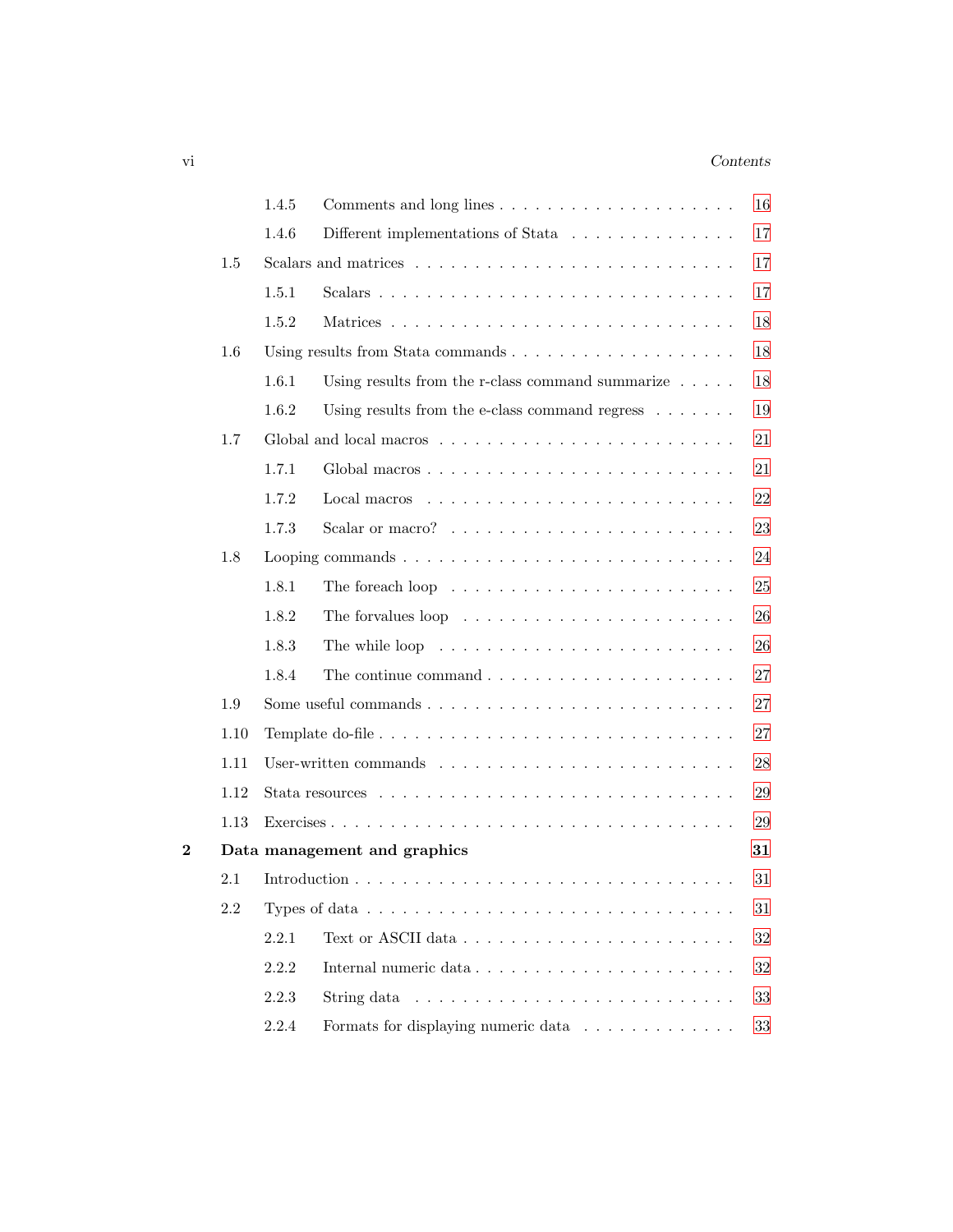### *Contents* vii

| 2.3 |       |                                                                                 | 34     |
|-----|-------|---------------------------------------------------------------------------------|--------|
|     | 2.3.1 |                                                                                 | 34     |
|     | 2.3.2 | Inputting data already in Stata format                                          | 35     |
|     | 2.3.3 | Inputting data from the keyboard $\ldots \ldots \ldots \ldots \ldots$           | 36     |
|     | 2.3.4 |                                                                                 | 36     |
|     | 2.3.5 | Inputting text data from a spread<br>sheet $\ldots \ldots \ldots \ldots \ldots$ | $37\,$ |
|     | 2.3.6 | Inputting text data in free format                                              | 38     |
|     | 2.3.7 | Inputting text data in fixed format                                             | $38\,$ |
|     | 2.3.8 |                                                                                 | $39\,$ |
|     | 2.3.9 |                                                                                 | $39\,$ |
| 2.4 |       |                                                                                 | 40     |
|     | 2.4.1 |                                                                                 | 40     |
|     | 2.4.2 | Naming and labeling variables                                                   | 43     |
|     | 2.4.3 |                                                                                 | 44     |
|     | 2.4.4 | Using original documentation $\ldots \ldots \ldots \ldots \ldots$               | 45     |
|     | 2.4.5 |                                                                                 | 45     |
|     | 2.4.6 |                                                                                 | 47     |
|     | 2.4.7 | Transforming data (generate, replace, egen, recode)                             | 48     |
|     |       | The generate and replace commands $\ldots \ldots \ldots \ldots$                 | 48     |
|     |       | The egen command $\ldots \ldots \ldots \ldots \ldots \ldots \ldots \ldots$      | 49     |
|     |       | The recode command $\ldots \ldots \ldots \ldots \ldots \ldots \ldots$           | 49     |
|     |       | The by prefix $\ldots \ldots \ldots \ldots \ldots \ldots \ldots \ldots$         | 49     |
|     |       |                                                                                 | $50\,$ |
|     |       |                                                                                 | 50     |
|     |       | Interactions                                                                    | 51     |
|     |       | Demeaning                                                                       | $52\,$ |
|     | 2.4.8 | Saving data $\ldots \ldots \ldots \ldots \ldots \ldots \ldots \ldots \ldots$    | $52\,$ |
|     | 2.4.9 | Selecting the sample $\ldots \ldots \ldots \ldots \ldots \ldots \ldots$         | $53\,$ |
| 2.5 |       |                                                                                 | 54     |
|     | 2.5.1 |                                                                                 | $55\,$ |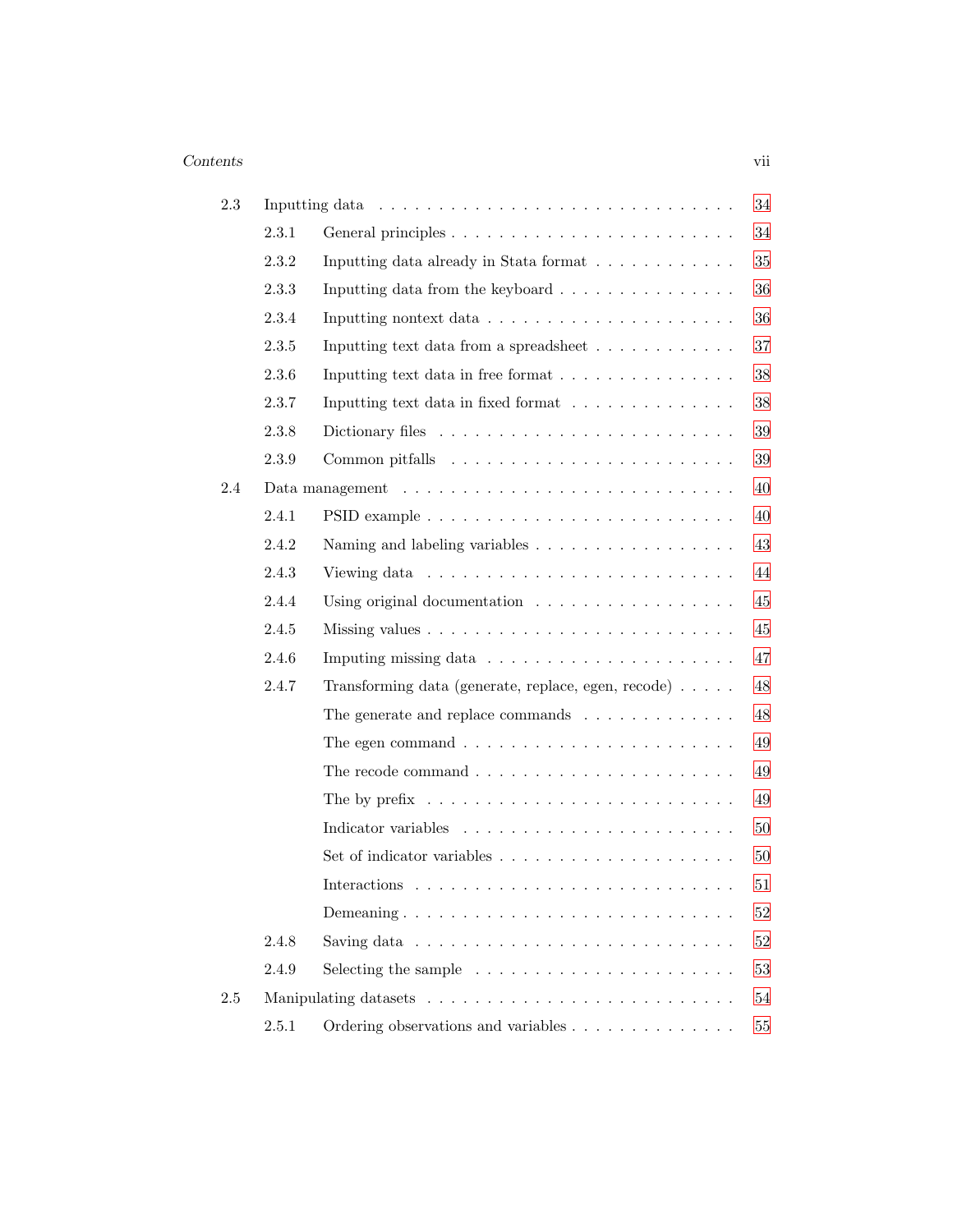### viii *Contents*

|   |         | 2.5.2 | Preserving and restoring a dataset                                                          | 55     |
|---|---------|-------|---------------------------------------------------------------------------------------------|--------|
|   |         | 2.5.3 | Wide and long forms for a dataset $\ldots \ldots \ldots \ldots \ldots$                      | $55\,$ |
|   |         | 2.5.4 |                                                                                             | 56     |
|   |         | 2.5.5 |                                                                                             | 58     |
|   | $2.6\,$ |       |                                                                                             | $58\,$ |
|   |         | 2.6.1 | Stata graph commands $\ldots \ldots \ldots \ldots \ldots \ldots \ldots$                     | $59\,$ |
|   |         |       |                                                                                             | 59     |
|   |         |       | Saving and exporting graphs $\dots \dots \dots \dots \dots \dots$                           | 60     |
|   |         |       | Learning how to use graph commands $\ldots \ldots \ldots \ldots$                            | 61     |
|   |         | 2.6.2 |                                                                                             | 61     |
|   |         | 2.6.3 |                                                                                             | 63     |
|   |         | 2.6.4 |                                                                                             | 63     |
|   |         | 2.6.5 | Twoway scatterplots and fitted lines                                                        | 66     |
|   |         | 2.6.6 | Lowess, kernel, local linear, and nearest-neighbor regression                               | 67     |
|   |         | 2.6.7 |                                                                                             | 69     |
|   | 2.7     |       |                                                                                             | 70     |
|   | 2.8     |       |                                                                                             | 70     |
| 3 |         |       | Linear regression basics                                                                    | 73     |
|   | 3.1     |       |                                                                                             | 73     |
|   | 3.2     |       |                                                                                             | 73     |
|   |         | 3.2.1 |                                                                                             | 73     |
|   |         | 3.2.2 |                                                                                             | 74     |
|   |         | 3.2.3 |                                                                                             | 75     |
|   |         | 3.2.4 | More-detailed summary statistics                                                            | 76     |
|   |         | 3.2.5 |                                                                                             | 77     |
|   |         | 3.2.6 |                                                                                             | 80     |
|   |         | 3.2.7 | Data plots $\dots \dots \dots \dots \dots \dots \dots \dots \dots \dots \dots \dots$        | 80     |
|   | 3.3     |       |                                                                                             | 81     |
|   |         | 3.3.1 |                                                                                             | 81     |
|   |         | 3.3.2 | OLS regression and matrix algebra $\;\ldots\; \ldots\; \ldots\; \ldots\; \ldots\; \ldots\;$ | 82     |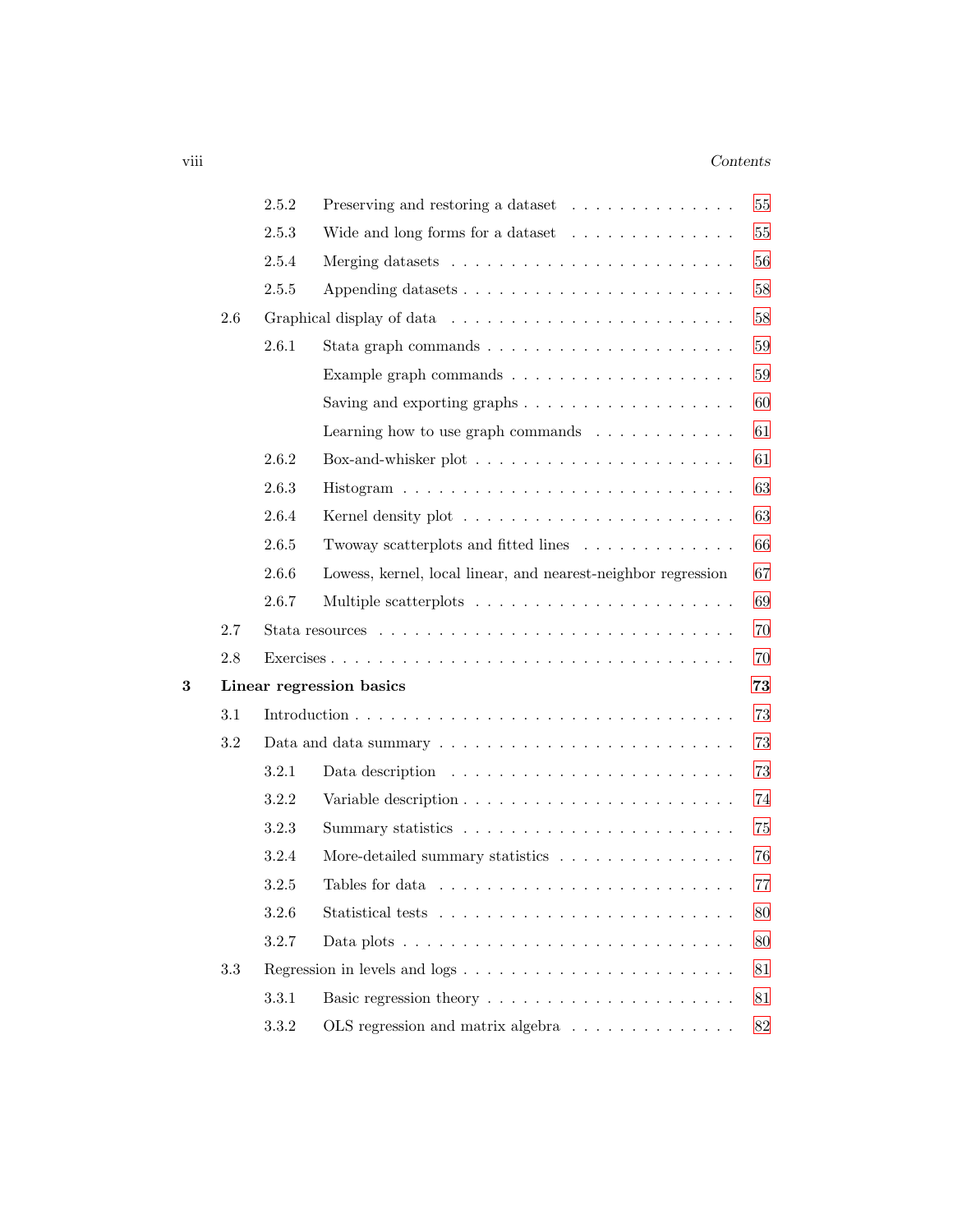|         | 3.3.3 | Properties of the OLS estimator                                                 | 83  |
|---------|-------|---------------------------------------------------------------------------------|-----|
|         | 3.3.4 | Heteroskedasticity-robust standard errors                                       | 84  |
|         | 3.3.5 | $Cluster-robust\ standard\ errors\ \ \ldots\ \ldots\ \ldots\ \ldots\ \ldots\ .$ | 84  |
|         | 3.3.6 |                                                                                 | 85  |
| $3.4\,$ |       |                                                                                 | 86  |
|         | 3.4.1 |                                                                                 | 86  |
|         | 3.4.2 | The regress command $\ldots \ldots \ldots \ldots \ldots \ldots \ldots$          | 87  |
|         | 3.4.3 |                                                                                 | 88  |
|         | 3.4.4 | Tables of output from several regressions                                       | 89  |
|         | 3.4.5 | Even better tables of regression output $\ldots \ldots \ldots \ldots$           | 90  |
|         | 3.4.6 | Factor variables for categorical variables and interactions                     | 92  |
| $3.5\,$ |       |                                                                                 | 94  |
|         | 3.5.1 | Specification tests and model diagnostics                                       | 94  |
|         | 3.5.2 |                                                                                 | 95  |
|         | 3.5.3 |                                                                                 | 96  |
|         | 3.5.4 |                                                                                 | 97  |
|         |       |                                                                                 | 98  |
|         |       | Test of the Box–Cox model $\ldots \ldots \ldots \ldots \ldots \ldots$           | 98  |
|         |       | Test of the functional form of the conditional mean $\dots$ .                   | 99  |
|         |       |                                                                                 | 100 |
|         |       |                                                                                 | 102 |
|         | 3.5.5 | Tests have power in more than one direction $\dots \dots$                       | 102 |
| 3.6     |       |                                                                                 | 104 |
|         | 3.6.1 |                                                                                 | 104 |
|         | 3.6.2 |                                                                                 | 106 |
|         | 3.6.3 | Prediction in logs: The retransformation problem $\ldots \ldots$                | 108 |
|         | 3.6.4 |                                                                                 | 109 |
| 3.7     |       |                                                                                 | 111 |
|         | 3.7.1 | Weights                                                                         | 111 |
|         | 3.7.2 |                                                                                 | 112 |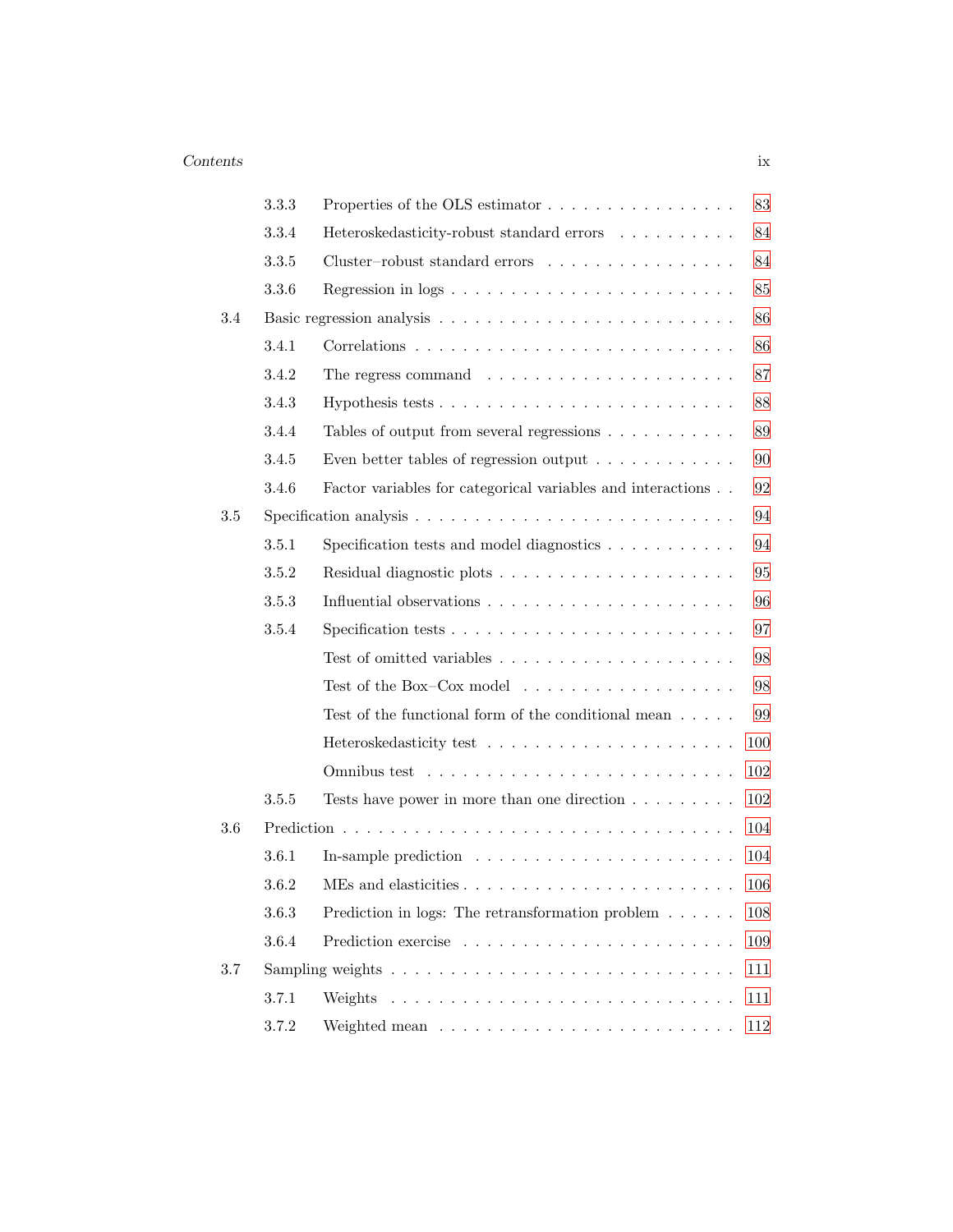### x *Contents*

|   |         | 3.7.3      | Weighted regression $\ldots \ldots \ldots \ldots \ldots \ldots \ldots$                                                         | 113 |
|---|---------|------------|--------------------------------------------------------------------------------------------------------------------------------|-----|
|   |         | 3.7.4      | Weighted prediction and MEs $\;\ldots\; \ldots\; \ldots\; \ldots\; \ldots\; \ldots\; \ldots\;$                                 | 114 |
|   | $3.8\,$ |            |                                                                                                                                | 115 |
|   | 3.9     |            |                                                                                                                                | 117 |
|   | 3.10    |            |                                                                                                                                | 117 |
| 4 |         | Simulation |                                                                                                                                | 119 |
|   | 4.1     |            |                                                                                                                                | 119 |
|   | 4.2     |            | Pseudorandom-number generators: Introduction $\ldots \ldots \ldots \ldots$                                                     | 120 |
|   |         | 4.2.1      | Uniform random-number generation $\ldots \ldots \ldots \ldots$                                                                 | 120 |
|   |         | 4.2.2      | Draws from normal                                                                                                              | 122 |
|   |         | 4.2.3      | Draws from t, chi-squared, F, gamma, and beta $\dots \dots$                                                                    | 123 |
|   |         | 4.2.4      | Draws from binomial, Poisson, and negative binomial                                                                            | 124 |
|   |         |            | Independent (but not identically distributed) draws from<br>binomial $\ldots \ldots \ldots \ldots \ldots \ldots \ldots \ldots$ | 124 |
|   |         |            | Independent (but not identically distributed) draws from                                                                       | 125 |
|   |         |            | Histograms and density plots                                                                                                   | 126 |
|   | 4.3     |            | Distribution of the sample mean $\dots \dots \dots \dots \dots \dots \dots$                                                    | 127 |
|   |         | 4.3.1      | Stata program $\ldots \ldots \ldots \ldots \ldots \ldots \ldots \ldots \ldots$                                                 | 128 |
|   |         | 4.3.2      | The simulate command $\ldots \ldots \ldots \ldots \ldots \ldots \ldots$                                                        | 129 |
|   |         | 4.3.3      | Central limit theorem simulation                                                                                               | 129 |
|   |         | 4.3.4      | The postfile command $\ldots \ldots \ldots \ldots \ldots \ldots \ldots$                                                        | 130 |
|   |         | 4.3.5      | Alternative central limit theorem simulation                                                                                   | 131 |
|   | 4.4     |            | Pseudorandom-number generators: Further details                                                                                | 131 |
|   |         | 4.4.1      | Inverse-probability transformation                                                                                             | 132 |
|   |         | 4.4.2      | Direct transformation $\ldots \ldots \ldots \ldots \ldots \ldots \ldots \ldots$                                                | 133 |
|   |         | 4.4.3      | Other methods                                                                                                                  | 133 |
|   |         | 4.4.4      | Draws from truncated normal $\ldots \ldots \ldots \ldots \ldots$                                                               | 134 |
|   |         | 4.4.5      | Draws from multivariate normal                                                                                                 | 135 |
|   |         |            | Direct draws from multivariate normal $\ldots \ldots \ldots \ldots$                                                            | 135 |
|   |         |            | Transformation using Cholesky decomposition                                                                                    | 136 |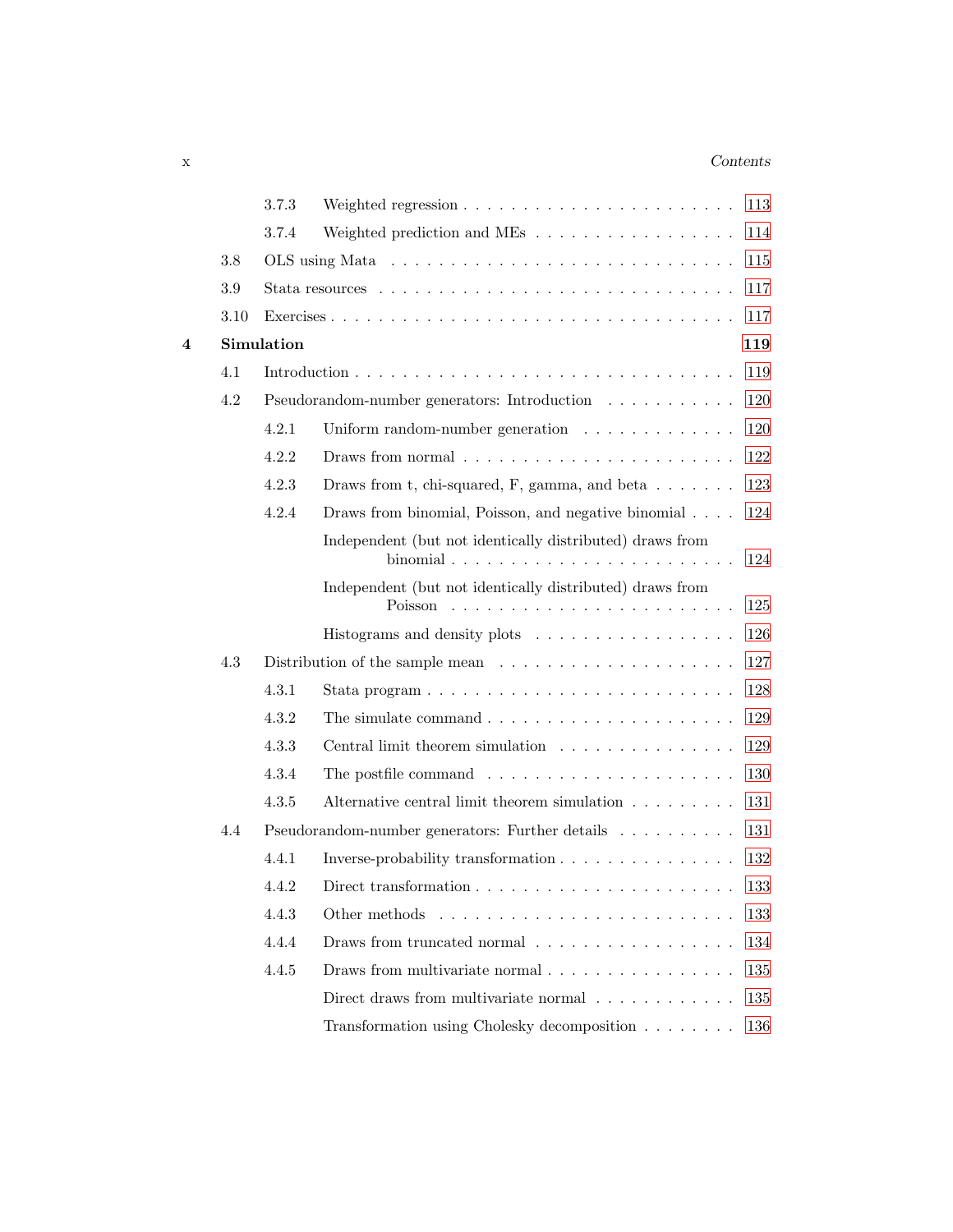| Monte Carlo integration using different $S \ldots \ldots \ldots$<br>Simulation for regression: Introduction $\ldots \ldots \ldots \ldots \ldots \ldots$<br>Simulation example: OLS with $\chi^2$ errors<br>Interpreting simulation output | 138<br>139<br>139<br>140<br>141<br>141 |
|-------------------------------------------------------------------------------------------------------------------------------------------------------------------------------------------------------------------------------------------|----------------------------------------|
|                                                                                                                                                                                                                                           |                                        |
|                                                                                                                                                                                                                                           |                                        |
|                                                                                                                                                                                                                                           |                                        |
|                                                                                                                                                                                                                                           |                                        |
|                                                                                                                                                                                                                                           |                                        |
|                                                                                                                                                                                                                                           |                                        |
|                                                                                                                                                                                                                                           | 144                                    |
|                                                                                                                                                                                                                                           | 144                                    |
| Standard errors $\dots \dots \dots \dots \dots \dots \dots \dots \dots$                                                                                                                                                                   | 144                                    |
|                                                                                                                                                                                                                                           | 144                                    |
| Test size $\ldots \ldots \ldots \ldots \ldots \ldots \ldots \ldots \ldots \ldots$                                                                                                                                                         | 145                                    |
|                                                                                                                                                                                                                                           | 146                                    |
|                                                                                                                                                                                                                                           | 146                                    |
| Different sample size and number of simulations $\ldots \ldots$                                                                                                                                                                           | 146                                    |
|                                                                                                                                                                                                                                           | 146                                    |
|                                                                                                                                                                                                                                           | 147                                    |
|                                                                                                                                                                                                                                           | 147                                    |
| Simulation with endogenous regressors $\ldots \ldots \ldots \ldots$                                                                                                                                                                       | 148                                    |
|                                                                                                                                                                                                                                           | 150                                    |
|                                                                                                                                                                                                                                           | 150                                    |
|                                                                                                                                                                                                                                           | 153                                    |
|                                                                                                                                                                                                                                           | 153                                    |
|                                                                                                                                                                                                                                           | 153                                    |
| 5.2.1 GLS for heteroskedastic errors                                                                                                                                                                                                      | 153                                    |
|                                                                                                                                                                                                                                           | 154                                    |
| Weighted least squares and robust standard errors                                                                                                                                                                                         | 155                                    |
|                                                                                                                                                                                                                                           | 155                                    |
|                                                                                                                                                                                                                                           | 156                                    |
|                                                                                                                                                                                                                                           | 156                                    |
|                                                                                                                                                                                                                                           |                                        |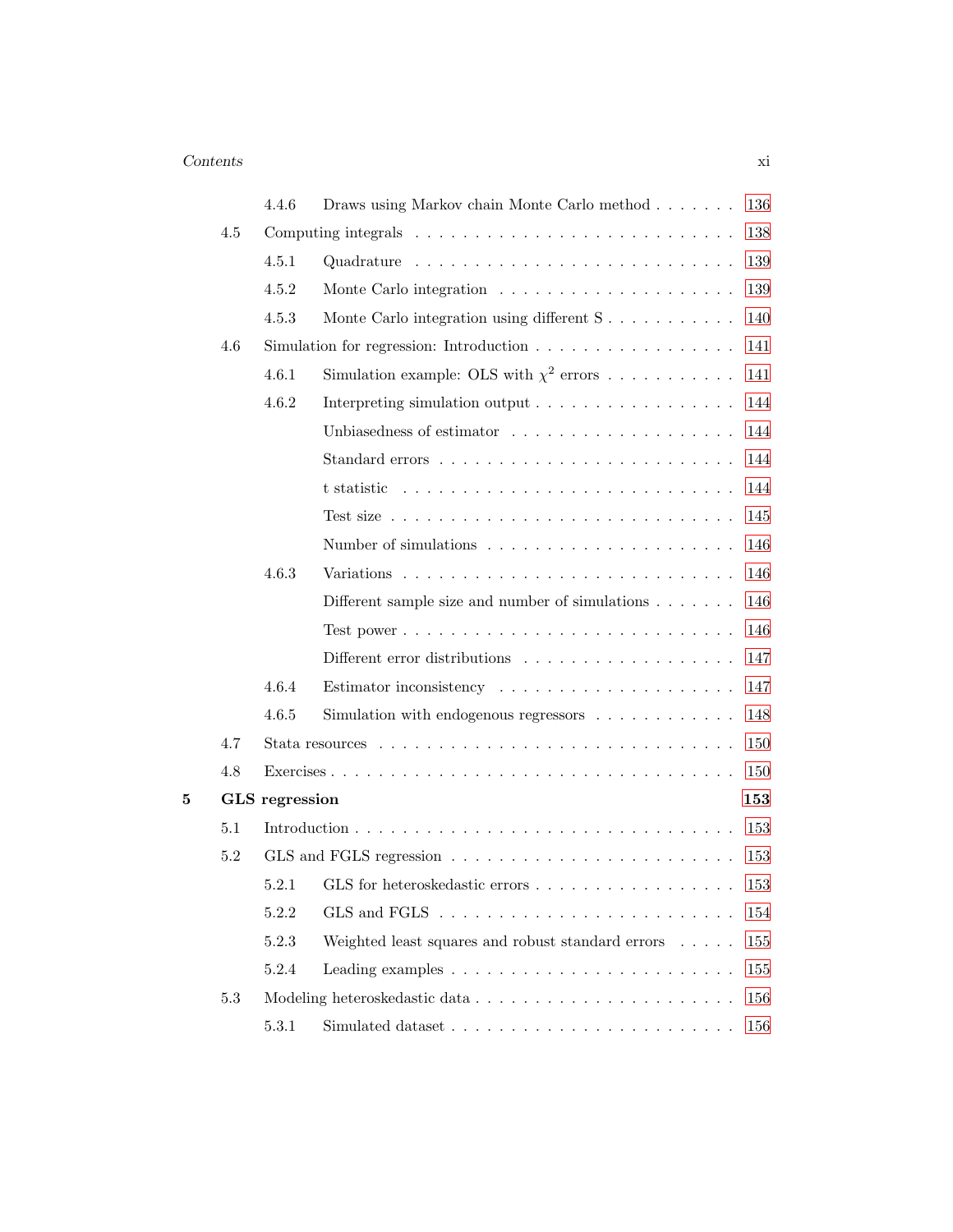### xii *Contents*

|   |         | 5.3.2 |                                                                                              | 157 |
|---|---------|-------|----------------------------------------------------------------------------------------------|-----|
|   |         | 5.3.3 |                                                                                              | 158 |
|   |         | 5.3.4 |                                                                                              | 160 |
|   |         | 5.3.5 |                                                                                              | 162 |
|   | 5.4     |       | System of linear regressions $\dots \dots \dots \dots \dots \dots \dots \dots$               | 162 |
|   |         | 5.4.1 |                                                                                              | 162 |
|   |         | 5.4.2 | The sureg command $\ldots \ldots \ldots \ldots \ldots \ldots \ldots$                         | 163 |
|   |         | 5.4.3 | Application to two categories of expenditures $\ldots \ldots$                                | 164 |
|   |         | 5.4.4 |                                                                                              | 166 |
|   |         | 5.4.5 | Testing cross-equation constraints $\dots \dots \dots \dots \dots$                           | 167 |
|   |         | 5.4.6 | Imposing cross-equation constraints                                                          | 168 |
|   | 5.5     |       | Survey data: Weighting, clustering, and stratification $\ldots \ldots \ldots$                | 169 |
|   |         | 5.5.1 |                                                                                              | 170 |
|   |         | 5.5.2 |                                                                                              | 173 |
|   |         | 5.5.3 |                                                                                              | 173 |
|   | 5.6     |       |                                                                                              | 175 |
|   | 5.7     |       |                                                                                              | 175 |
| 6 |         |       | Linear instrumental-variables regression<br>177                                              |     |
|   | 6.1     |       |                                                                                              | 177 |
|   | 6.2     |       | IV estimation $\ldots \ldots \ldots \ldots \ldots \ldots \ldots \ldots \ldots \ldots \ldots$ | 177 |
|   |         | 6.2.1 |                                                                                              | 177 |
|   |         | 6.2.2 |                                                                                              | 179 |
|   |         | 6.2.3 | IV estimators: IV, 2SLS, and GMM $\ldots \ldots \ldots \ldots$                               | 180 |
|   |         | 6.2.4 | Instrument validity and relevance                                                            | 181 |
|   |         | 6.2.5 | Robust standard-error estimates                                                              | 182 |
|   | $6.3\,$ |       |                                                                                              | 183 |
|   |         | 6.3.1 | The ivregress command $\ldots \ldots \ldots \ldots \ldots \ldots$                            | 183 |
|   |         | 6.3.2 | Medical expenditures with one endogenous regressor                                           | 184 |
|   |         | 6.3.3 |                                                                                              | 185 |
|   |         | 6.3.4 | IV estimation of an exactly identified model $\ldots \ldots \ldots$                          | 186 |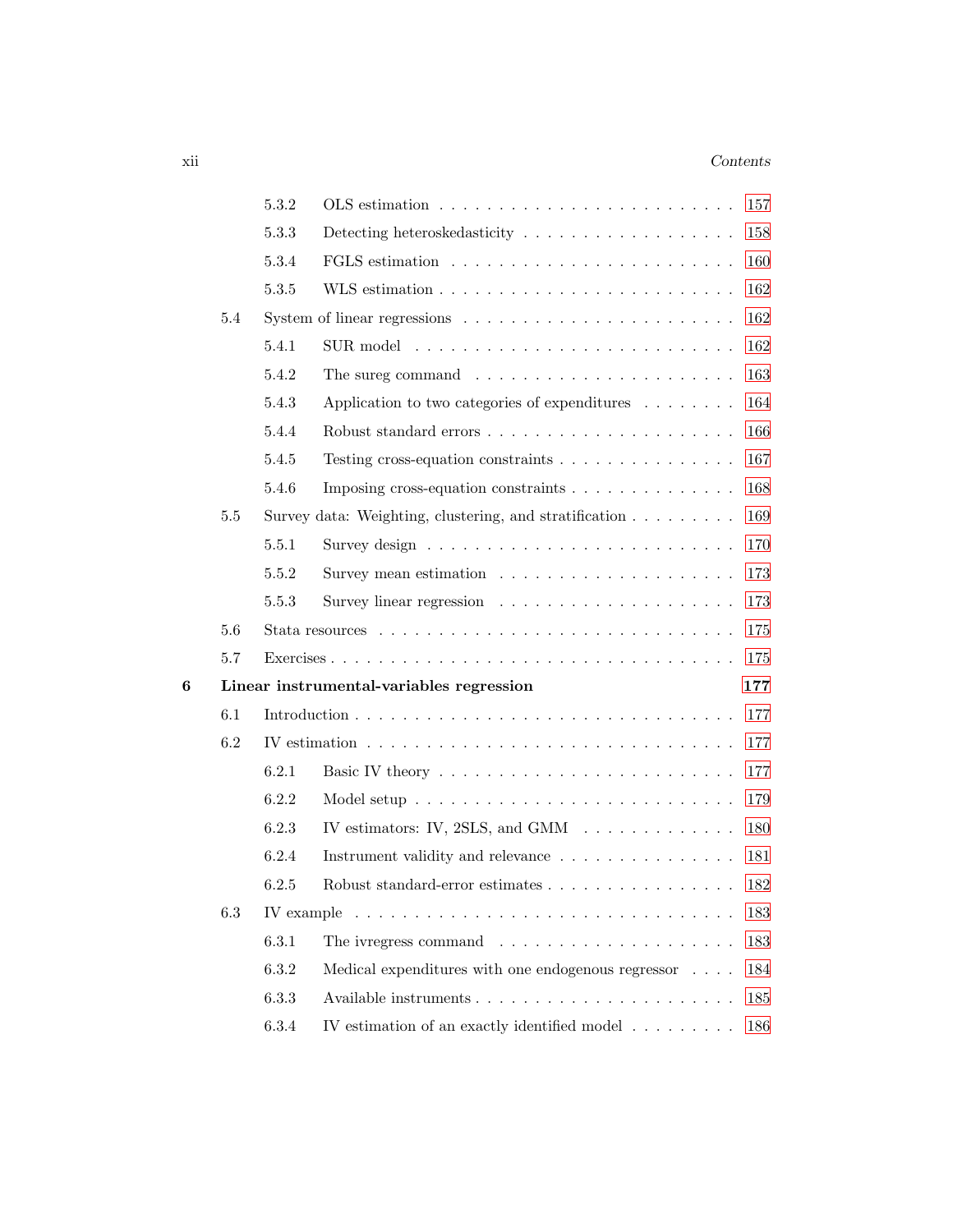|   |         | 6.3.5 | IV estimation of an overidentified model $\ldots \ldots \ldots$<br>187                         |  |
|---|---------|-------|------------------------------------------------------------------------------------------------|--|
|   |         | 6.3.6 | 188<br>Testing for regressor endogeneity $\dots \dots \dots \dots \dots$                       |  |
|   |         | 6.3.7 | Tests of overidentifying restrictions<br>191                                                   |  |
|   |         | 6.3.8 | 192<br>IV estimation with a binary endogenous regressor                                        |  |
|   | 6.4     |       | 194                                                                                            |  |
|   |         | 6.4.1 | Finite-sample properties of IV estimators<br>194                                               |  |
|   |         | 6.4.2 | 195                                                                                            |  |
|   |         |       | 195<br>Diagnostics for weak instruments $\ldots \ldots \ldots \ldots \ldots$                   |  |
|   |         |       | 196                                                                                            |  |
|   |         | 6.4.3 | 197<br>The estat first stage command $\ldots \ldots \ldots \ldots \ldots$                      |  |
|   |         | 6.4.4 | 197                                                                                            |  |
|   |         | 6.4.5 | 199                                                                                            |  |
|   |         | 6.4.6 | More than one endogenous regressor $\ldots \ldots \ldots \ldots$<br>200                        |  |
|   |         | 6.4.7 | Sensitivity to choice of instruments<br>200                                                    |  |
|   | 6.5     |       | 202<br>Better inference with weak instruments                                                  |  |
|   |         | 6.5.1 | $202\,$<br>Conditional tests and confidence intervals $\ldots \ldots \ldots$                   |  |
|   |         | 6.5.2 | 204                                                                                            |  |
|   |         | 6.5.3 | 204                                                                                            |  |
|   |         | 6.5.4 | $205\,$<br>Comparison of 2SLS, LIML, JIVE, and GMM                                             |  |
|   | $6.6\,$ |       | 206                                                                                            |  |
|   | 6.7     |       | 208                                                                                            |  |
|   | 6.8     |       | 208                                                                                            |  |
| 7 |         |       | Quantile regression<br>211                                                                     |  |
|   | 7.1     |       | 211                                                                                            |  |
|   | 7.2     |       | 211                                                                                            |  |
|   |         | 7.2.1 | $212\,$                                                                                        |  |
|   |         | 7.2.2 | Computation of QR estimates and standard errors $\phantom{1} \ldots \phantom{1} \ldots$<br>213 |  |
|   |         | 7.2.3 | The greg, bsgreg, and sgreg commands $\ldots \ldots \ldots \ldots$<br>213                      |  |
|   | 7.3     |       | 214                                                                                            |  |
|   |         | 7.3.1 | 214                                                                                            |  |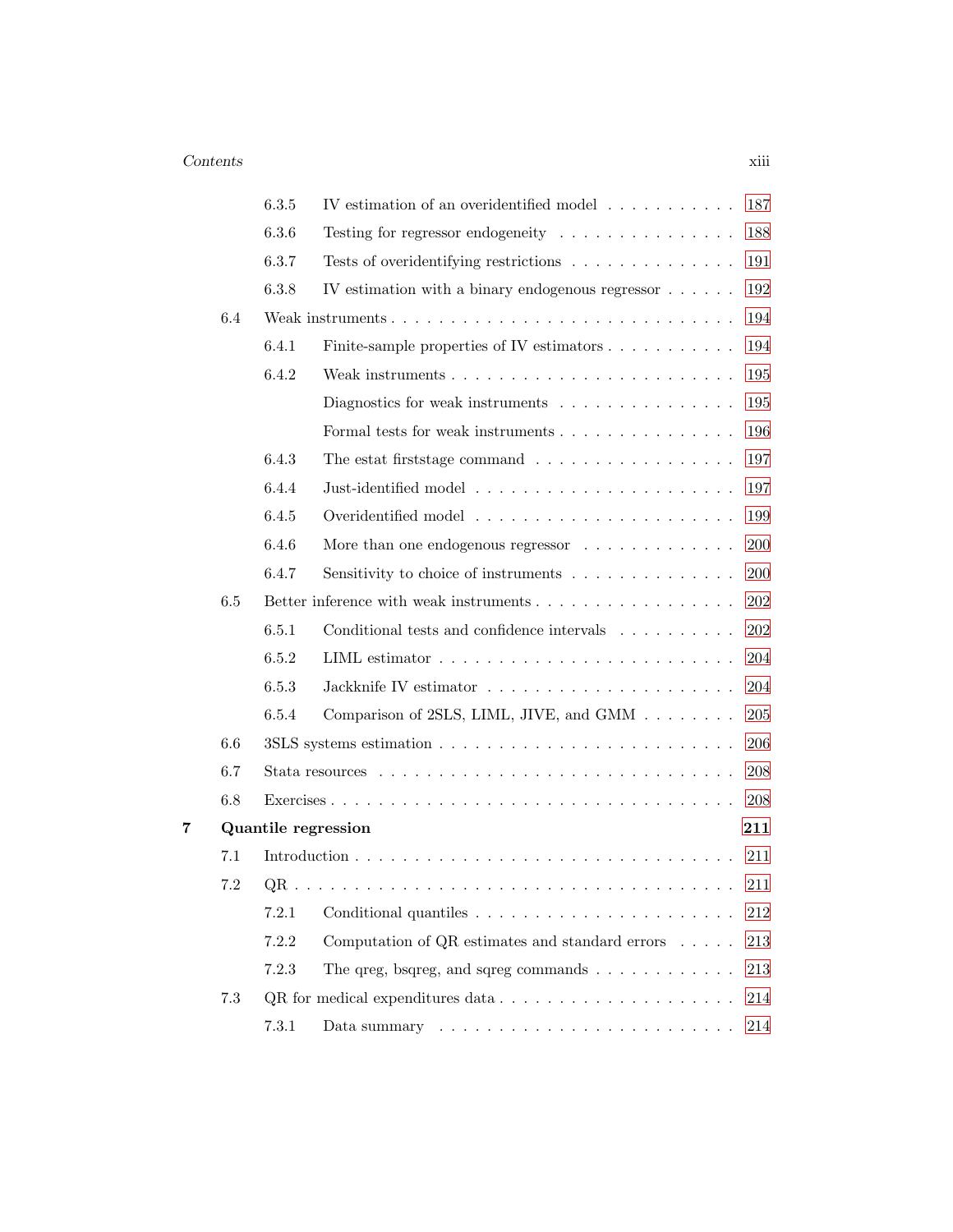### xiv *Contents*

|   |     | 7.3.2 | QR estimates                                                                         | 215 |
|---|-----|-------|--------------------------------------------------------------------------------------|-----|
|   |     | 7.3.3 | Interpretation of conditional quantile coefficients                                  | 216 |
|   |     | 7.3.4 |                                                                                      | 217 |
|   |     | 7.3.5 | Comparison of estimates at different quantiles                                       | 218 |
|   |     | 7.3.6 |                                                                                      | 219 |
|   |     | 7.3.7 |                                                                                      | 220 |
|   |     | 7.3.8 | Graphical display of coefficients over quantiles                                     | 221 |
|   | 7.4 |       | QR for generated heteroskedastic data $\ldots \ldots \ldots \ldots \ldots$           | 222 |
|   |     | 7.4.1 |                                                                                      | 222 |
|   |     | 7.4.2 |                                                                                      | 225 |
|   | 7.5 |       | $QR$ for count data $\ldots \ldots \ldots \ldots \ldots \ldots \ldots \ldots \ldots$ | 226 |
|   |     | 7.5.1 | Quantile count regression $\ldots \ldots \ldots \ldots \ldots \ldots$                | 227 |
|   |     | 7.5.2 | The qcount command $\ldots \ldots \ldots \ldots \ldots \ldots \ldots \ldots$         | 228 |
|   |     | 7.5.3 | Summary of doctor visits data                                                        | 228 |
|   |     | 7.5.4 |                                                                                      | 230 |
|   | 7.6 |       |                                                                                      | 232 |
|   | 7.7 |       |                                                                                      |     |
| 8 |     |       | Linear panel-data models: Basics                                                     | 235 |
|   | 8.1 |       |                                                                                      | 235 |
|   | 8.2 |       |                                                                                      | 235 |
|   |     | 8.2.1 |                                                                                      | 236 |
|   |     | 8.2.2 |                                                                                      | 237 |
|   |     |       |                                                                                      | 237 |
|   |     |       |                                                                                      | 237 |
|   |     |       |                                                                                      | 238 |
|   |     |       | Pooled model or population-averaged model                                            | 238 |
|   |     |       | Two-way-effects model $\dots \dots \dots \dots \dots \dots \dots \dots$              | 238 |
|   |     |       | Mixed linear models                                                                  | 239 |
|   |     | 8.2.3 |                                                                                      | 239 |
|   |     | 8.2.4 | The xtreg command $\ldots \ldots \ldots \ldots \ldots \ldots \ldots \ldots$          | 239 |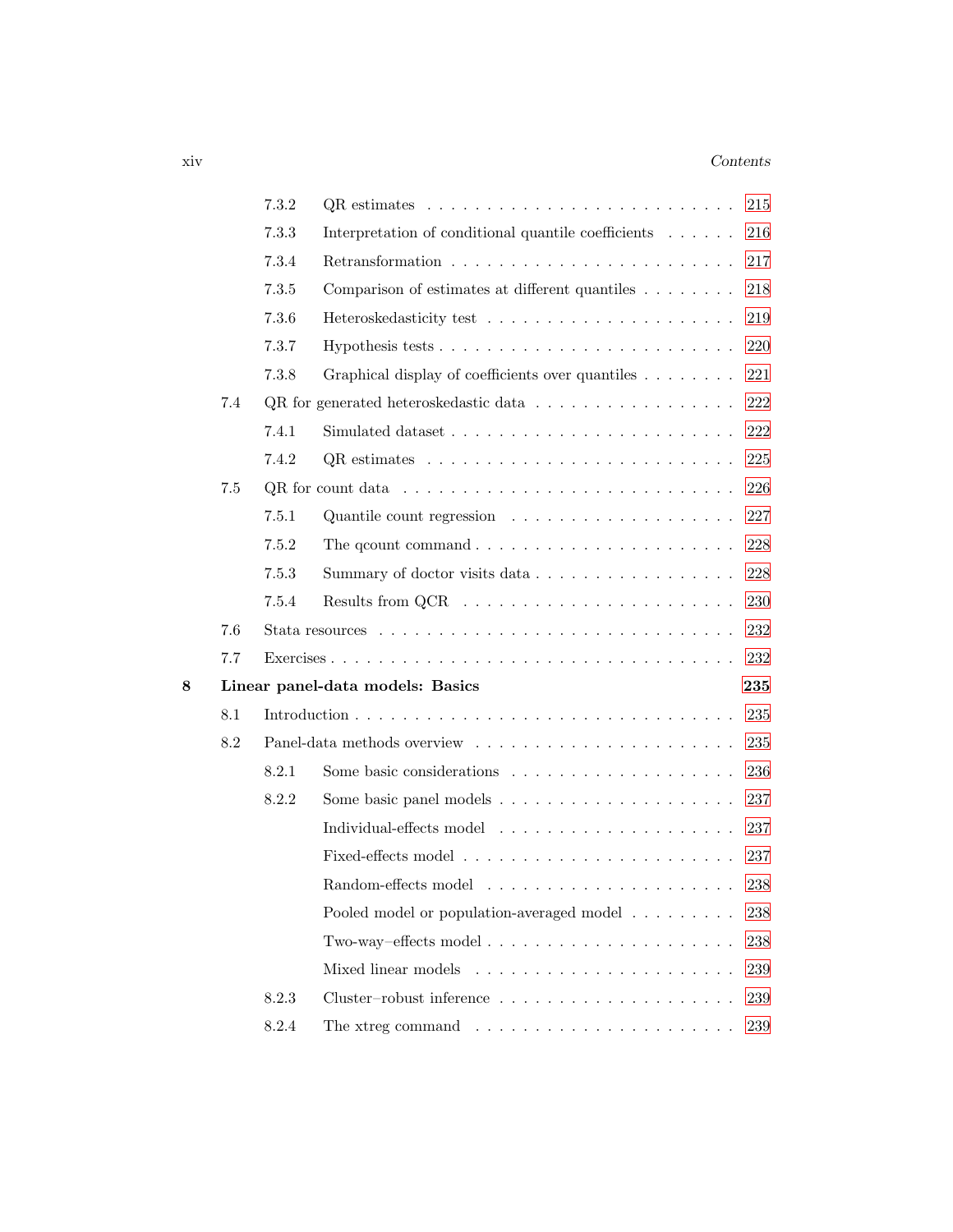|     | 8.2.5  |                                                                          | 240 |
|-----|--------|--------------------------------------------------------------------------|-----|
| 8.3 |        |                                                                          | 240 |
|     | 8.3.1  | Data description and summary statistics                                  | 240 |
|     | 8.3.2  |                                                                          | 242 |
|     | 8.3.3  |                                                                          | 243 |
|     | 8.3.4  | Within and between variation $\ldots \ldots \ldots \ldots \ldots \ldots$ | 244 |
|     | 8.3.5  | Time-series plots for each individual                                    | 247 |
|     | 8.3.6  |                                                                          | 248 |
|     | 8.3.7  | Within scatterplot                                                       | 249 |
|     | 8.3.8  | Pooled OLS regression with cluster-robust standard errors.               | 250 |
|     | 8.3.9  | Time-series autocorrelations for panel data                              | 251 |
|     | 8.3.10 | Error correlation in the RE model $\ldots \ldots \ldots \ldots \ldots$   | 253 |
| 8.4 |        | Pooled or population-averaged estimators                                 | 254 |
|     | 8.4.1  |                                                                          | 254 |
|     | 8.4.2  | Pooled FGLS estimator or population-averaged estimator.                  | 254 |
|     | 8.4.3  | The xtreg, pa command $\ldots \ldots \ldots \ldots \ldots \ldots \ldots$ | 255 |
|     | 8.4.4  | Application of the xtreg, pa command $\ldots \ldots \ldots \ldots$       | 256 |
| 8.5 |        |                                                                          | 257 |
|     | 8.5.1  |                                                                          | 257 |
|     | 8.5.2  | The xtreg, fe command $\ldots \ldots \ldots \ldots \ldots \ldots \ldots$ | 257 |
|     | 8.5.3  | Application of the xtreg, fe command $\ldots \ldots \ldots \ldots$       | 258 |
|     | 8.5.4  | Least-squares dummy-variables regression                                 | 259 |
| 8.6 |        |                                                                          | 260 |
|     | 8.6.1  |                                                                          | 260 |
|     | 8.6.2  | Application of the xtreg, be command $\ldots \ldots \ldots \ldots$       | 261 |
| 8.7 |        |                                                                          | 261 |
|     | 8.7.1  |                                                                          | 262 |
|     | 8.7.2  |                                                                          | 262 |
|     | 8.7.3  | Application of the xtreg, recommand $\ldots \ldots \ldots \ldots$        | 263 |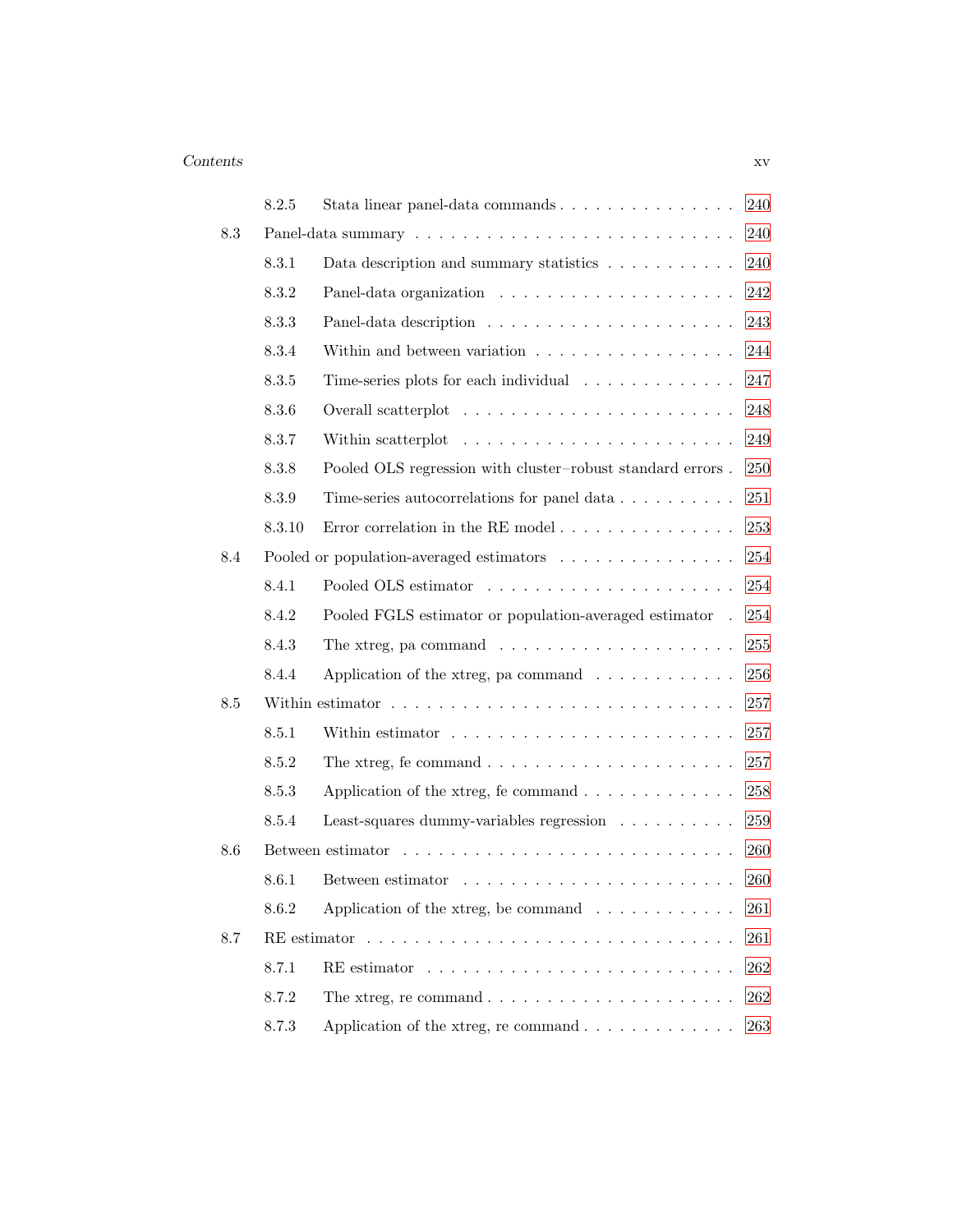### xvi *Contents*

|   | 8.8  |        | Comparison of estimators                                                                   | 264     |
|---|------|--------|--------------------------------------------------------------------------------------------|---------|
|   |      | 8.8.1  | Estimates of variance components                                                           | 264     |
|   |      | 8.8.2  | Within and between R-squared $\ldots$ ,                                                    | 264     |
|   |      | 8.8.3  |                                                                                            | 265     |
|   |      | 8.8.4  | Fixed effects versus random effects                                                        | 266     |
|   |      | 8.8.5  | Hausman test for fixed effects                                                             | 266     |
|   |      |        | The hausman command $\ldots \ldots \ldots \ldots \ldots \ldots$                            | 267     |
|   |      |        |                                                                                            | 267     |
|   |      | 8.8.6  |                                                                                            | 268     |
|   | 8.9  |        |                                                                                            | 269     |
|   |      | 8.9.1  |                                                                                            | 270     |
|   |      | 8.9.2  |                                                                                            | 271     |
|   | 8.10 |        | Long panels $\ldots \ldots \ldots \ldots \ldots \ldots \ldots \ldots \ldots \ldots \ldots$ | 271     |
|   |      | 8.10.1 |                                                                                            | 271     |
|   |      | 8.10.2 |                                                                                            | 273     |
|   |      | 8.10.3 | The xtpcse and xtgls commands $\dots \dots \dots \dots \dots$                              | 273     |
|   |      | 8.10.4 | Application of the xtgls, xtpcse, and xtscc commands                                       | 274     |
|   |      | 8.10.5 | Separate regressions $\ldots \ldots \ldots \ldots \ldots \ldots \ldots$                    | 276     |
|   |      | 8.10.6 |                                                                                            | $277\,$ |
|   |      | 8.10.7 | Unit roots and cointegration $\ldots \ldots \ldots \ldots \ldots \ldots$                   | 278     |
|   | 8.11 |        |                                                                                            | 280     |
|   |      | 8.11.1 |                                                                                            | 280     |
|   |      | 8.11.2 | Convert wide form to long form                                                             | 280     |
|   |      | 8.11.3 | Convert long form to wide form                                                             | 281     |
|   |      | 8.11.4 | An alternative wide-form data                                                              | 282     |
|   | 8.12 |        |                                                                                            | 284     |
|   | 8.13 |        |                                                                                            | 284     |
| 9 |      |        | Linear panel-data models: Extensions                                                       | 287     |
|   | 9.1  |        |                                                                                            | 287     |
|   | 9.2  |        |                                                                                            | 287     |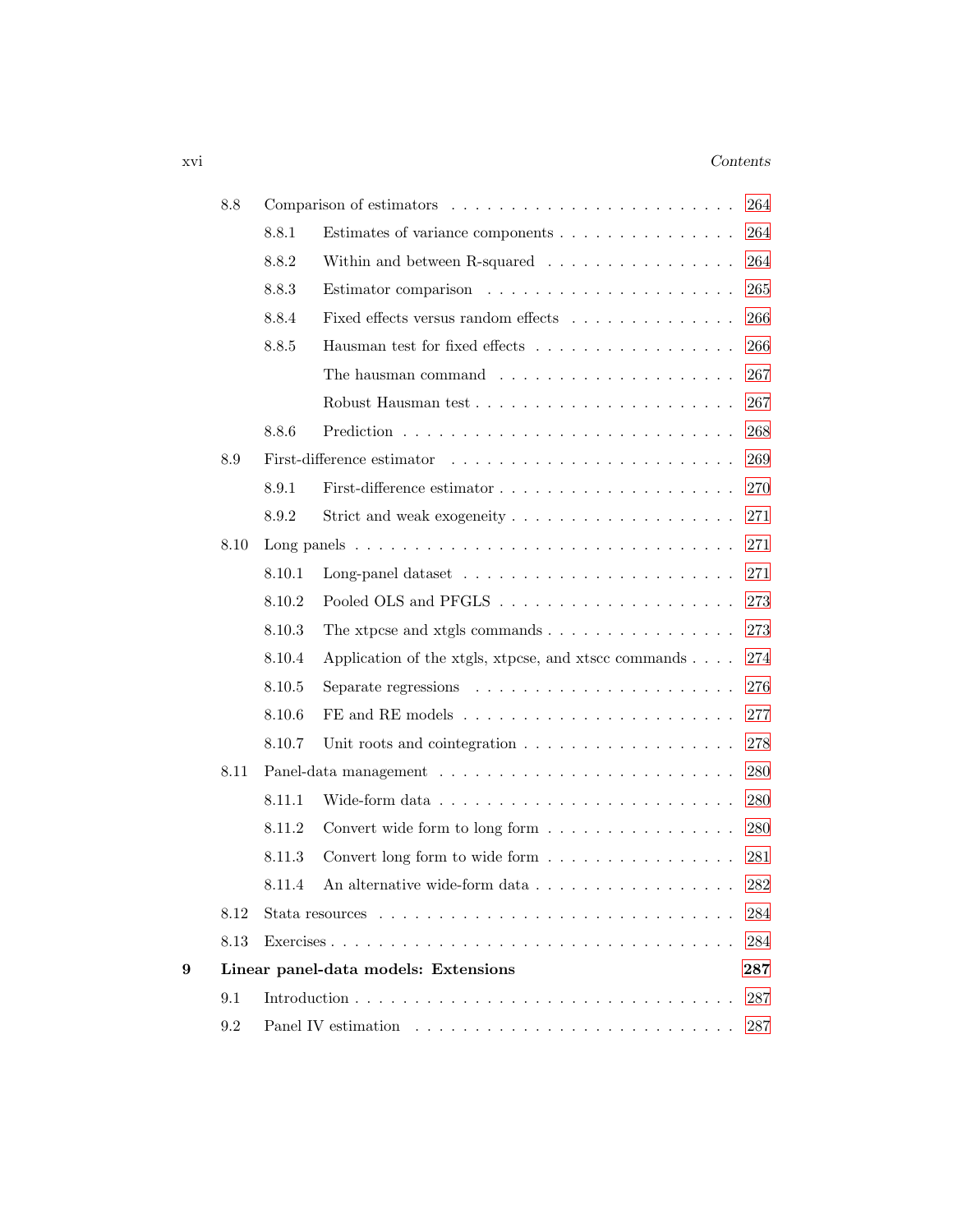|     | 9.2.1 |                                                                               | 287     |
|-----|-------|-------------------------------------------------------------------------------|---------|
|     | 9.2.2 | The xtivreg command $\ldots \ldots \ldots \ldots \ldots \ldots$               | 288     |
|     | 9.2.3 | Application of the xtivreg command                                            | 288     |
|     | 9.2.4 |                                                                               | 290     |
| 9.3 |       |                                                                               | 290     |
|     | 9.3.1 |                                                                               | 290     |
|     | 9.3.2 | The xthtaylor command $\ldots \ldots \ldots \ldots \ldots \ldots$             | 291     |
|     | 9.3.3 | Application of the xth taylor command $\ldots \ldots \ldots \ldots$           | 291     |
| 9.4 |       |                                                                               | 293     |
|     | 9.4.1 |                                                                               | 293     |
|     | 9.4.2 | IV estimation in the FD model $\ldots \ldots \ldots \ldots \ldots$            | 294     |
|     | 9.4.3 |                                                                               | 295     |
|     | 9.4.4 | Arellano–Bond estimator: Pure time series                                     | 296     |
|     | 9.4.5 | Arellano–Bond estimator: Additional regressors                                | 298     |
|     | 9.4.6 | Specification tests $\ldots \ldots \ldots \ldots \ldots \ldots \ldots \ldots$ | 300     |
|     | 9.4.7 | The xtdpdsys command $\ldots \ldots \ldots \ldots \ldots \ldots \ldots$       | 301     |
|     | 9.4.8 | The xtdpd command $\ldots \ldots \ldots \ldots \ldots \ldots \ldots$          | 303     |
| 9.5 |       |                                                                               | 305     |
|     | 9.5.1 |                                                                               | 305     |
|     | 9.5.2 | The xtmixed command $\ldots \ldots \ldots \ldots \ldots \ldots \ldots$        | 306     |
|     | 9.5.3 |                                                                               | 306     |
|     | 9.5.4 | Cluster-robust standard errors                                                | 307     |
|     | 9.5.5 |                                                                               | 308     |
|     | 9.5.6 |                                                                               | 310     |
|     | 9.5.7 | Two-way random-effects model $\dots \dots \dots \dots \dots$                  | 311     |
| 9.6 |       |                                                                               | 312     |
|     | 9.6.1 |                                                                               | $312\,$ |
|     | 9.6.2 | Clustered data using nonpanel commands                                        | 313     |
|     | 9.6.3 | Clustered data using panel commands                                           | 314     |
|     | 9.6.4 |                                                                               | 316     |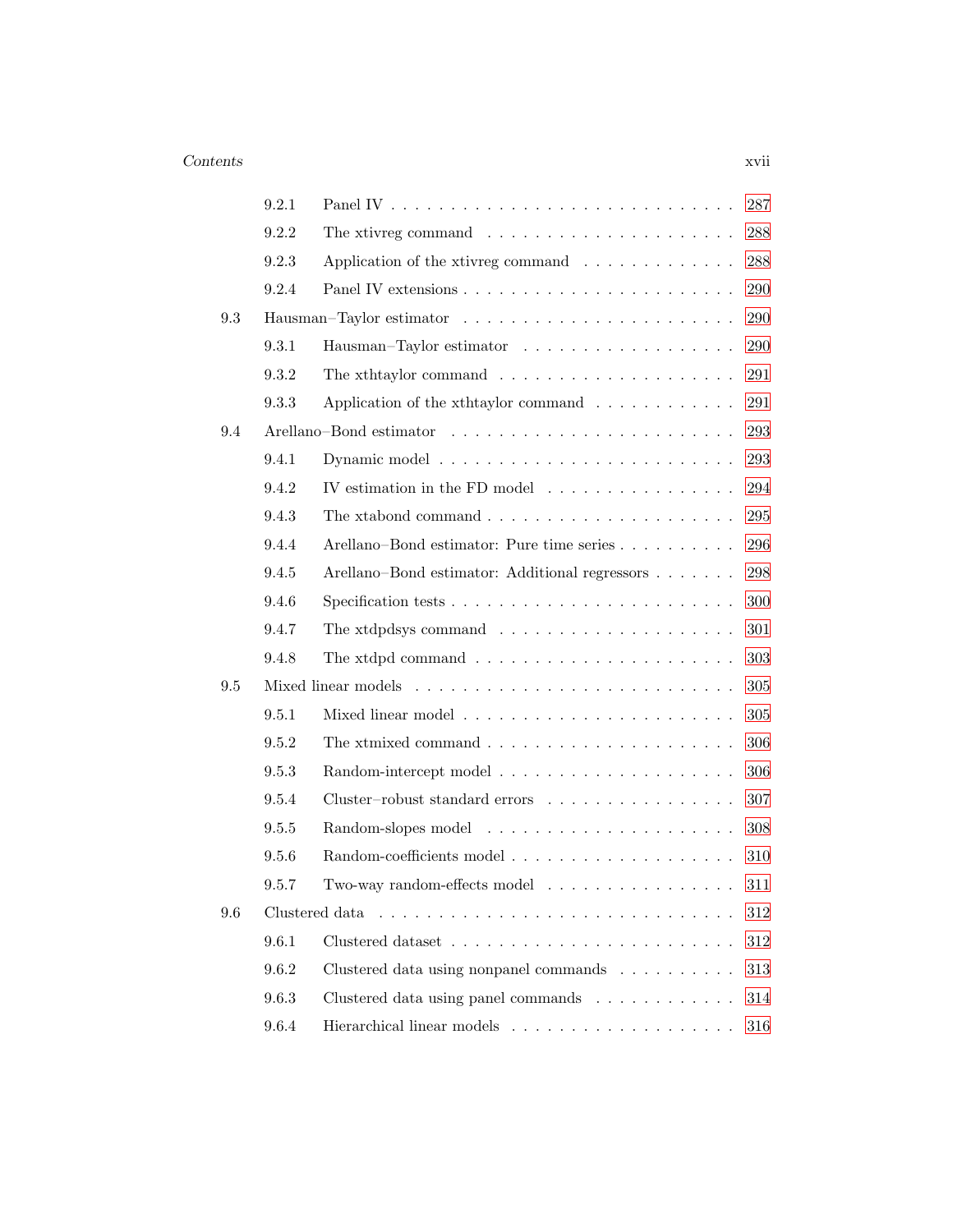### xviii *Contents*

|    | 9.7  |        | 317                                                                                      |  |
|----|------|--------|------------------------------------------------------------------------------------------|--|
|    | 9.8  |        | 318                                                                                      |  |
| 10 |      |        | Nonlinear regression methods<br>319                                                      |  |
|    | 10.1 |        | 319                                                                                      |  |
|    | 10.2 |        | 320                                                                                      |  |
|    |      | 10.2.1 | Data description $\ldots \ldots \ldots \ldots \ldots \ldots \ldots$<br>320               |  |
|    |      | 10.2.2 | Poisson model description $\ldots \ldots \ldots \ldots \ldots \ldots$<br>321             |  |
|    | 10.3 |        | 322                                                                                      |  |
|    |      | 10.3.1 | 322                                                                                      |  |
|    |      | 10.3.2 | The poisson command $\ldots \ldots \ldots \ldots \ldots \ldots \ldots$<br>323            |  |
|    |      | 10.3.3 | 324                                                                                      |  |
|    |      | 10.3.4 | 325                                                                                      |  |
|    |      | 10.3.5 | 325                                                                                      |  |
|    |      | 10.3.6 | 327                                                                                      |  |
|    |      | 10.3.7 | The glm command $\ldots \ldots \ldots \ldots \ldots \ldots \ldots \ldots$<br>327         |  |
|    |      | 10.3.8 | 328                                                                                      |  |
|    |      | 10.3.9 | 330                                                                                      |  |
|    | 10.4 |        | Different estimates of the VCE $\ldots \ldots \ldots \ldots \ldots \ldots \ldots$<br>330 |  |
|    |      | 10.4.1 | 330                                                                                      |  |
|    |      | 10.4.2 | The vce() option $\dots \dots \dots \dots \dots \dots \dots \dots \dots$<br>331          |  |
|    |      | 10.4.3 | Application of the vce() option $\dots \dots \dots \dots \dots$<br>332                   |  |
|    |      | 10.4.4 | 333                                                                                      |  |
|    |      | 10.4.5 | 334                                                                                      |  |
|    |      | 10.4.6 | Cluster-robust estimate of the VCE $\ldots \ldots \ldots \ldots$<br>335                  |  |
|    |      |        | 10.4.7 Heteroskedasticity- and autocorrelation-consistent estimate<br>of the VCE<br>335  |  |
|    |      | 10.4.8 | 336                                                                                      |  |
|    |      | 10.4.9 | 336                                                                                      |  |
|    | 10.5 |        | 336                                                                                      |  |
|    |      | 10.5.1 | The predict and predictnl commands $\ldots$<br>337                                       |  |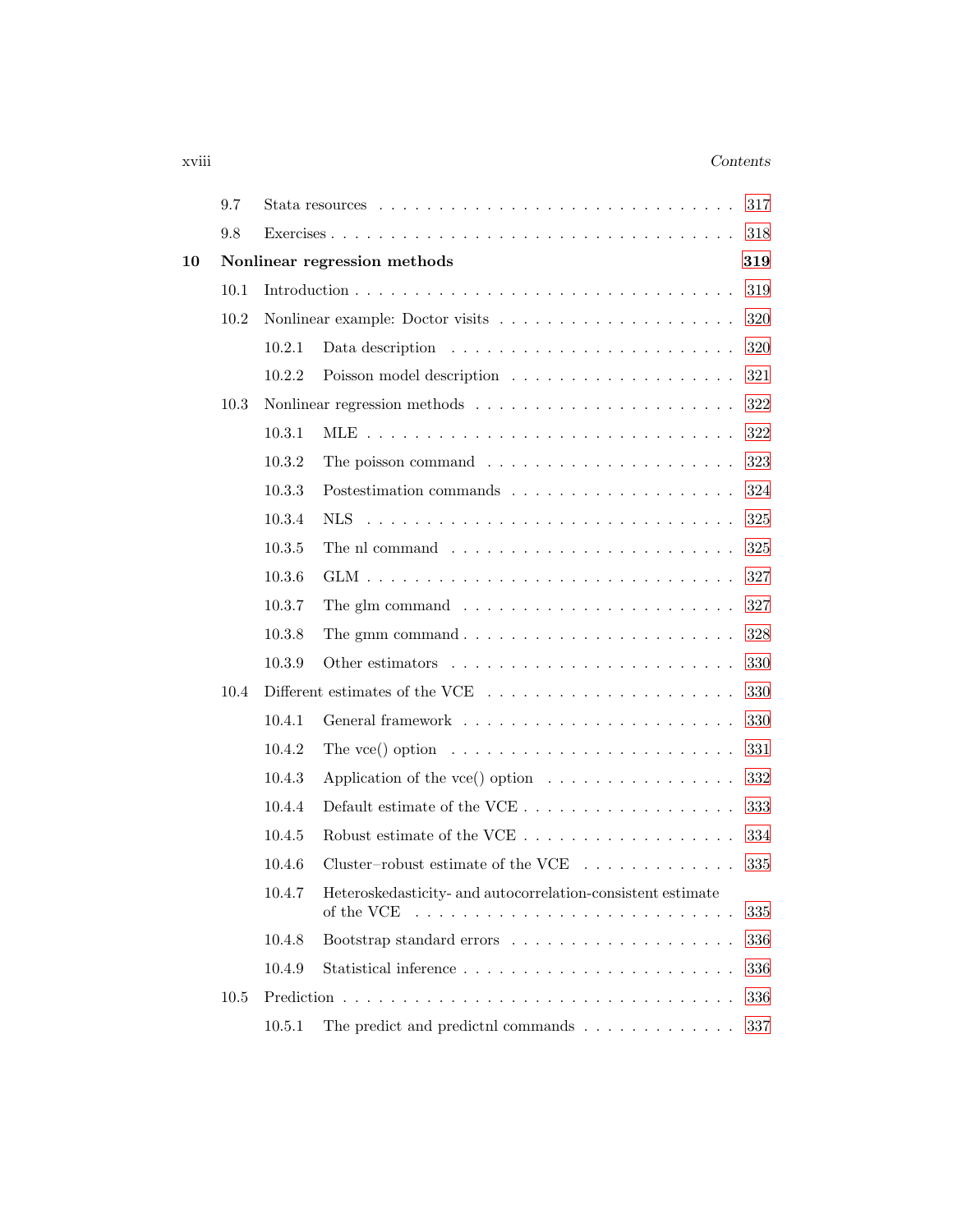|    |      | 10.5.2  | Application of predict and predictnl                                 | 337     |
|----|------|---------|----------------------------------------------------------------------|---------|
|    |      | 10.5.3  |                                                                      | 338     |
|    |      | 10.5.4  | Prediction at a specified value of one of the regressors             | 339     |
|    |      | 10.5.5  | Prediction at a specified value of all the regressors $\dots$ .      | 340     |
|    |      | 10.5.6  | Prediction of other quantities                                       | 341     |
|    |      | 10.5.7  | The margins command for prediction $\ldots \ldots \ldots \ldots$     | 341     |
|    | 10.6 |         |                                                                      | 343     |
|    |      | 10.6.1  | Calculus and finite-difference methods $\ldots \ldots \ldots \ldots$ | 343     |
|    |      | 10.6.2  | MEs estimates AME, MEM, and MER                                      | 344     |
|    |      | 10.6.3  | Elasticities and semielasticities                                    | 344     |
|    |      | 10.6.4  | Simple interpretations of coefficients in single-index models        | 345     |
|    |      | 10.6.5  | The margins command for marginal effects $\ldots \ldots \ldots$      | 346     |
|    |      | 10.6.6  | MEM: Marginal effect at mean                                         | 347     |
|    |      |         | Comparison of calculus and finite-difference methods                 | 348     |
|    |      | 10.6.7  | MER: Marginal effect at representative value                         | 348     |
|    |      | 10.6.8  | AME: Average marginal effect                                         | 349     |
|    |      | 10.6.9  | Elasticities and semielasticities                                    | 351     |
|    |      | 10.6.10 |                                                                      | $352\,$ |
|    |      |         |                                                                      | 354     |
|    |      |         |                                                                      | 355     |
|    |      |         | 10.6.13 Complex interactions and nonlinearities                      | 356     |
|    | 10.7 |         |                                                                      | 357     |
|    |      | 10.7.1  |                                                                      | 357     |
|    |      | 10.7.2  | Information criteria for model comparison                            | 359     |
|    |      | 10.7.3  |                                                                      | 359     |
|    |      | 10.7.4  |                                                                      | 361     |
|    | 10.8 |         |                                                                      | 361     |
|    | 10.9 |         |                                                                      | 361     |
| 11 |      |         | Nonlinear optimization methods                                       | 363     |
|    | 11.1 |         |                                                                      | 363     |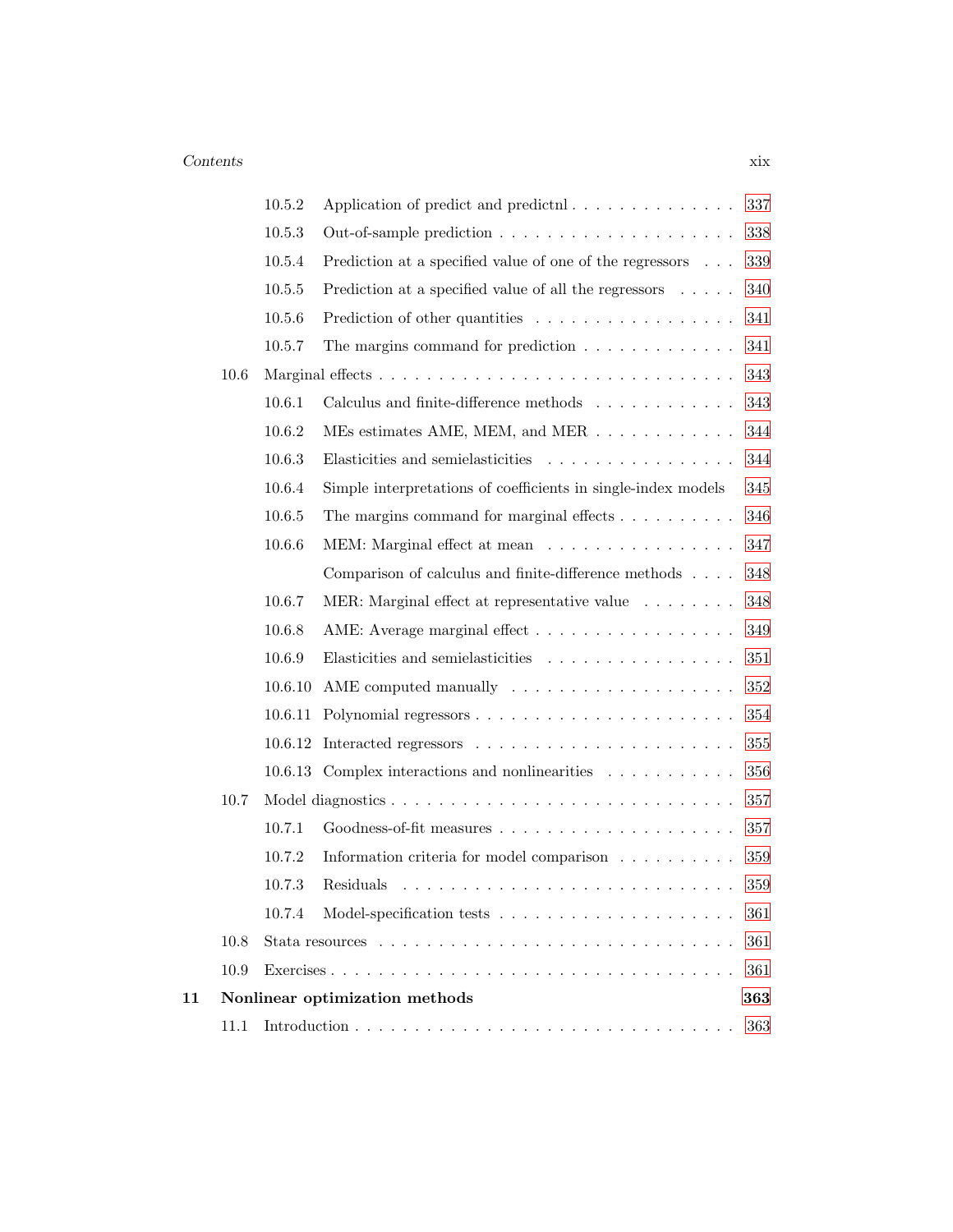### xx *Contents*

| 11.2 |        |                                                                                       | 363     |
|------|--------|---------------------------------------------------------------------------------------|---------|
|      | 11.2.1 |                                                                                       | 363     |
|      | 11.2.2 |                                                                                       | 364     |
|      | 11.2.3 | Poisson NR example using Mata                                                         | 365     |
|      |        | Core Mata code for Poisson NR iterations                                              | 365     |
|      |        | Complete Stata and Mata code for Poisson NR iterations .                              | 365     |
| 11.3 |        | Gradient methods                                                                      | 367     |
|      | 11.3.1 |                                                                                       | 367     |
|      | 11.3.2 |                                                                                       | 368     |
|      | 11.3.3 |                                                                                       | 369     |
|      | 11.3.4 | Stopping criteria $\ldots \ldots \ldots \ldots \ldots \ldots \ldots \ldots$           | 369     |
|      | 11.3.5 |                                                                                       | 369     |
|      | 11.3.6 |                                                                                       | 370     |
| 11.4 |        | The ml command: If method $\dots \dots \dots \dots \dots \dots \dots \dots$           | 371     |
|      | 11.4.1 |                                                                                       | 372     |
|      | 11.4.2 |                                                                                       | 372     |
|      | 11.4.3 | Poisson example: Single-index model                                                   | 373     |
|      | 11.4.4 | Negative binomial example: Two-index model                                            | $375\,$ |
|      | 11.4.5 | NLS example: Nonlikelihood model                                                      | 376     |
| 11.5 |        | Checking the program $\ldots \ldots \ldots \ldots \ldots \ldots \ldots \ldots \ldots$ | 376     |
|      | 11.5.1 | Program debugging using ml check and ml trace                                         | 377     |
|      | 11.5.2 |                                                                                       | 378     |
|      | 11.5.3 | Checking the data                                                                     | 379     |
|      | 11.5.4 | Multicollinearity and near collinearity                                               | 379     |
|      | 11.5.5 |                                                                                       | 380     |
|      | 11.5.6 | Checking parameter estimation                                                         | 381     |
|      | 11.5.7 | Checking standard-error estimation $\ldots \ldots \ldots \ldots$                      | 382     |
| 11.6 |        | The ml command: d0, d1, d2, lf0, lf1, and lf2 methods $\ldots \ldots$                 | 383     |
|      | 11.6.1 |                                                                                       | 383     |
|      | 11.6.2 | The d0 method $\ldots \ldots \ldots \ldots \ldots \ldots \ldots \ldots \ldots$        | 385     |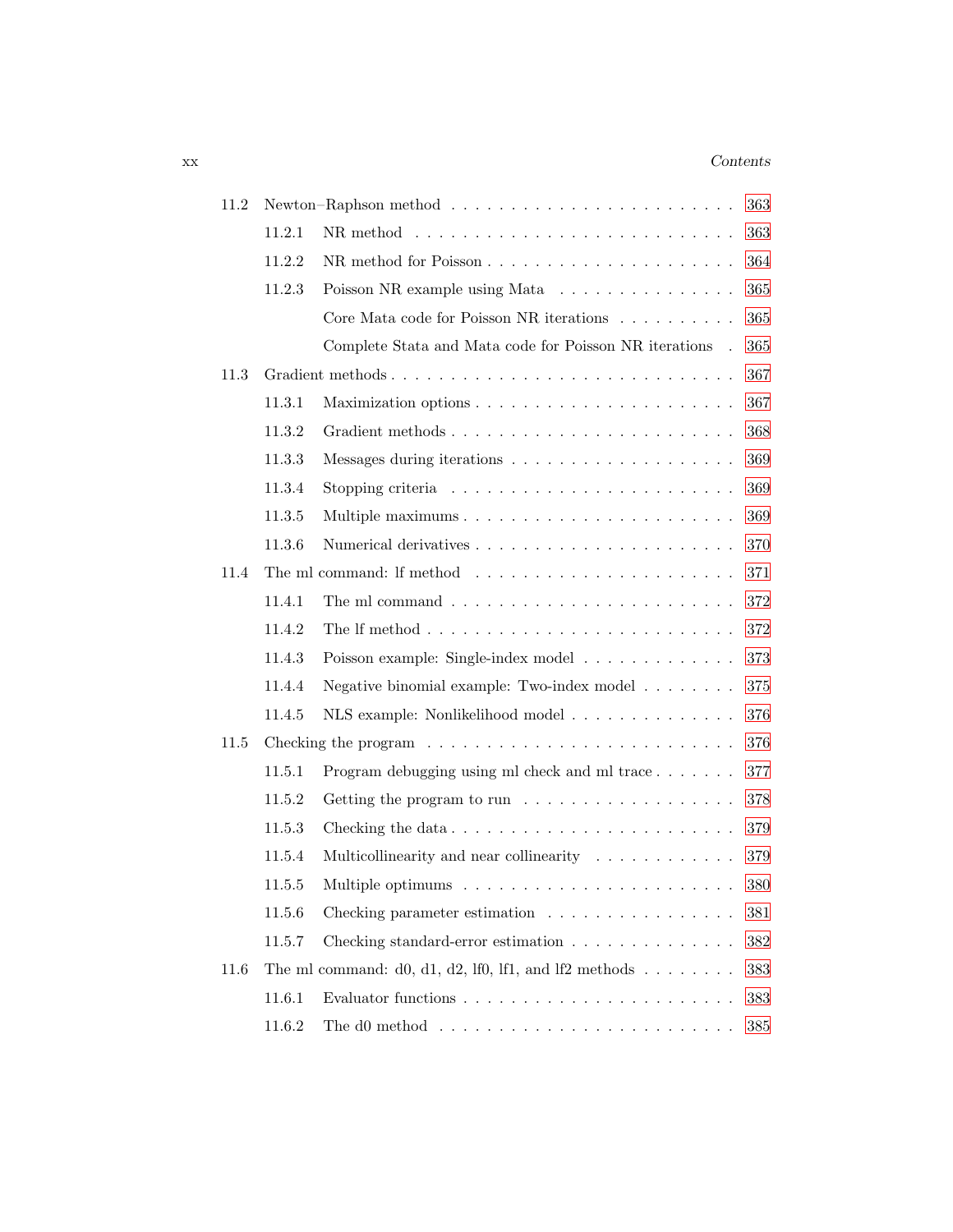|    |      | 11.6.3          | The d1 method $\ldots \ldots \ldots \ldots \ldots \ldots \ldots \ldots \ldots$ | 386 |
|----|------|-----------------|--------------------------------------------------------------------------------|-----|
|    |      | 11.6.4          | The lf1 method with the robust estimate of the VCE $\dots$ .                   | 387 |
|    |      | 11.6.5          | The d2 and lf2 methods $\dots \dots \dots \dots \dots \dots \dots$             | 388 |
|    | 11.7 |                 | The Mata optimize() function $\dots \dots \dots \dots \dots \dots \dots \dots$ | 389 |
|    |      | 11.7.1          |                                                                                | 389 |
|    |      | 11.7.2          |                                                                                | 390 |
|    |      | 11.7.3          |                                                                                | 390 |
|    |      |                 | Evaluator program for Poisson MLE                                              | 390 |
|    |      |                 | The optimize() function for Poisson MLE $\ldots \ldots \ldots$                 | 391 |
|    | 11.8 |                 |                                                                                | 392 |
|    |      | 11.8.1          |                                                                                | 393 |
|    |      | 11.8.2          | Nonlinear IV example $\dots \dots \dots \dots \dots \dots \dots \dots$         | 393 |
|    |      | 11.8.3          | GMM using the Mata optimize() function $\ldots \ldots \ldots$                  | 394 |
|    | 11.9 |                 |                                                                                | 396 |
|    |      |                 |                                                                                | 396 |
|    |      |                 |                                                                                |     |
| 12 |      | Testing methods |                                                                                | 399 |
|    | 12.1 |                 |                                                                                | 399 |
|    | 12.2 |                 |                                                                                | 399 |
|    |      | 12.2.1          | Standard normal compared with Student's t                                      | 400 |
|    |      | 12.2.2          | Chi-squared compared with $F \dots \dots \dots \dots \dots \dots$              | 400 |
|    |      | 12.2.3          |                                                                                | 400 |
|    |      | 12.2.4          | Computing p-values and critical values $\ldots \ldots \ldots \ldots$           | 402 |
|    |      | 12.2.5          | Which distributions does Stata use?                                            | 403 |
|    | 12.3 |                 |                                                                                | 403 |
|    |      | 12.3.1          | Wald test of linear hypotheses                                                 | 403 |
|    |      | 12.3.2          | The test command $\ldots \ldots \ldots \ldots \ldots \ldots \ldots$            | 405 |
|    |      |                 |                                                                                | 406 |
|    |      |                 |                                                                                | 406 |
|    |      |                 |                                                                                | 407 |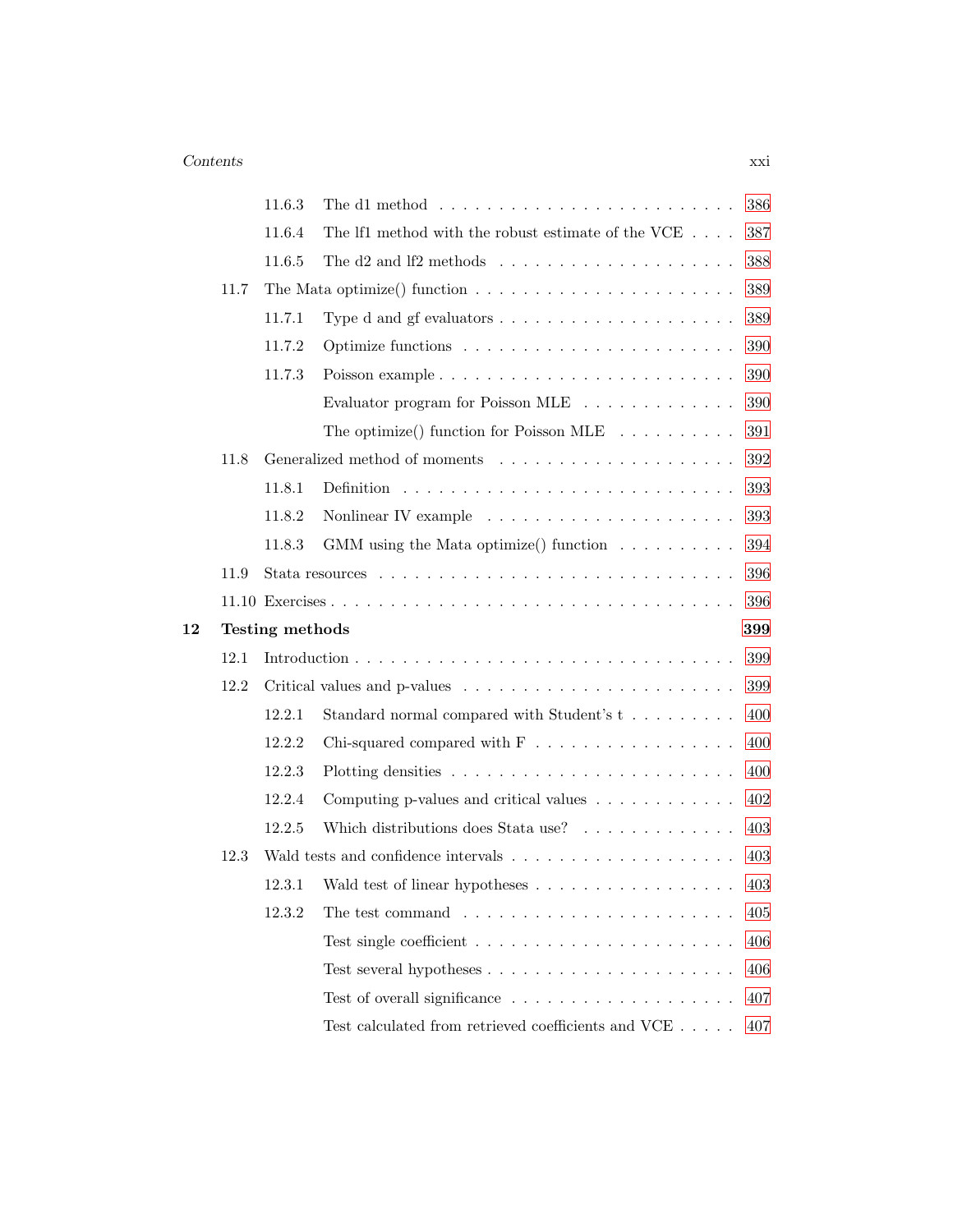### xxii *Contents*

|      | 12.3.3 |                                                                                  | 408 |
|------|--------|----------------------------------------------------------------------------------|-----|
|      | 12.3.4 | Wald test of nonlinear hypotheses (delta method) $\ldots \ldots$                 | 409 |
|      | 12.3.5 | The testnl command $\ldots \ldots \ldots \ldots \ldots \ldots \ldots$            | 409 |
|      | 12.3.6 | Wald confidence intervals                                                        | 410 |
|      | 12.3.7 |                                                                                  | 410 |
|      | 12.3.8 | The nicom command (delta method) $\ldots \ldots \ldots \ldots$                   | 411 |
|      | 12.3.9 | Asymmetric confidence intervals                                                  | 412 |
| 12.4 |        |                                                                                  | 413 |
|      | 12.4.1 |                                                                                  | 413 |
|      | 12.4.2 |                                                                                  | 415 |
|      | 12.4.3 | Direct computation of LR tests $\dots \dots \dots \dots \dots \dots$             | 415 |
| 12.5 |        | Lagrange multiplier test (or score test) $\dots \dots \dots \dots \dots \dots$   | 416 |
|      | 12.5.1 | LM tests $\ldots \ldots \ldots \ldots \ldots \ldots \ldots \ldots \ldots \ldots$ | 416 |
|      | 12.5.2 | The estat command $\ldots \ldots \ldots \ldots \ldots \ldots \ldots \ldots$      | 417 |
|      | 12.5.3 | LM test by auxiliary regression                                                  | 417 |
| 12.6 |        |                                                                                  | 419 |
|      | 12.6.1 | Simulation DGP: OLS with chi-squared errors $\ldots \ldots$                      | 419 |
|      | 12.6.2 |                                                                                  | 420 |
|      | 12.6.3 |                                                                                  | 421 |
|      | 12.6.4 |                                                                                  | 424 |
| 12.7 |        |                                                                                  | 425 |
|      | 12.7.1 |                                                                                  | 425 |
|      | 12.7.2 |                                                                                  | 425 |
|      | 12.7.3 | Chi-squared goodness-of-fit test                                                 | 426 |
|      | 12.7.4 | Overidentifying restrictions test                                                | 426 |
|      | 12.7.5 |                                                                                  | 426 |
|      | 12.7.6 |                                                                                  | 427 |
| 12.8 |        |                                                                                  | 427 |
| 12.9 |        |                                                                                  | 427 |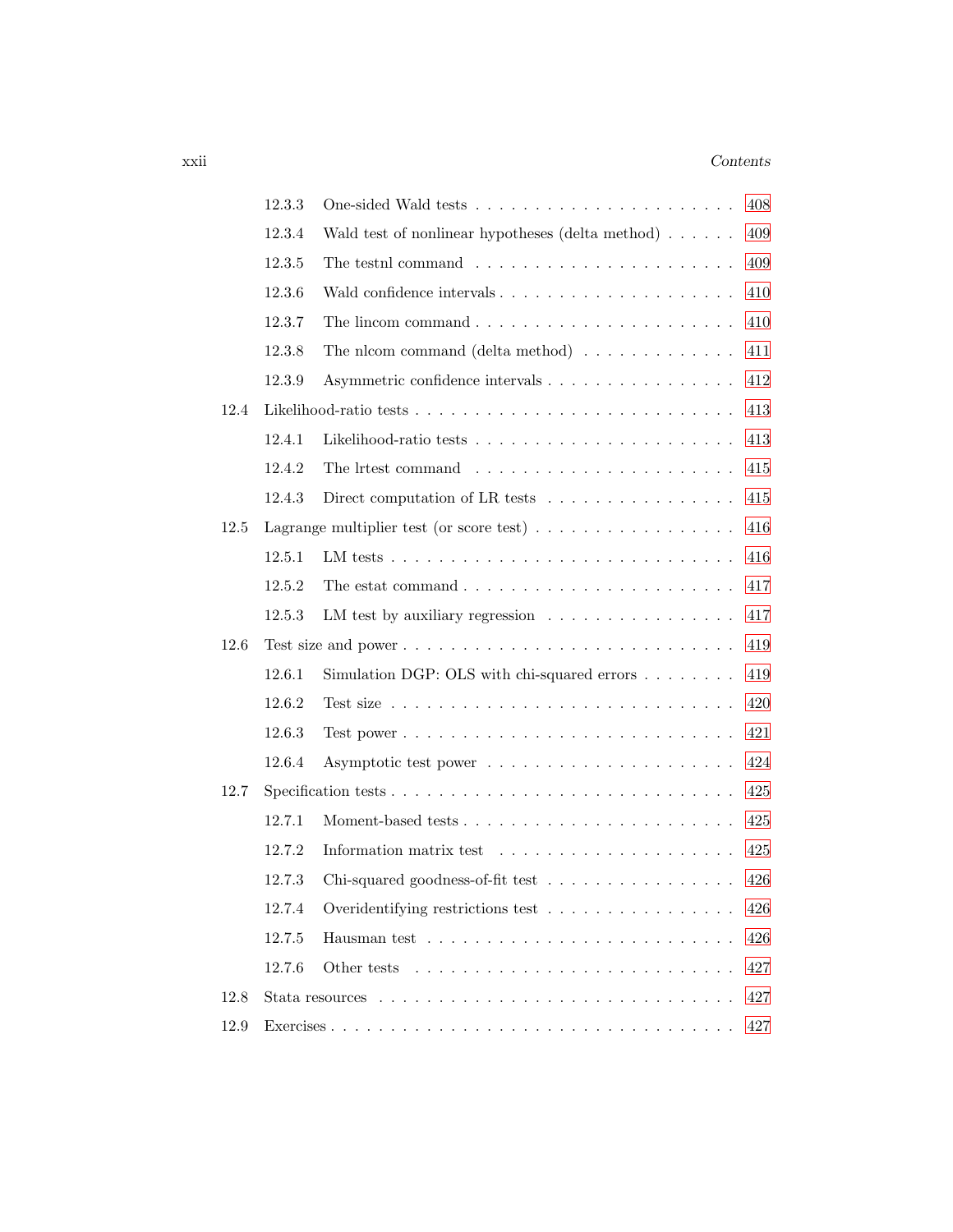### *Contents* xxiii

| 13 |      |        | Bootstrap methods                                                                                              | 429 |
|----|------|--------|----------------------------------------------------------------------------------------------------------------|-----|
|    | 13.1 |        |                                                                                                                | 429 |
|    | 13.2 |        |                                                                                                                | 429 |
|    |      | 13.2.1 | Bootstrap estimate of standard error                                                                           | 429 |
|    |      | 13.2.2 | Bootstrap methods $\ldots \ldots \ldots \ldots \ldots \ldots \ldots$                                           | 430 |
|    |      | 13.2.3 |                                                                                                                | 430 |
|    |      | 13.2.4 | Use the bootstrap with caution $\ldots \ldots \ldots \ldots \ldots$                                            | 430 |
|    | 13.3 |        | Bootstrap pairs using the vce (bootstrap) option $\ldots \ldots \ldots \ldots$                                 | 431 |
|    |      | 13.3.1 | Bootstrap-pairs method to estimate $VCE$                                                                       | 431 |
|    |      | 13.3.2 | The vce(bootstrap) option $\ldots \ldots \ldots \ldots \ldots \ldots$                                          | 432 |
|    |      | 13.3.3 | Bootstrap standard-errors example                                                                              | 432 |
|    |      | 13.3.4 | How many bootstraps? $\ldots \ldots \ldots \ldots \ldots \ldots$                                               | 433 |
|    |      | 13.3.5 |                                                                                                                | 434 |
|    |      | 13.3.6 |                                                                                                                | 435 |
|    |      | 13.3.7 | The postestimation estat bootstrap command $\ldots \ldots$                                                     | 436 |
|    |      | 13.3.8 | Bootstrap confidence-intervals example $\ldots \ldots \ldots \ldots$                                           | 437 |
|    |      | 13.3.9 |                                                                                                                | 437 |
|    | 13.4 |        | Bootstrap pairs using the bootstrap command $\ldots \ldots \ldots \ldots$                                      | 438 |
|    |      | 13.4.1 | The bootstrap command $\ldots \ldots \ldots \ldots \ldots \ldots$                                              | 438 |
|    |      | 13.4.2 | Bootstrap parameter estimate from a Stata estimation<br>command<br>$\mathcal{L}^{\pm}$ and $\mathcal{L}^{\pm}$ | 439 |
|    |      | 13.4.3 | Bootstrap standard error from a Stata estimation command                                                       | 440 |
|    |      | 13.4.4 | Bootstrap standard error from a user-written estimation<br>command                                             | 440 |
|    |      | 13.4.5 | Bootstrap two-step estimator                                                                                   | 441 |
|    |      | 13.4.6 |                                                                                                                | 443 |
|    |      | 13.4.7 | Bootstrap standard error of the coefficient of variation                                                       | 444 |
|    | 13.5 |        | Bootstraps with asymptotic refinement $\ldots \ldots \ldots \ldots \ldots$                                     | 445 |
|    |      | 13.5.1 |                                                                                                                | 445 |
|    |      | 13.5.2 |                                                                                                                | 446 |
|    |      | 13.5.3 | Percentile-t Wald confidence interval                                                                          | 447 |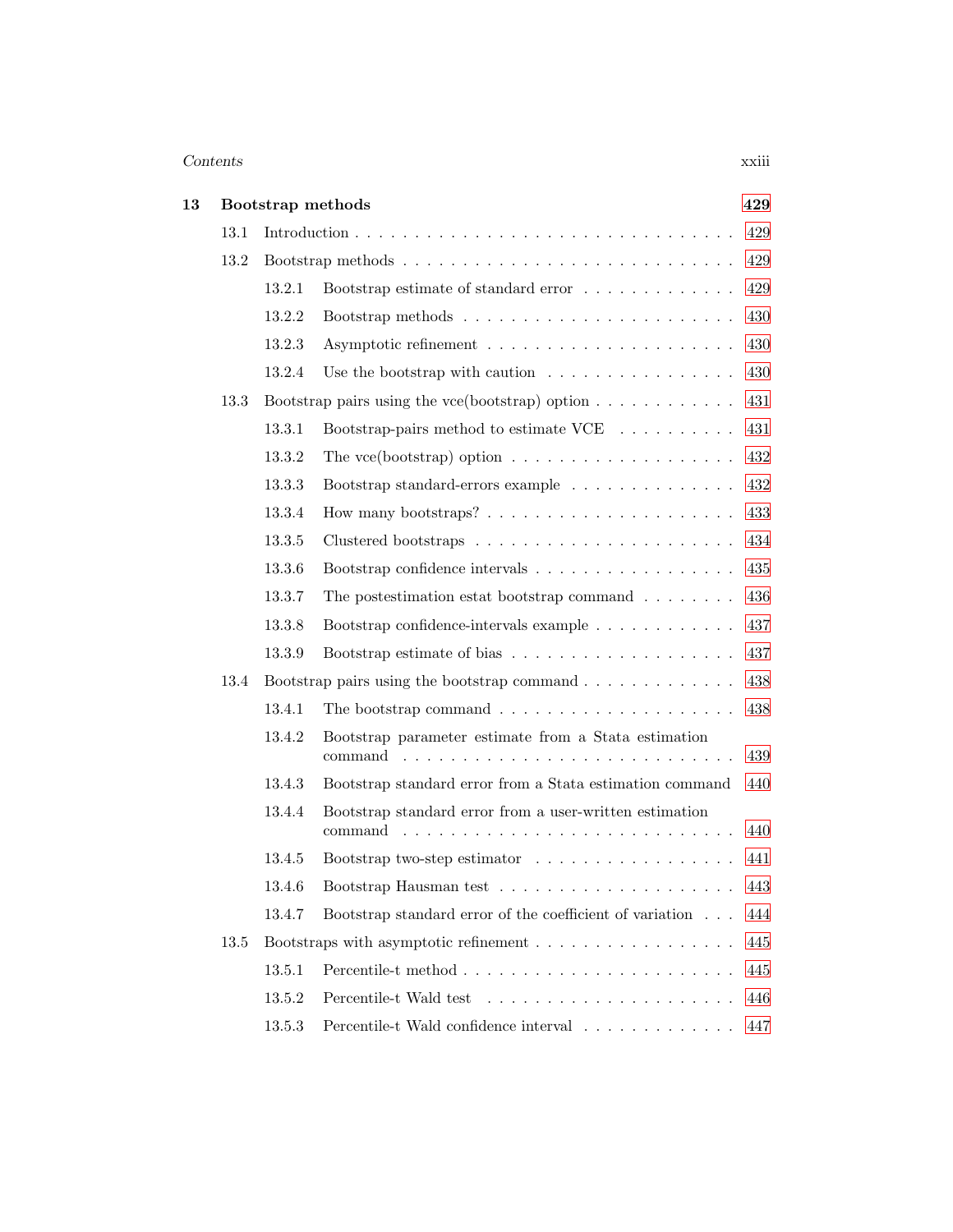### xxiv *Contents*

|    | 13.6 |        | Bootstrap pairs using bsample and simulate                             | 448 |
|----|------|--------|------------------------------------------------------------------------|-----|
|    |      | 13.6.1 | The bsample command $\ldots \ldots \ldots \ldots \ldots \ldots \ldots$ | 448 |
|    |      | 13.6.2 | The bsample command with simulate $\ldots$ ,                           | 448 |
|    |      | 13.6.3 | Bootstrap Monte Carlo exercise                                         | 450 |
|    | 13.7 |        |                                                                        | 450 |
|    |      | 13.7.1 |                                                                        | 451 |
|    |      | 13.7.2 | Parametric bootstrap                                                   | 451 |
|    |      | 13.7.3 |                                                                        | 453 |
|    |      | 13.7.4 |                                                                        | 454 |
|    |      | 13.7.5 |                                                                        | 455 |
|    | 13.8 |        |                                                                        | 455 |
|    |      | 13.8.1 |                                                                        | 455 |
|    |      | 13.8.2 | The vce(jackknife) option and the jackknife command $\ldots$           | 456 |
|    | 13.9 |        |                                                                        | 456 |
|    |      |        |                                                                        | 456 |
|    |      |        |                                                                        |     |
| 14 |      |        | Binary outcome models                                                  | 459 |
|    | 14.1 |        |                                                                        | 459 |
|    | 14.2 |        |                                                                        | 459 |
|    |      | 14.2.1 |                                                                        | 459 |
|    |      | 14.2.2 | Logit, probit, linear probability, and clog-log models $\dots$ .       | 460 |
|    | 14.3 |        |                                                                        | 460 |
|    |      | 14.3.1 | Latent-variable interpretation and identification $\ldots \ldots$      | 461 |
|    |      | 14.3.2 |                                                                        | 461 |
|    |      | 14.3.3 | The logit and probit commands $\dots \dots \dots \dots \dots \dots$    | 462 |
|    |      | 14.3.4 | Robust estimate of the VCE $\dots \dots \dots \dots \dots \dots$       | 462 |
|    |      | 14.3.5 |                                                                        | 462 |
|    | 14.4 |        |                                                                        | 463 |
|    |      | 14.4.1 |                                                                        | 463 |
|    |      | 14.4.2 |                                                                        | 464 |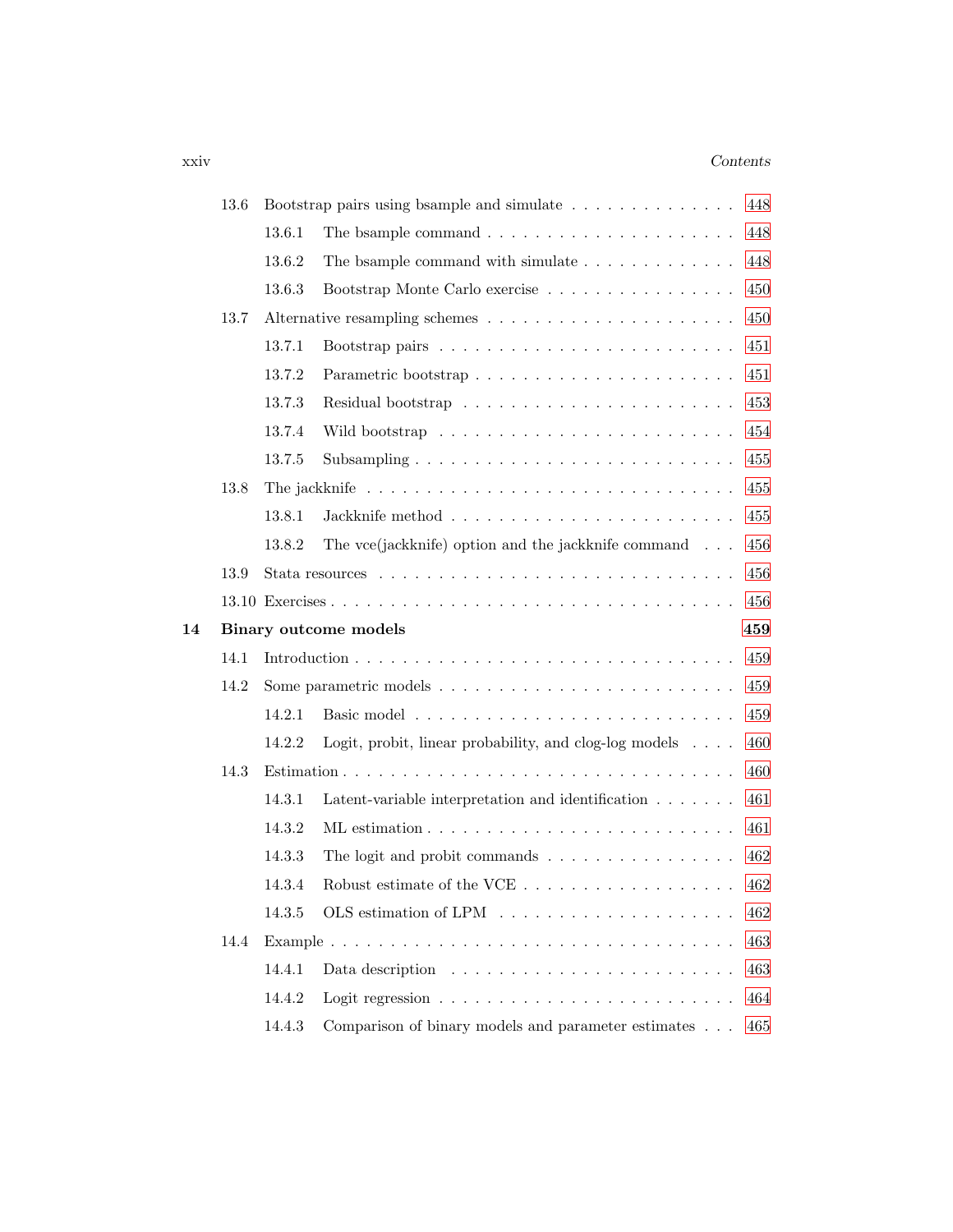| 14.5 |        |                                                                                                      | 466 |
|------|--------|------------------------------------------------------------------------------------------------------|-----|
|      | 14.5.1 |                                                                                                      | 467 |
|      | 14.5.2 |                                                                                                      | 467 |
|      | 14.5.3 | Additional model-specification tests                                                                 | 468 |
|      |        | Lagrange multiplier test of generalized logit $\ldots \ldots \ldots$                                 | 468 |
|      |        | Heteroskedastic probit regression                                                                    | 469 |
|      | 14.5.4 |                                                                                                      | 470 |
| 14.6 |        |                                                                                                      | 471 |
|      | 14.6.1 |                                                                                                      | 471 |
|      | 14.6.2 | Comparing predicted probabilities with sample frequencies.                                           | 471 |
|      | 14.6.3 | Comparing predicted outcomes with actual outcomes                                                    | 473 |
|      | 14.6.4 | The predict command for fitted probabilities $\ldots \ldots \ldots$                                  | 474 |
|      | 14.6.5 | The prvalue command for fitted probabilities $\ldots \ldots$                                         | 475 |
| 14.7 |        |                                                                                                      | 476 |
|      | 14.7.1 | Marginal effect at a representative value $(MER) \ldots \ldots$                                      | 476 |
|      | 14.7.2 | Marginal effect at the mean $(MEM) \dots \dots \dots \dots$                                          | 477 |
|      | 14.7.3 | Average marginal effect $(AME) \dots \dots \dots \dots \dots$                                        | 478 |
|      | 14.7.4 | The prchange command $\ldots \ldots \ldots \ldots \ldots \ldots \ldots$                              | 479 |
| 14.8 |        |                                                                                                      | 479 |
|      | 14.8.1 |                                                                                                      | 480 |
|      | 14.8.2 |                                                                                                      | 481 |
|      | 14.8.3 |                                                                                                      | 481 |
|      |        |                                                                                                      | 482 |
|      |        | Maximum likelihood estimates                                                                         | 482 |
|      |        | Two-step sequential estimates $\ldots \ldots \ldots \ldots \ldots$                                   | 483 |
|      | 14.8.4 | IVs approach $\ldots \ldots \ldots \ldots \ldots \ldots \ldots \ldots \ldots$                        | 485 |
| 14.9 |        |                                                                                                      | 486 |
|      | 14.9.1 | Estimation with aggregate data $\ldots \ldots \ldots \ldots \ldots$                                  | 487 |
|      | 14.9.2 |                                                                                                      | 487 |
|      |        | 14.10 Stata resources $\ldots \ldots \ldots \ldots \ldots \ldots \ldots \ldots \ldots \ldots \ldots$ | 489 |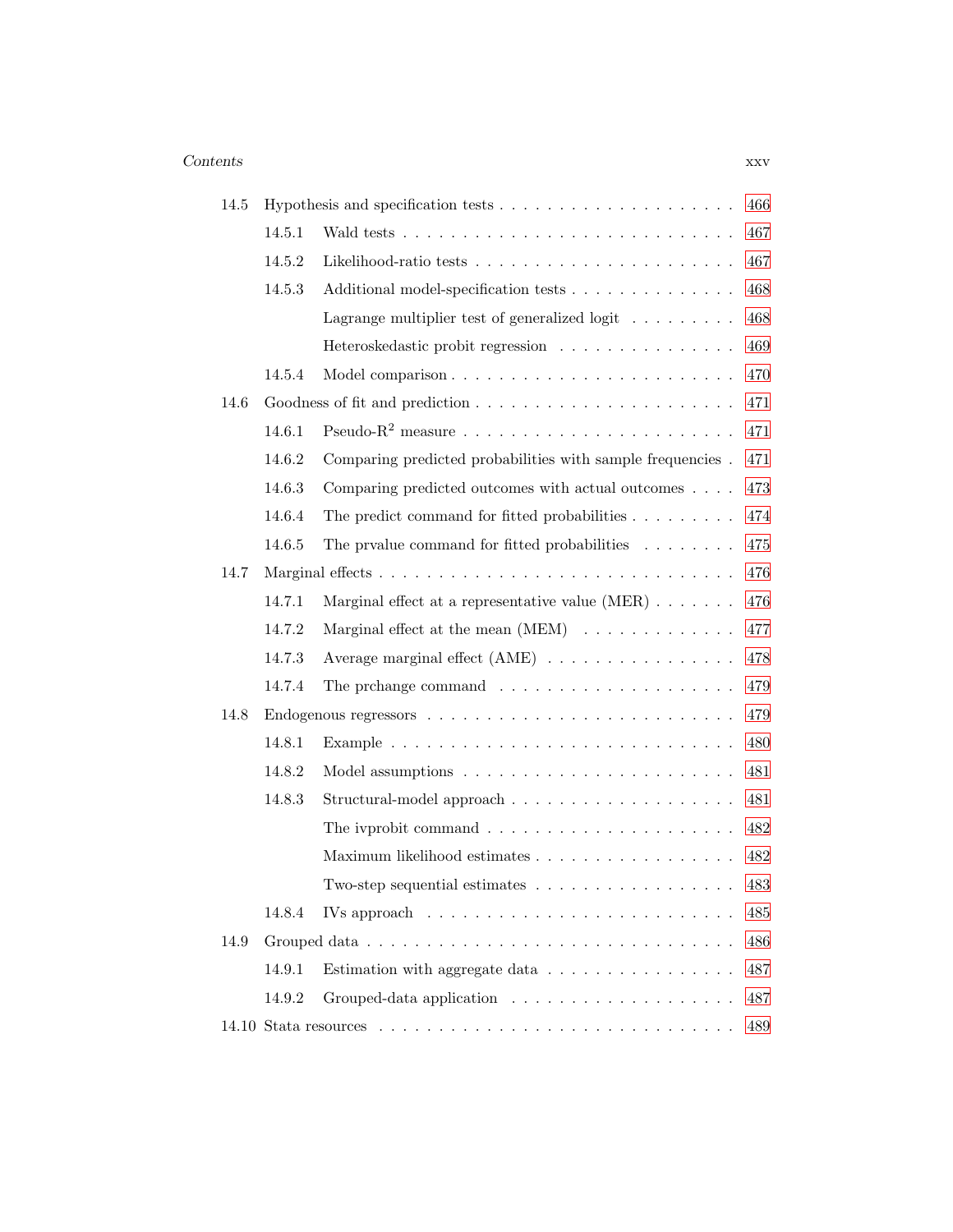### xxvi *Contents*

|    |      |        |                                                                                                                                                                                                                                      | 489 |
|----|------|--------|--------------------------------------------------------------------------------------------------------------------------------------------------------------------------------------------------------------------------------------|-----|
| 15 |      |        | Multinomial models                                                                                                                                                                                                                   | 491 |
|    | 15.1 |        |                                                                                                                                                                                                                                      | 491 |
|    | 15.2 |        |                                                                                                                                                                                                                                      | 491 |
|    |      | 15.2.1 |                                                                                                                                                                                                                                      | 491 |
|    |      | 15.2.2 | Maximum likelihood estimation                                                                                                                                                                                                        | 492 |
|    |      | 15.2.3 | Case-specific and alternative-specific regressors $\ldots \ldots$                                                                                                                                                                    | 493 |
|    |      | 15.2.4 | Additive random-utility model                                                                                                                                                                                                        | 493 |
|    |      | 15.2.5 | Stata multinomial model commands                                                                                                                                                                                                     | 494 |
|    | 15.3 |        | Multinomial example: Choice of fishing mode                                                                                                                                                                                          | 494 |
|    |      | 15.3.1 |                                                                                                                                                                                                                                      | 494 |
|    |      | 15.3.2 |                                                                                                                                                                                                                                      | 497 |
|    |      | 15.3.3 | Alternative-specific regressors                                                                                                                                                                                                      | 497 |
|    | 15.4 |        |                                                                                                                                                                                                                                      | 498 |
|    |      | 15.4.1 |                                                                                                                                                                                                                                      | 498 |
|    |      | 15.4.2 | Application of the mlogit command                                                                                                                                                                                                    | 499 |
|    |      | 15.4.3 |                                                                                                                                                                                                                                      | 500 |
|    |      | 15.4.4 |                                                                                                                                                                                                                                      | 501 |
|    |      | 15.4.5 |                                                                                                                                                                                                                                      | 502 |
|    | 15.5 |        |                                                                                                                                                                                                                                      | 503 |
|    |      | 15.5.1 | Creating long-form data from wide-form data $\ldots \ldots$                                                                                                                                                                          | 503 |
|    |      | 15.5.2 |                                                                                                                                                                                                                                      | 505 |
|    |      | 15.5.3 |                                                                                                                                                                                                                                      | 506 |
|    |      | 15.5.4 | Application of the asclogit command $\ldots \ldots \ldots \ldots$                                                                                                                                                                    | 506 |
|    |      | 15.5.5 | Relationship to multinomial logit model $\ldots \ldots \ldots$                                                                                                                                                                       | 507 |
|    |      | 15.5.6 |                                                                                                                                                                                                                                      | 507 |
|    |      | 15.5.7 |                                                                                                                                                                                                                                      | 508 |
|    |      | 15.5.8 | MEs<br>a construction of the construction of the construction of the construction of the construction of the construction of the construction of the construction of the construction of the construction of the construction of the | 509 |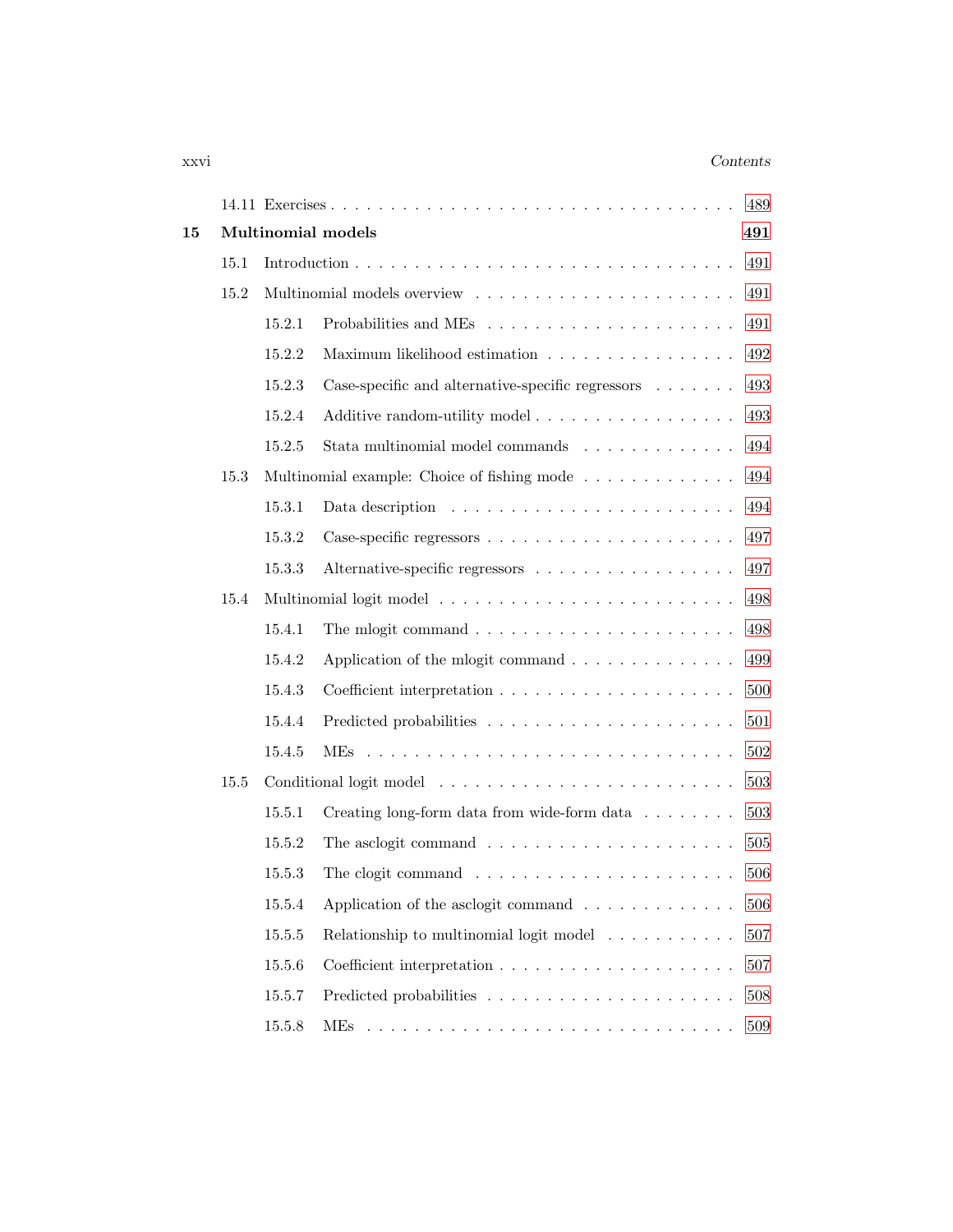#### *Contents* xxvii

| 15.6 |        |                                                                          | 511 |
|------|--------|--------------------------------------------------------------------------|-----|
|      | 15.6.1 | Relaxing the independence of irrelevant alternatives as-                 | 511 |
|      | 15.6.2 |                                                                          | 511 |
|      | 15.6.3 |                                                                          | 512 |
|      | 15.6.4 |                                                                          | 513 |
|      | 15.6.5 |                                                                          | 516 |
|      | 15.6.6 |                                                                          | 516 |
|      | 15.6.7 |                                                                          | 517 |
| 15.7 |        |                                                                          | 517 |
|      | 15.7.1 |                                                                          | 517 |
|      | 15.7.2 | The mprobit command $\ldots \ldots \ldots \ldots \ldots \ldots \ldots$   | 518 |
|      | 15.7.3 | Maximum simulated likelihood                                             | 519 |
|      | 15.7.4 | The asmprobit command $\ldots \ldots \ldots \ldots \ldots \ldots \ldots$ | 519 |
|      | 15.7.5 | Application of the asmprobit command                                     | 520 |
|      | 15.7.6 | Predicted probabilities and MEs                                          | 522 |
| 15.8 |        |                                                                          | 522 |
|      | 15.8.1 |                                                                          | 523 |
|      | 15.8.2 |                                                                          | 523 |
|      | 15.8.3 | Data preparation for mixlogit $\dots \dots \dots \dots \dots \dots$      | 524 |
|      | 15.8.4 | Application of the mixlogit command                                      | 524 |
| 15.9 |        |                                                                          | 525 |
|      | 15.9.1 |                                                                          | 525 |
|      | 15.9.2 |                                                                          | 526 |
|      | 15.9.3 | Application of the ologit command $\ldots \ldots \ldots \ldots$          | 527 |
|      | 15.9.4 |                                                                          | 528 |
|      | 15.9.5 | <b>MEs</b>                                                               | 528 |
|      | 15.9.6 | Other ordered models                                                     | 529 |
|      |        |                                                                          | 529 |
|      |        |                                                                          | 529 |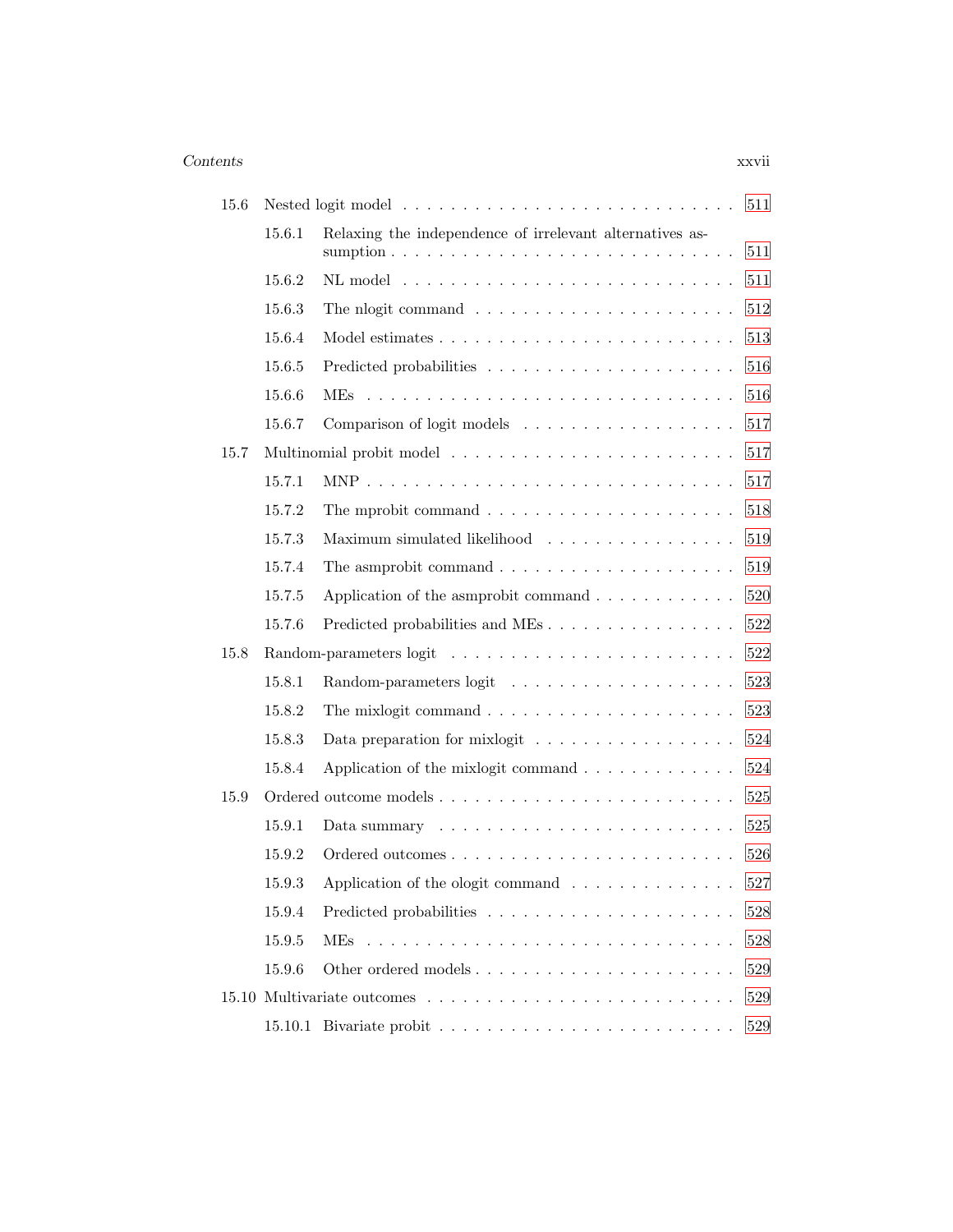### xxviii *Contents*

|    |      |        | $15.10.2$ Nonlinear SUR $\ldots \ldots \ldots \ldots \ldots \ldots \ldots \ldots$  | 532 |
|----|------|--------|------------------------------------------------------------------------------------|-----|
|    |      |        |                                                                                    | 532 |
|    |      |        |                                                                                    | 533 |
| 16 |      |        | Tobit and selection models                                                         | 535 |
|    | 16.1 |        |                                                                                    | 535 |
|    | 16.2 |        |                                                                                    | 535 |
|    |      | 16.2.1 | Regression with censored data                                                      | 535 |
|    |      | 16.2.2 |                                                                                    | 536 |
|    |      | 16.2.3 |                                                                                    | 537 |
|    |      | 16.2.4 |                                                                                    | 537 |
|    |      | 16.2.5 |                                                                                    | 538 |
|    | 16.3 |        |                                                                                    | 538 |
|    |      | 16.3.1 |                                                                                    | 538 |
|    |      | 16.3.2 |                                                                                    | 539 |
|    |      | 16.3.3 |                                                                                    | 540 |
|    |      | 16.3.4 |                                                                                    | 541 |
|    |      |        | Left-truncated, left-censored, and right-truncated examples                        | 541 |
|    |      |        | Left-censored case computed directly $\dots \dots \dots \dots$                     | 542 |
|    |      |        | Marginal impact on probabilities                                                   | 543 |
|    |      | 16.3.5 |                                                                                    | 544 |
|    |      | 16.3.6 | Additional commands for censored regression                                        | 545 |
|    | 16.4 |        |                                                                                    | 545 |
|    |      | 16.4.1 |                                                                                    | 546 |
|    |      | 16.4.2 | Setting the censoring point for data in $\log s$                                   | 546 |
|    |      | 16.4.3 |                                                                                    | 547 |
|    |      | 16.4.4 | Two-limit tobit $\ldots \ldots \ldots \ldots \ldots \ldots \ldots \ldots \ldots$   | 548 |
|    |      | 16.4.5 |                                                                                    | 549 |
|    |      | 16.4.6 | Tests of normality and homosked<br>asticity $\hfill\ldots\ldots\ldots\ldots\ldots$ | 550 |
|    |      |        | Generalized residuals and scores                                                   | 550 |
|    |      |        | Test of normality $\dots \dots \dots \dots \dots \dots \dots \dots \dots \dots$    | 551 |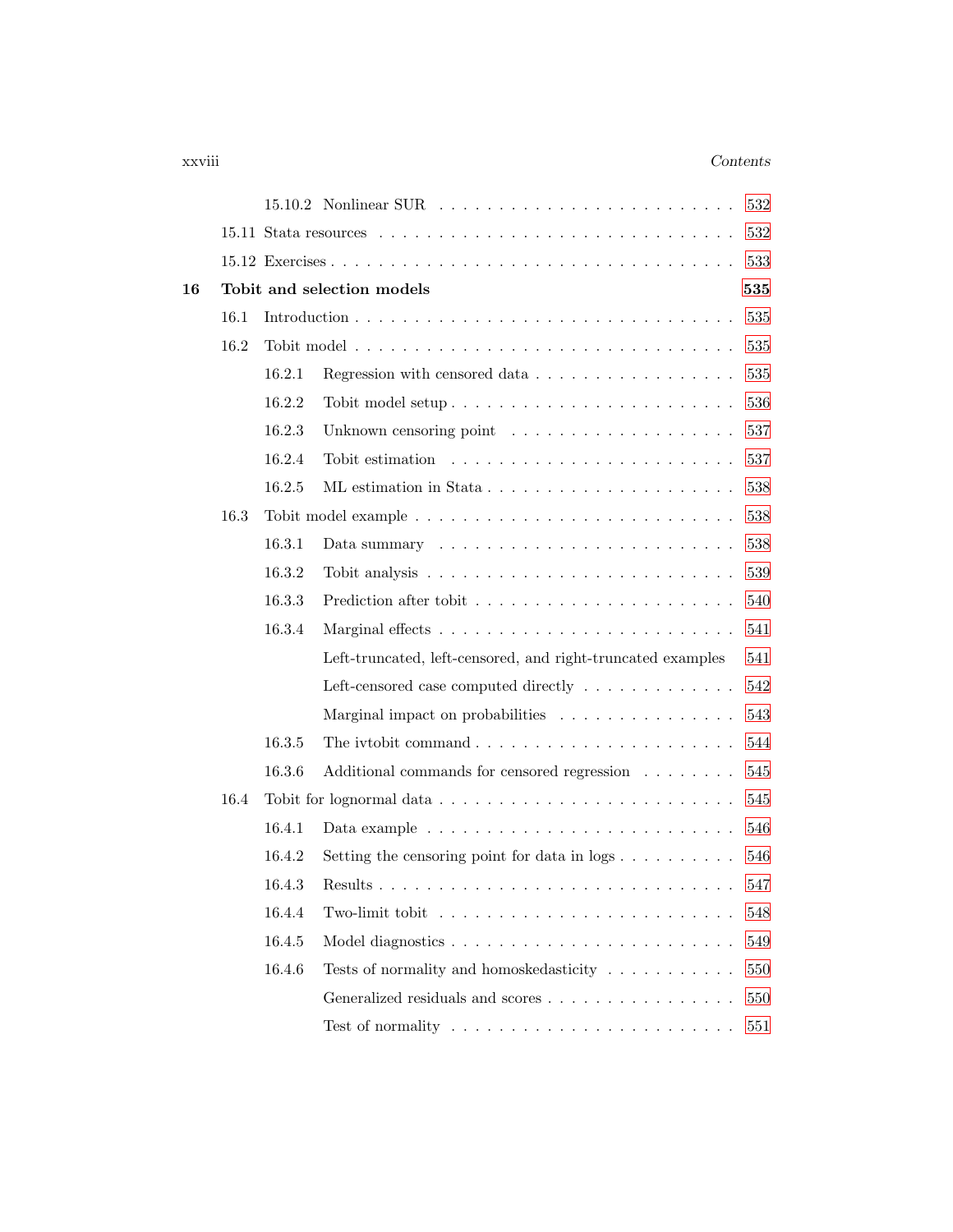### *Contents* xxix

|    |      |        | 552                                                                                  |
|----|------|--------|--------------------------------------------------------------------------------------|
|    |      | 16.4.7 | 553                                                                                  |
|    | 16.5 |        | Two-part model in logs<br>553                                                        |
|    |      | 16.5.1 | 553                                                                                  |
|    |      | 16.5.2 | 554                                                                                  |
|    |      | 16.5.3 | Part 2 of the two-part model<br>555                                                  |
|    | 16.6 |        | 556                                                                                  |
|    |      | 16.6.1 | 556<br>Model structure and assumptions                                               |
|    |      | 16.6.2 | 558<br>ML estimation of the sample-selection model                                   |
|    |      | 16.6.3 | 558<br>Estimation without exclusion restrictions $\ldots \ldots \ldots \ldots$       |
|    |      | 16.6.4 | Two-step estimation $\ldots \ldots \ldots \ldots \ldots \ldots \ldots$<br>560        |
|    |      | 16.6.5 | Estimation with exclusion restrictions $\hfill\ldots\ldots\ldots\ldots\ldots$<br>561 |
|    | 16.7 |        | Prediction from models with outcome in logs<br>562                                   |
|    |      | 16.7.1 | 563                                                                                  |
|    |      | 16.7.2 | 564<br>Predictions from two-part model                                               |
|    |      | 16.7.3 | Predictions from selection model<br>565                                              |
|    | 16.8 |        | 565                                                                                  |
|    | 16.9 |        | 566                                                                                  |
| 17 |      |        | Count-data models<br>567                                                             |
|    | 17.1 |        | 567                                                                                  |
|    | 17.2 |        | 567                                                                                  |
|    |      | 17.2.1 | 568                                                                                  |
|    |      | 17.2.2 | Overdispersion and negative binomial data<br>569                                     |
|    |      | 17.2.3 | 570                                                                                  |
|    |      | 17.2.4 | Estimation methods $\dots \dots \dots \dots \dots \dots \dots \dots$<br>571          |
|    | 17.3 |        | 571                                                                                  |
|    |      | 17.3.1 | 571<br>Data summary $\dots \dots \dots \dots \dots \dots \dots \dots \dots \dots$    |
|    |      | 17.3.2 | 572                                                                                  |
|    |      |        | 573                                                                                  |
|    |      |        | Robust estimate of VCE for Poisson MLE<br>574                                        |
|    |      |        |                                                                                      |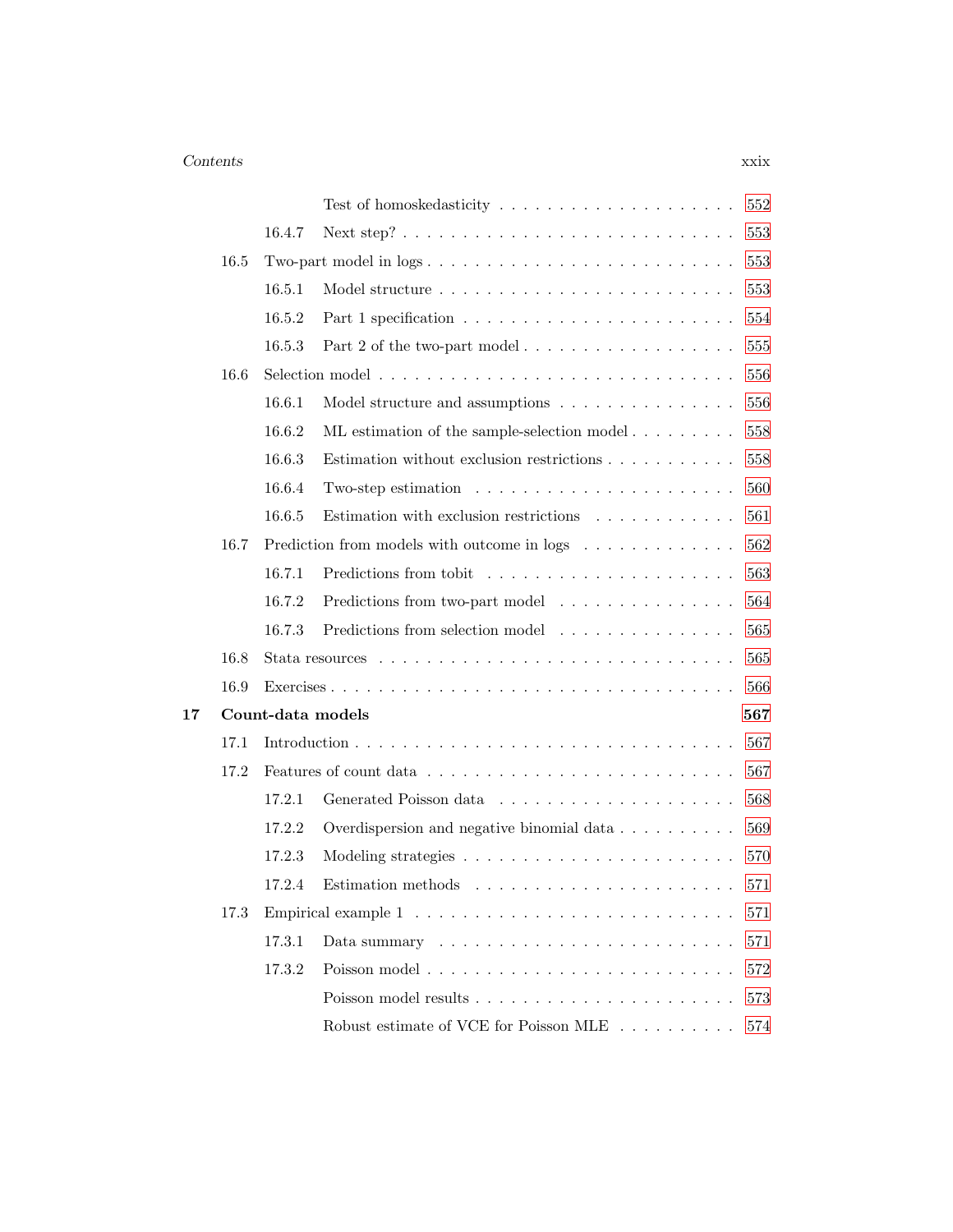### xxx *Contents*

|      |        | Test of overdispersion $\ldots \ldots \ldots \ldots \ldots \ldots \ldots \ldots$    | 575 |
|------|--------|-------------------------------------------------------------------------------------|-----|
|      |        | Coefficient interpretation and marginal effects $\ldots \ldots$                     | 576 |
|      | 17.3.3 | NB <sub>2</sub> model                                                               | 577 |
|      |        |                                                                                     | 577 |
|      |        | Fitted probabilities for Poisson and NB2 models                                     | 579 |
|      |        | The countfit command $\ldots \ldots \ldots \ldots \ldots \ldots \ldots$             | 579 |
|      |        | The prvalue command $\ldots \ldots \ldots \ldots \ldots \ldots \ldots$              | 581 |
|      |        |                                                                                     | 581 |
|      |        |                                                                                     | 581 |
|      | 17.3.4 | Nonlinear least-squares estimation $\ldots \ldots \ldots \ldots$                    | 582 |
|      | 17.3.5 |                                                                                     | 583 |
|      |        |                                                                                     | 585 |
|      |        | Application of the hurdle model $\dots \dots \dots \dots \dots$                     | 585 |
|      | 17.3.6 |                                                                                     | 589 |
|      |        |                                                                                     | 589 |
|      |        | Simulated FMM sample with comparisons                                               | 589 |
|      |        |                                                                                     | 591 |
|      |        |                                                                                     | 592 |
|      |        | Application: Poisson finite-mixture model                                           | 592 |
|      |        |                                                                                     | 593 |
|      |        |                                                                                     | 594 |
|      |        | Application: NB finite-mixture model                                                | 596 |
|      |        |                                                                                     | 598 |
|      |        |                                                                                     | 599 |
| 17.4 |        |                                                                                     | 599 |
|      | 17.4.1 | Zero-inflated data $\ldots \ldots \ldots \ldots \ldots \ldots \ldots \ldots \ldots$ | 599 |
|      | 17.4.2 | Models for zero-inflated data                                                       | 600 |
|      | 17.4.3 |                                                                                     | 601 |
|      |        |                                                                                     | 602 |
|      | 17.4.4 |                                                                                     | 603 |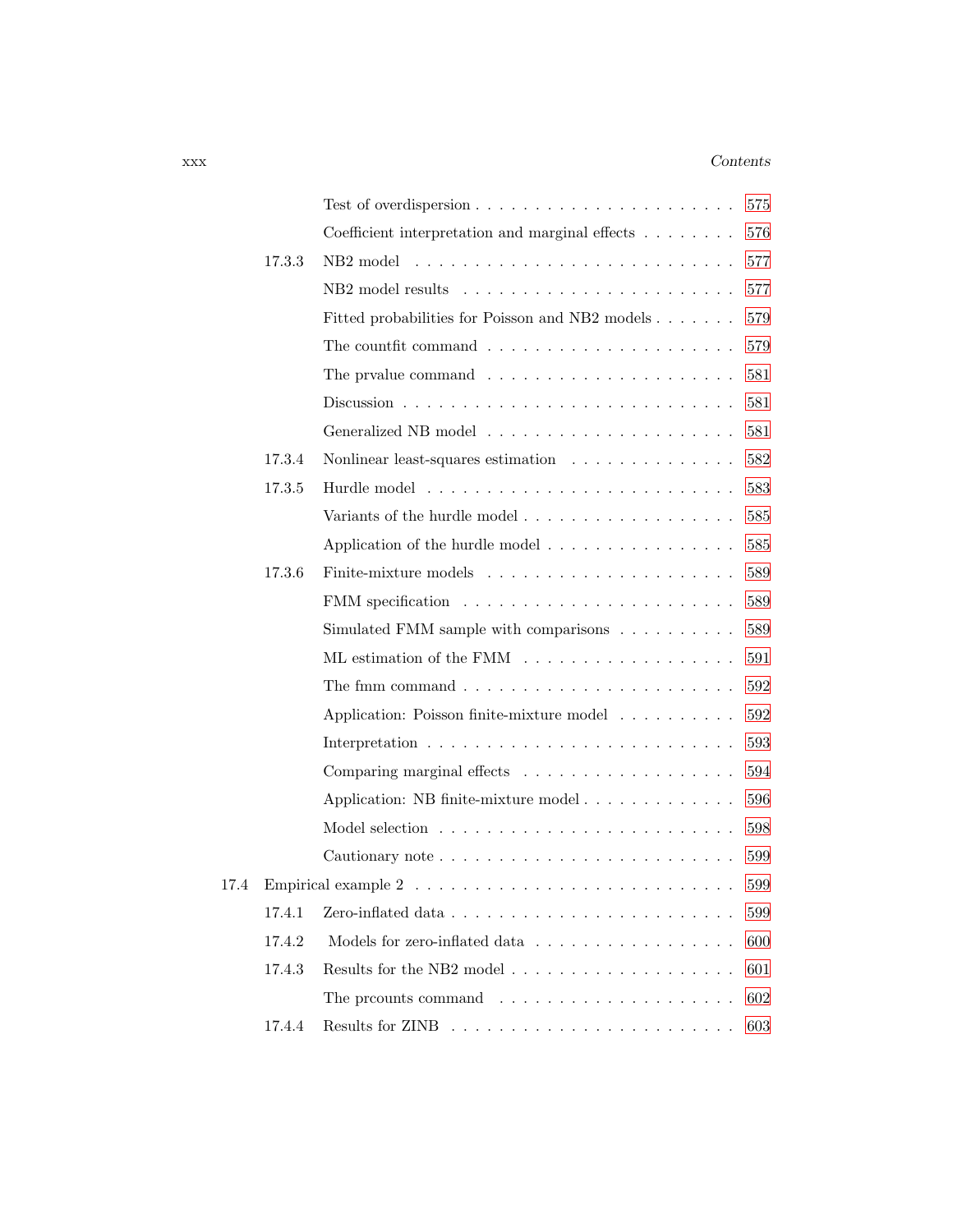### *Contents* xxxi

|    |      | 17.4.5 | 604<br>Model comparison                                                              |
|----|------|--------|--------------------------------------------------------------------------------------|
|    |      |        | The countfit command $\ldots \ldots \ldots \ldots \ldots \ldots \ldots$<br>604       |
|    |      |        | 604<br>Model comparison using countfit                                               |
|    | 17.5 |        | 605                                                                                  |
|    |      | 17.5.1 | 606                                                                                  |
|    |      |        | 606                                                                                  |
|    |      |        | Two-step estimation $\ldots \ldots \ldots \ldots \ldots \ldots \ldots$<br>607        |
|    |      |        | 607                                                                                  |
|    |      | 17.5.2 | 610                                                                                  |
|    | 17.6 |        | 611                                                                                  |
|    | 17.7 |        | 612                                                                                  |
| 18 |      |        | Nonlinear panel models<br>615                                                        |
|    | 18.1 |        | 615                                                                                  |
|    | 18.2 |        | 615                                                                                  |
|    |      | 18.2.1 | 615<br>Some basic nonlinear panel models                                             |
|    |      |        | 616                                                                                  |
|    |      |        | 616                                                                                  |
|    |      |        | 616<br>Pooled models or population-averaged models                                   |
|    |      |        | 617                                                                                  |
|    |      | 18.2.2 | 617                                                                                  |
|    |      | 18.2.3 | 617<br>Stata nonlinear panel commands                                                |
|    | 18.3 |        | 618                                                                                  |
|    |      | 18.3.1 | 618<br>Data description and summary statistics                                       |
|    |      | 18.3.2 | 620                                                                                  |
|    |      | 18.3.3 | Within and between variation $\dots \dots \dots \dots \dots \dots$<br>620            |
|    |      | 18.3.4 | 621                                                                                  |
|    | 18.4 |        | 621                                                                                  |
|    |      | 18.4.1 | Panel summary of the dependent variable<br>621                                       |
|    |      | 18.4.2 | 622                                                                                  |
|    |      | 18.4.3 | The xtlogit command $\ldots \ldots \ldots \ldots \ldots \ldots \ldots \ldots$<br>623 |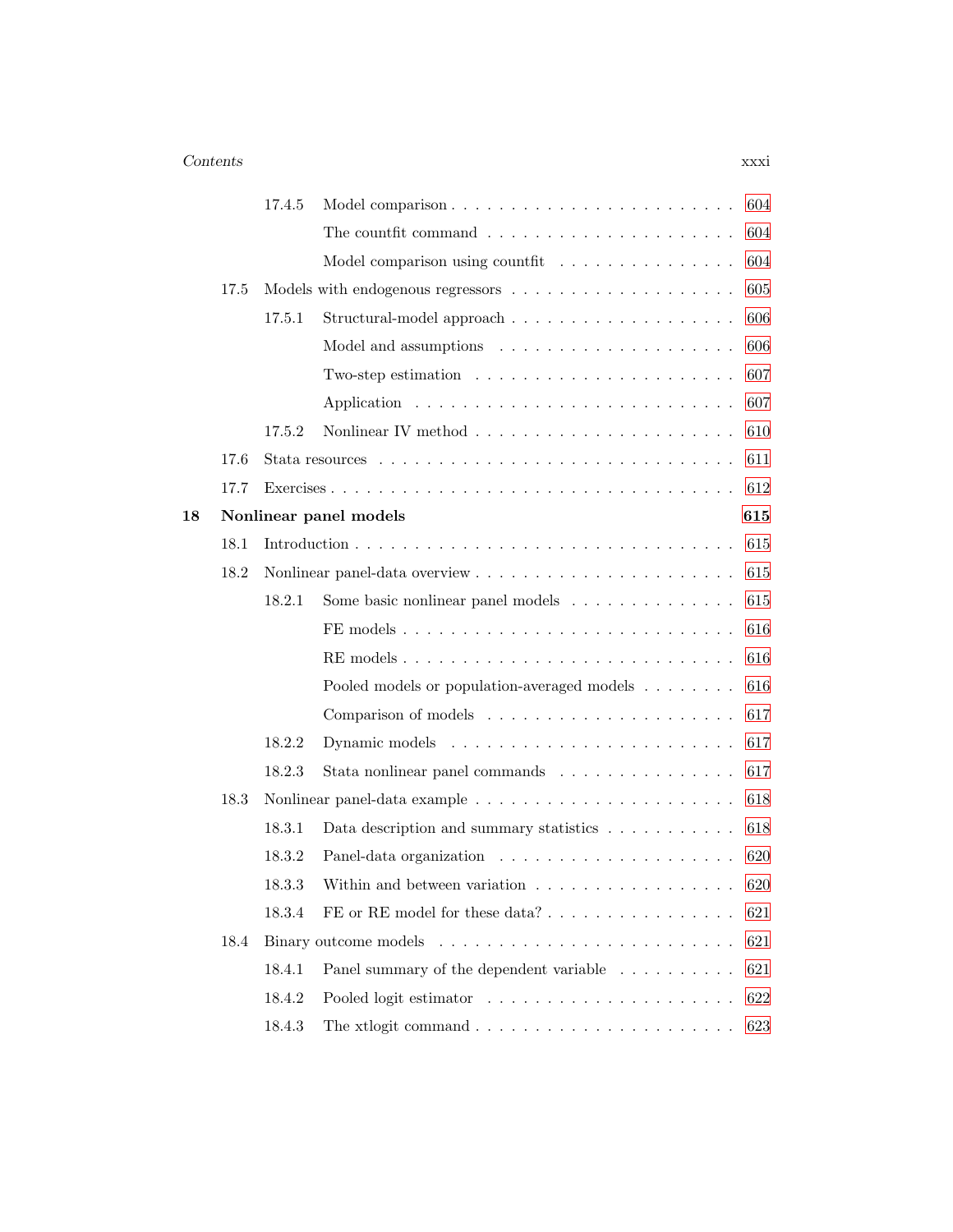### xxxii *Contents*

|   |      | 18.4.4  | The xtgee command $\ldots \ldots \ldots \ldots \ldots \ldots \ldots$          | 624 |
|---|------|---------|-------------------------------------------------------------------------------|-----|
|   |      | 18.4.5  |                                                                               | 624 |
|   |      | 18.4.6  |                                                                               | 625 |
|   |      | 18.4.7  | FE logit estimator $\dots \dots \dots \dots \dots \dots \dots \dots \dots$    | 627 |
|   |      | 18.4.8  | Panel logit estimator comparison                                              | 629 |
|   |      | 18.4.9  | Prediction and marginal effects                                               | 630 |
|   |      | 18.4.10 |                                                                               | 630 |
|   | 18.5 |         |                                                                               | 631 |
|   |      | 18.5.1  | Panel summary of the dependent variable $\;\ldots\; \ldots\; \ldots\; \ldots$ | 631 |
|   |      | 18.5.2  |                                                                               | 631 |
|   |      | 18.5.3  |                                                                               | 632 |
|   |      | 18.5.4  | Parametric nonlinear panel models                                             | 633 |
|   | 18.6 |         |                                                                               | 633 |
|   |      | 18.6.1  | The xtpoisson command $\ldots \ldots \ldots \ldots \ldots \ldots \ldots$      | 633 |
|   |      | 18.6.2  | Panel summary of the dependent variable                                       | 634 |
|   |      | 18.6.3  |                                                                               | 634 |
|   |      | 18.6.4  |                                                                               | 635 |
|   |      | 18.6.5  |                                                                               | 636 |
|   |      | 18.6.6  |                                                                               | 638 |
|   |      | 18.6.7  | Panel Poisson estimators comparison                                           | 640 |
|   |      | 18.6.8  | Negative binomial estimators $\dots \dots \dots \dots \dots \dots$            | 641 |
|   | 18.7 |         |                                                                               | 642 |
|   | 18.8 |         |                                                                               | 643 |
| А |      |         | Programming in Stata<br>645                                                   |     |
|   | A.1  |         |                                                                               | 645 |
|   |      | A.1.1   |                                                                               | 645 |
|   |      | A.1.2   | Stata matrix input and output $\ldots \ldots \ldots \ldots \ldots$            | 645 |
|   |      |         |                                                                               | 645 |
|   |      |         | Matrix input from Stata estimation results                                    | 646 |
|   |      | A.1.3   | Stata matrix subscripts and combining matrices                                | 647 |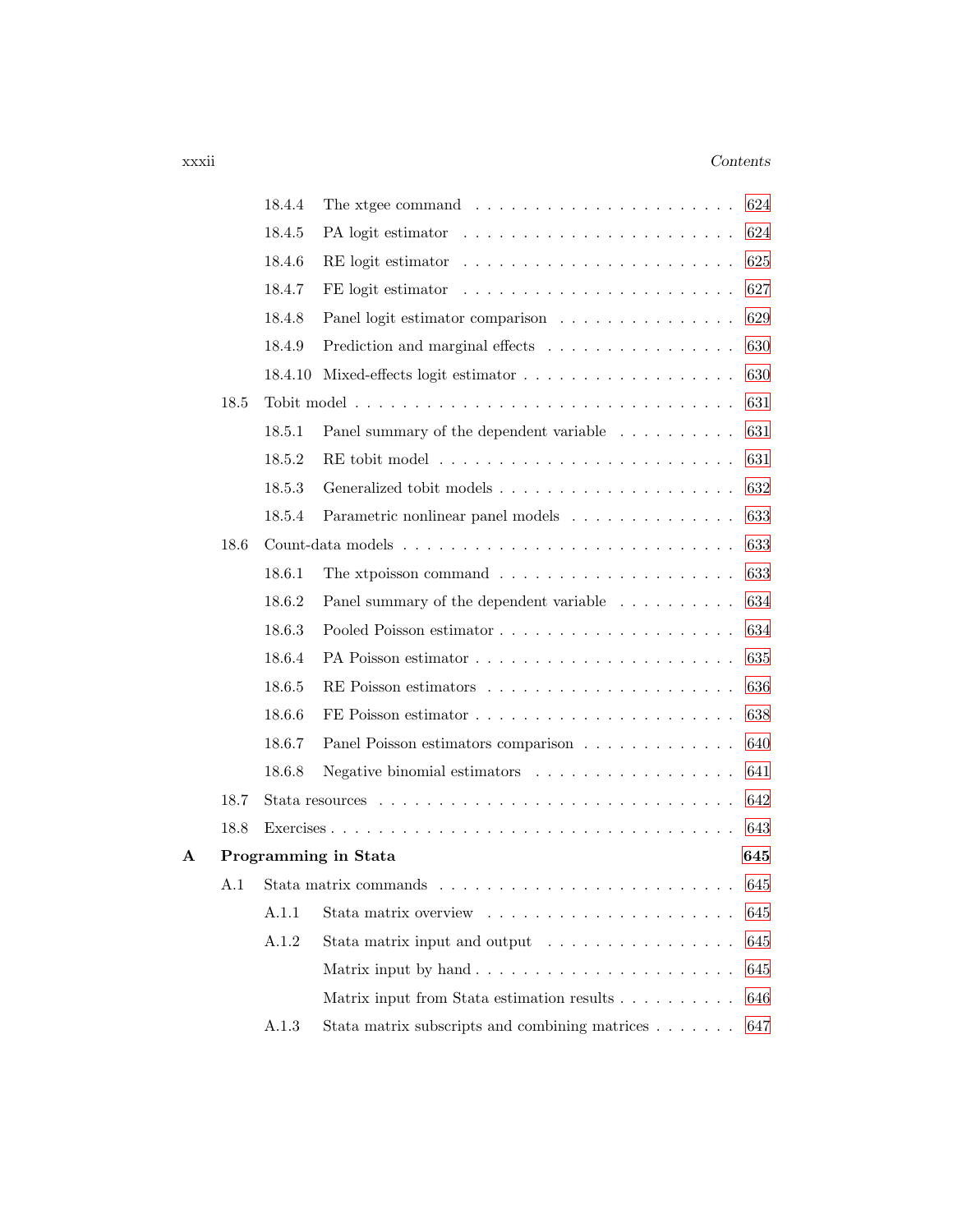|  | × |  |
|--|---|--|
|  |   |  |
|  |   |  |

|   |      | A.1.4        | 648                                                                                  |  |
|---|------|--------------|--------------------------------------------------------------------------------------|--|
|   |      | A.1.5        | 648                                                                                  |  |
|   |      | A.1.6        | Matrix accumulation commands<br>649                                                  |  |
|   |      | A.1.7        | OLS using Stata matrix commands<br>650                                               |  |
|   | A.2  |              | 651                                                                                  |  |
|   |      | A.2.1        | Simple programs (no arguments or access to results) $\dots$<br>651                   |  |
|   |      | A.2.2        | 652                                                                                  |  |
|   |      | A.2.3        | Programs with positional arguments $\ldots \ldots \ldots \ldots$<br>652              |  |
|   |      | A.2.4        | 653                                                                                  |  |
|   |      | A.2.5        | Programs with named positional arguments<br>653                                      |  |
|   |      | A.2.6        | Storing and retrieving program results $\ldots \ldots \ldots \ldots$<br>654          |  |
|   |      | A.2.7        | Programs with arguments using standard Stata syntax<br>655                           |  |
|   |      | A.2.8        | 656                                                                                  |  |
|   | A.3  |              | 657                                                                                  |  |
|   |      | A.3.1        | Some simple tips $\dots \dots \dots \dots \dots \dots \dots \dots$<br>658            |  |
|   |      | A.3.2        | Error messages and return code $\ldots \ldots \ldots \ldots \ldots$<br>658           |  |
|   |      | A.3.3        | 659                                                                                  |  |
| в | Mata |              | 661                                                                                  |  |
|   | B.1  |              | 661                                                                                  |  |
|   |      | B.1.1        | 661<br>Mata commands in Mata                                                         |  |
|   |      | B.1.2        | 662                                                                                  |  |
|   |      | B.1.3        | Stata commands in Mata<br>662                                                        |  |
|   |      | <b>B.1.4</b> | Interactive versus batch use<br>662                                                  |  |
|   |      | B.1.5        | Mata help $\dots \dots \dots \dots \dots \dots \dots \dots \dots \dots \dots$<br>662 |  |
|   | B.2  |              | 663                                                                                  |  |
|   |      | B.2.1        | 663                                                                                  |  |
|   |      |              | Matrix input by hand<br>663                                                          |  |
|   |      |              | Identity matrices, unit vectors, and matrices of constants<br>664                    |  |
|   |      |              | Matrix input from Stata data<br>665                                                  |  |
|   |      |              | 665<br>Matrix input from Stata matrix                                                |  |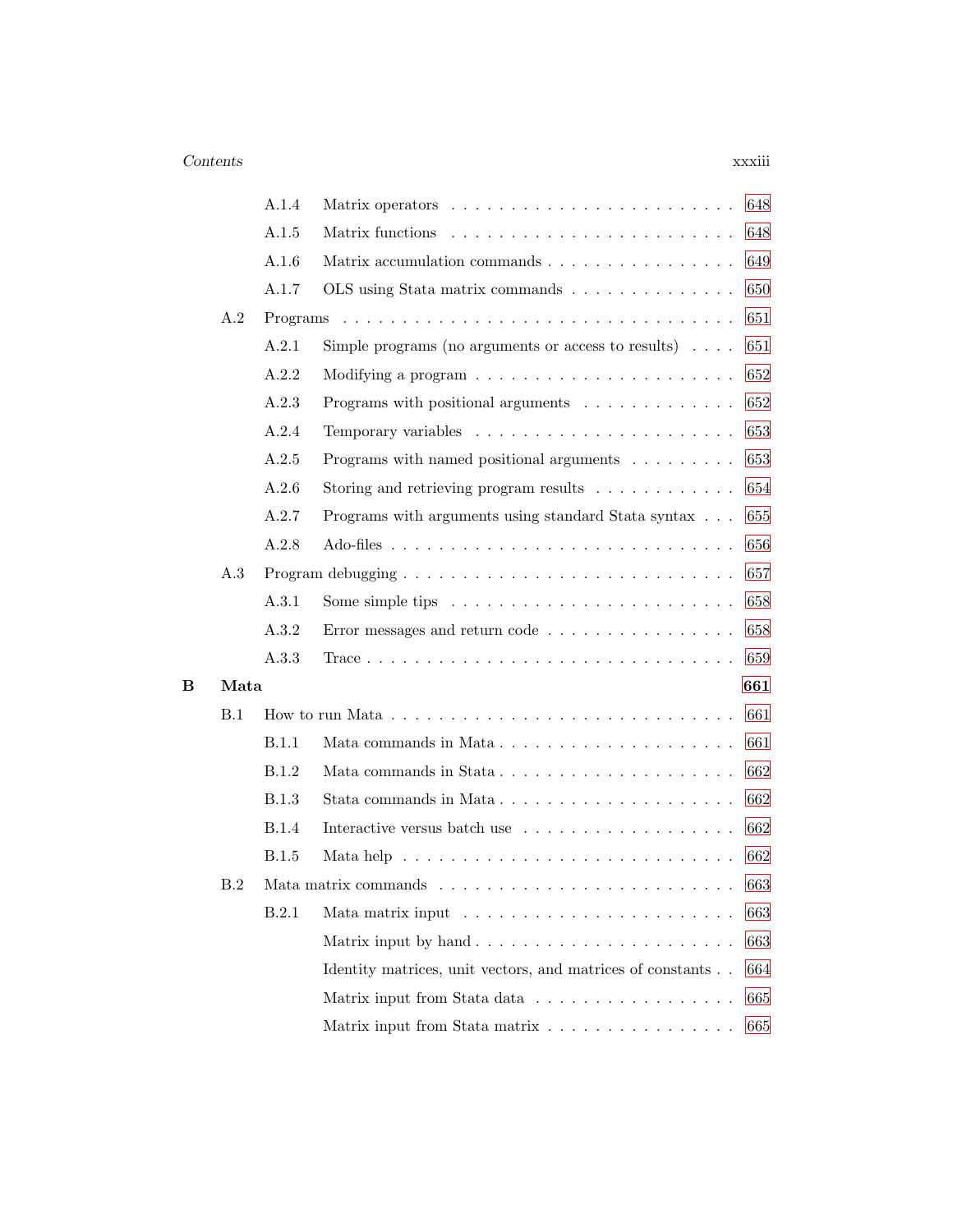#### xxxiv *Contents*

|     |                      |                                                                            | 666 |
|-----|----------------------|----------------------------------------------------------------------------|-----|
|     | B.2.2                |                                                                            | 666 |
|     |                      | Element-by-element operators $\dots \dots \dots \dots \dots \dots$         | 666 |
|     | B.2.3                |                                                                            | 667 |
|     |                      | Scalar and matrix functions                                                | 667 |
|     |                      |                                                                            | 668 |
|     | B.2.4                |                                                                            | 669 |
|     | B.2.5                | Mata matrix subscripts and combining matrices                              | 669 |
|     | B.2.6                | Transferring Mata data and matrices to Stata                               | 671 |
|     |                      | Creating Stata matrices from Mata matrices                                 | 671 |
|     |                      | Creating Stata data from a Mata vector                                     | 671 |
| B.3 |                      |                                                                            | 672 |
|     | B.3.1                |                                                                            | 672 |
|     | B.3.2                |                                                                            | 672 |
|     | B.3.3                | Mata program with results output to Stata $\ldots \ldots \ldots$           | 673 |
|     | B.3.4                | Stata program that calls a Mata program $\ldots \ldots \ldots$             | 673 |
|     | <b>B.3.5</b>         | Using Mata in ado-files $\ldots \ldots \ldots \ldots \ldots \ldots \ldots$ | 674 |
|     |                      | Glossary of abbreviations                                                  | 675 |
|     | References           |                                                                            | 679 |
|     | Author index         |                                                                            | 687 |
|     | Subject index<br>691 |                                                                            |     |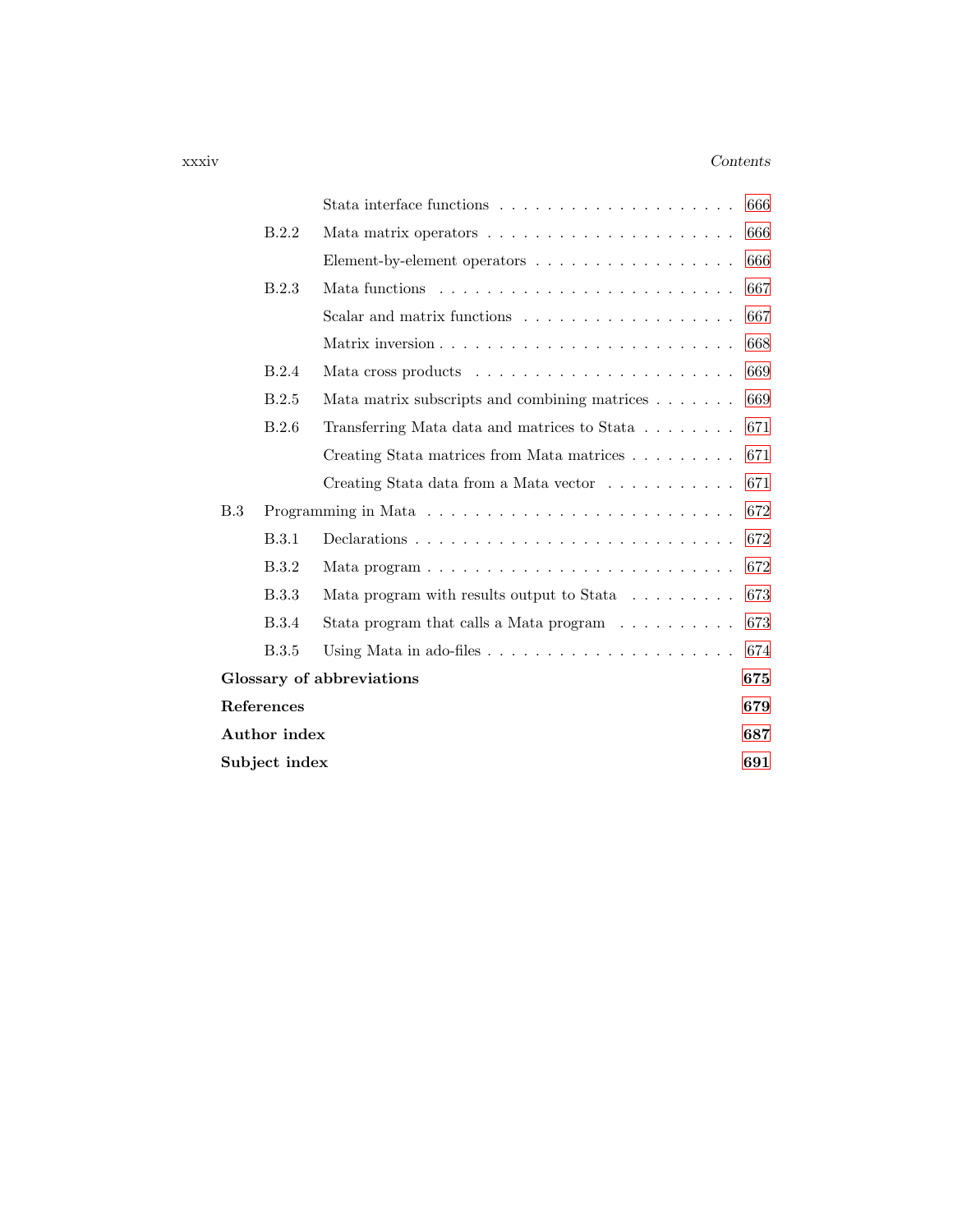(Pages omitted)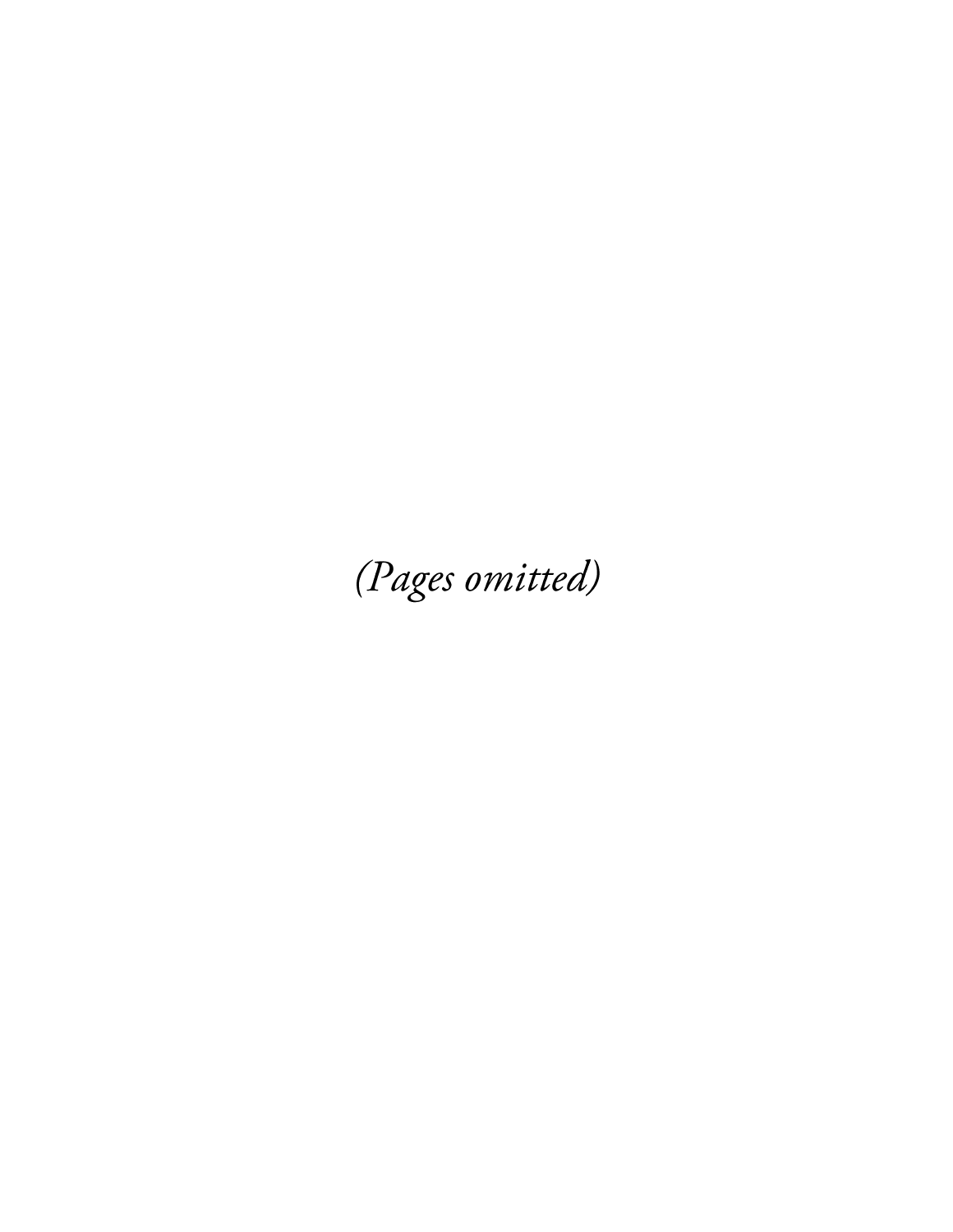## Preface to the Revised Edition

*Microeconometrics Using Stata*, published in December 2008, was written for Stata 10.1. The book incorporated version 10.1 additions to Stata 10.0, most notably, the new random-number generators.

In this revised edition, we present other additions to Stata 10 that appear for the first time in Stata 11. With few exceptions, we present these additions in a way that reproduces the results given in the first edition.

First, we introduce the new construct of factor variables. These provide a simple way to specify models with sets of indicator variables formed from a categorical variable and to specify models with interactions. Factor variables replace the xi prefix command. See especially section 1.3.4 and the end of section 2.4.7.

Second, we describe the new margins command for prediction and for computation of marginal effects in regression models. The margins command with options including the dydx() option replaces the Stata mfx command and the user-written margeff command. Additionally, the margins command when used in conjunction with factor variables can simplify computation of marginal effects in models with interactions. See sections 10.5 and 10.6, especially subsections 10.5.7 and 10.6.5. Throughout this revised edition, notably, in chapters 14–17, we replace mfx and margeff with the margins command.

In the first edition, we most often calculated the marginal effect at the mean (MEM), rather than the average marginal effect (AME), because the mfx command did not compute the AME. The new margins command can compute both the MEM and the AME. In this revised edition, we have endeavored to replicate the results given in the first edition. For that reason, we continue to most frequently calculate the MEM, though in practice, the AME is usually preferred.

Third, we describe the new gmm command for generalized method of moments and nonlinear instrumental-variables estimation. See sections 10.3.8 and 17.5.2.

Fourth, we present some minor changes that need to be made to the existing  $m1$ command when the d1 and d2 methods are used. These changes arise because the ml command is now a front-end to the new Mata moptimize() function. We also present the new lf0, lf1, and lf2 methods. See section 11.6. The Mata optimize() v evaluator has been renamed to gf evaluator; see section 11.7.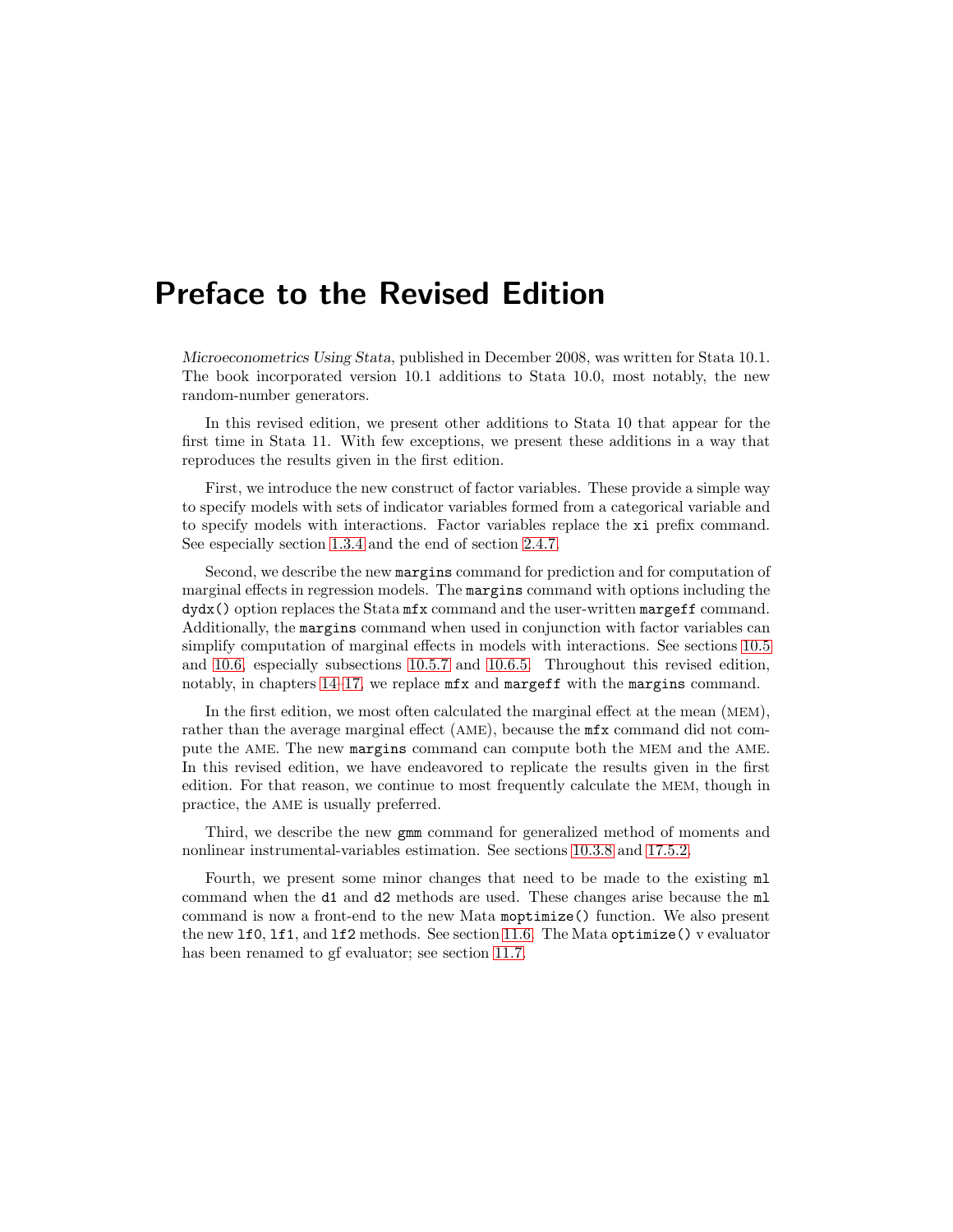We thank the Stata staff, especially Patricia Branton, David Drukker, Lisa Gilmore, Deirdre Patterson, and Brian Poi, for their assistance in preparing this revised edition.

Bloomington, IN January 2010

Davis, CA <br>Bloomington, IN <br>Bloomington, IN <br>Pravin K. Trivedi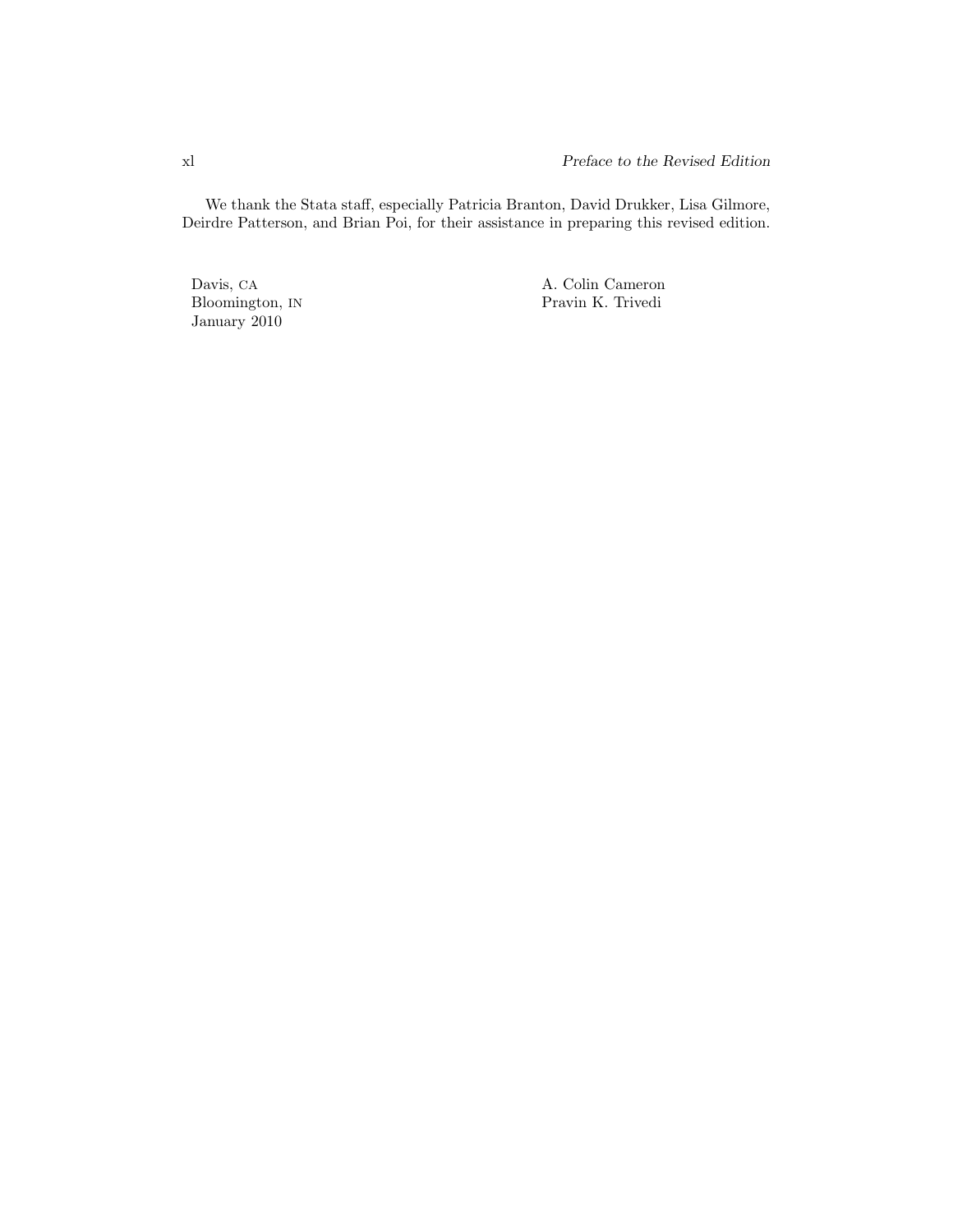## Preface to the First Edition

This book explains how an econometrics computer package, Stata, can be used to perform regression analysis of cross-section and panel data. The term microeconometrics is used in the book title because the applications are to economics-related data and because the coverage includes methods such as instrumental-variables regression that are emphasized more in economics than in some other areas of applied statistics. However, many issues, models, and methodologies discussed in this book are also relevant to other social sciences.

The main audience is graduate students and researchers. For them, this book can be used as an adjunct to our own *Microeconometrics: Methods and Applications* (Cameron and Trivedi 2005), as well as to other graduate-level texts such as Greene (2008) and Wooldridge (2002). By comparison to these books, we present little theory and instead emphasize practical aspects of implementation using Stata. More advanced topics we cover include quantile regression, weak instruments, nonlinear optimization, bootstrap methods, nonlinear panel-data methods, and Stata's matrix programming language, Mata.

At the same time, the book provides introductions to topics such as ordinary leastsquares regression, instrumental-variables estimation, and logit and probit models so that it is suitable for use in an undergraduate econometrics class, as a complement to an appropriate undergraduate-level text. The following table suggests sections of the book for an introductory class, with the caveat that in places formulas are provided using matrix algebra.

| Stata basics             | Chapter $1.1-1.4$    |
|--------------------------|----------------------|
| Data management          | Chapter 2.1-2.4, 2.6 |
| <b>OLS</b>               | Chapter $3.1-3.6$    |
| Simulation               | Chapter $4.6-4.7$    |
| GLS (heteroskedasticity) | Chapter 5.3          |
| Instrumental variables   | Chapter $6.2-6.3$    |
| Linear panel data        | Chapter 8            |
| Logit and probit models  | Chapter $14.1-14.4$  |
| Tobit model              | Chapter $16.1-16.3$  |
|                          |                      |

Although we provide considerable detail on Stata, the treatment is by no means complete. In particular, we introduce various Stata commands but avoid detailed listing and description of commands as they are already well documented in the Stata manuals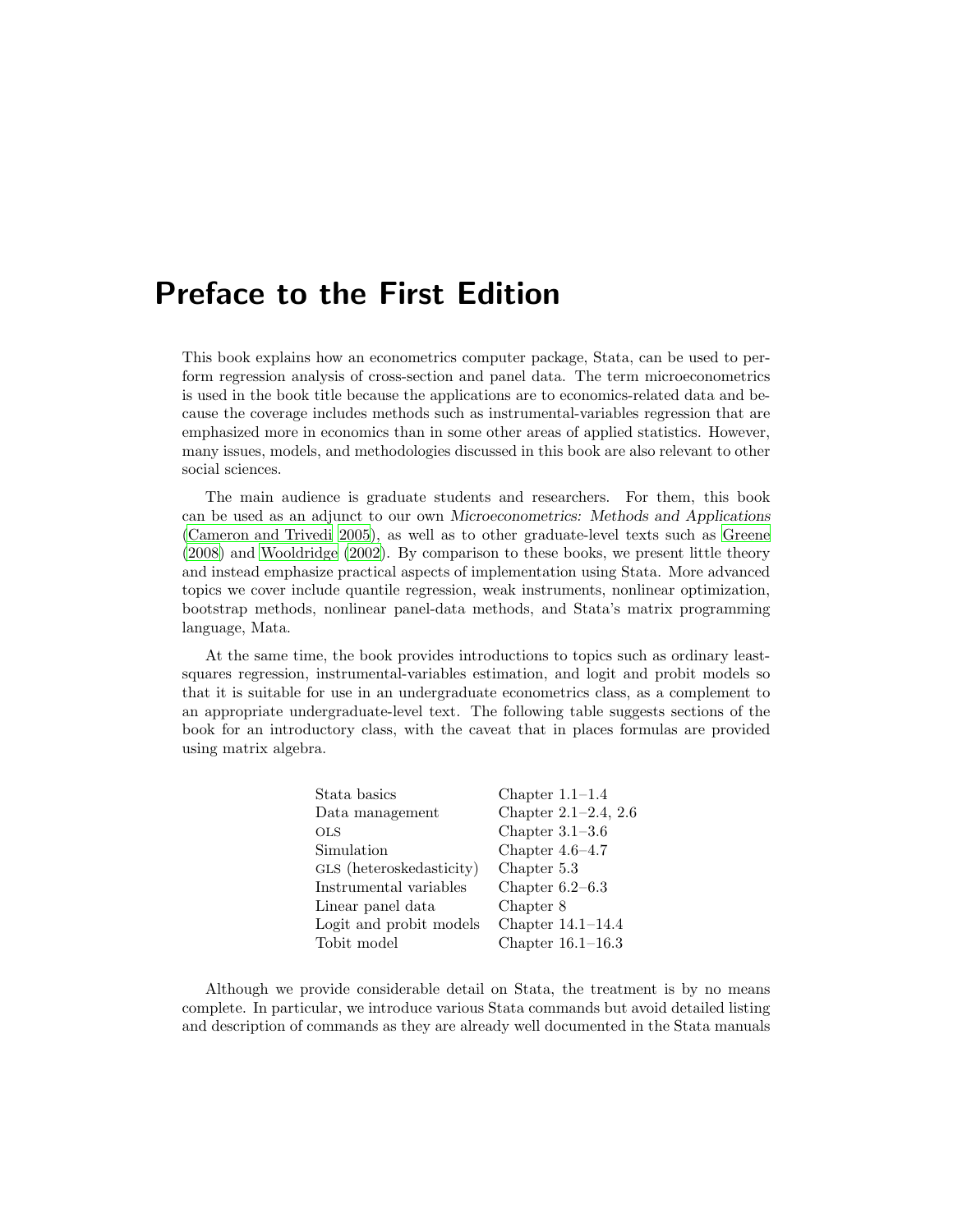and online help. Typically, we provide a pointer and a brief discussion and often an example.

As much as possible, we provide template code that can be adapted to other problems. Keep in mind that to shorten output for this book, our examples use many fewer regressors than necessary for serious research. Our code often suppresses intermediate output that is important in actual research, because of extensive use of command quietly and options nolog, nodots, and noheader. And we minimize the use of graphs compared with typical use in exploratory data analysis.

We have used Stata 10, including Stata updates.<sup>1</sup> Instructions on how to obtain the datasets and the do-files used in this book are available on the Stata Press web site at http://www.stata-press.com/data/mus.html. Any corrections to the book will be documented at http://www.stata-press.com/books/mus.html.

We have learned a lot of econometrics, in addition to learning Stata, during this project. Indeed, we feel strongly that an effective learning tool for econometrics is hands-on learning by opening a Stata dataset and seeing the effect of using different methods and variations on the methods, such as using robust standard errors rather than default standard errors. This method is beneficial at all levels of ability in econometrics. Indeed, an efficient way of familiarizing yourself with Stata's leading features might be to execute the commands in a relevant chapter on your own dataset.

We thank the many people who have assisted us in preparing this book. The project grew out of our 2005 book, and we thank Scott Parris for his expert handling of that book. Juan Du, Qian Li, and Abhijit Ramalingam carefully read many of the book chapters. Discussions with John Daniels, Oscar Jorda, Guido Kuersteiner, and Doug Miller were particularly helpful. We thank Deirdre Patterson for her excellent editing and Lisa Gilmore for managing the LATEX formatting and production of this book. Most especially, we thank David Drukker for his extensive input and encouragement at all stages of this project, including a thorough reading and critique of the final draft, which led to many improvements in both the econometrics and Stata components of this book. Finally, we thank our respective families for making the inevitable sacrifices as we worked to bring this multiyear project to completion.

October 2008

Davis, CA A. Colin Cameron Bloomington, IN Pravin K. Trivedi

<sup>1.</sup> To see whether you have the latest update, type update query. For those with earlier versions of Stata, some key changes are the following: Stata 9 introduced the matrix programming language, Mata. The syntax for Stata 10 uses the vce(robust) option rather than the robust option to obtain robust standard errors. A mid-2008 update of version 10 introduced new random-number functions, such as runiform() and rnormal().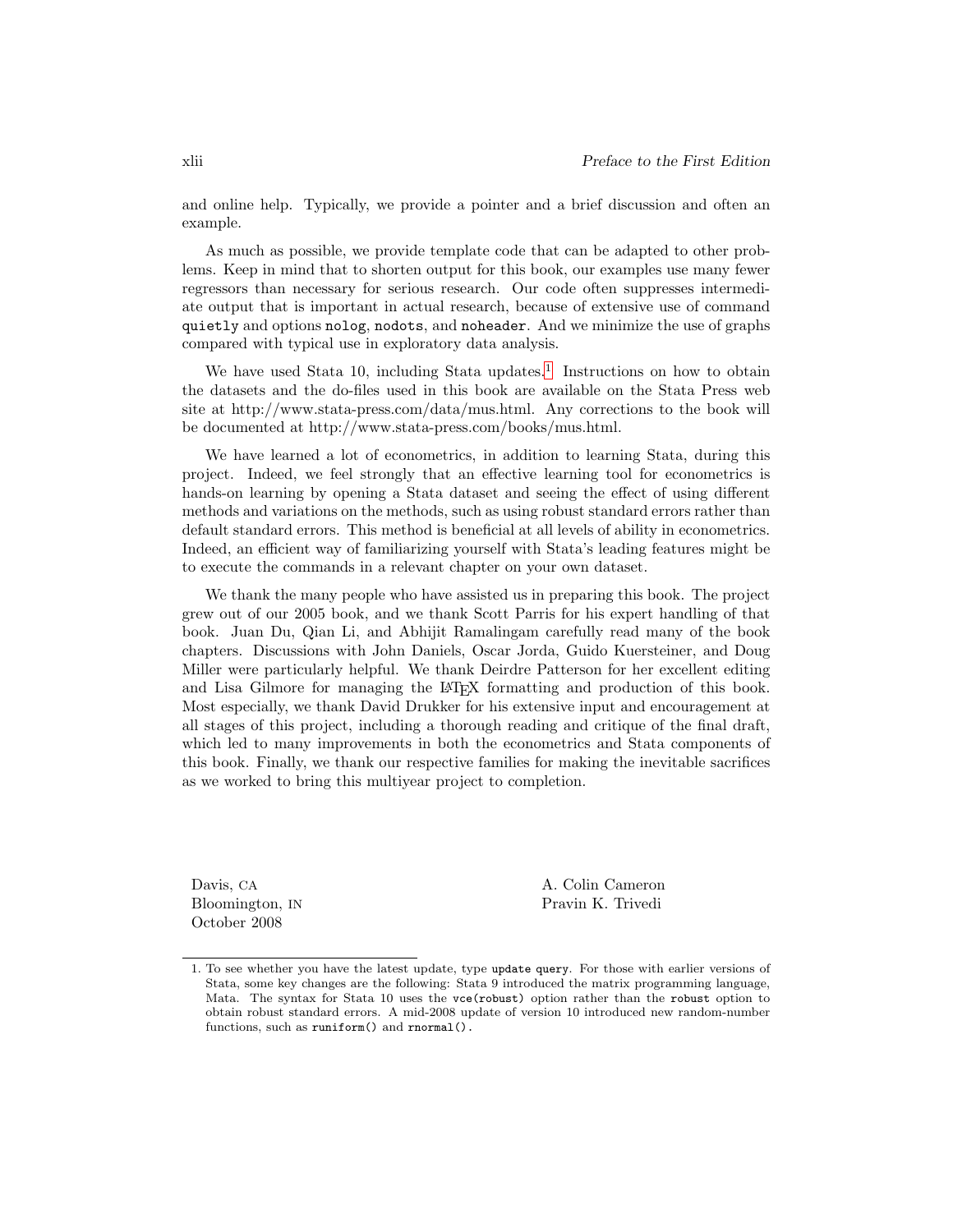(Pages omitted)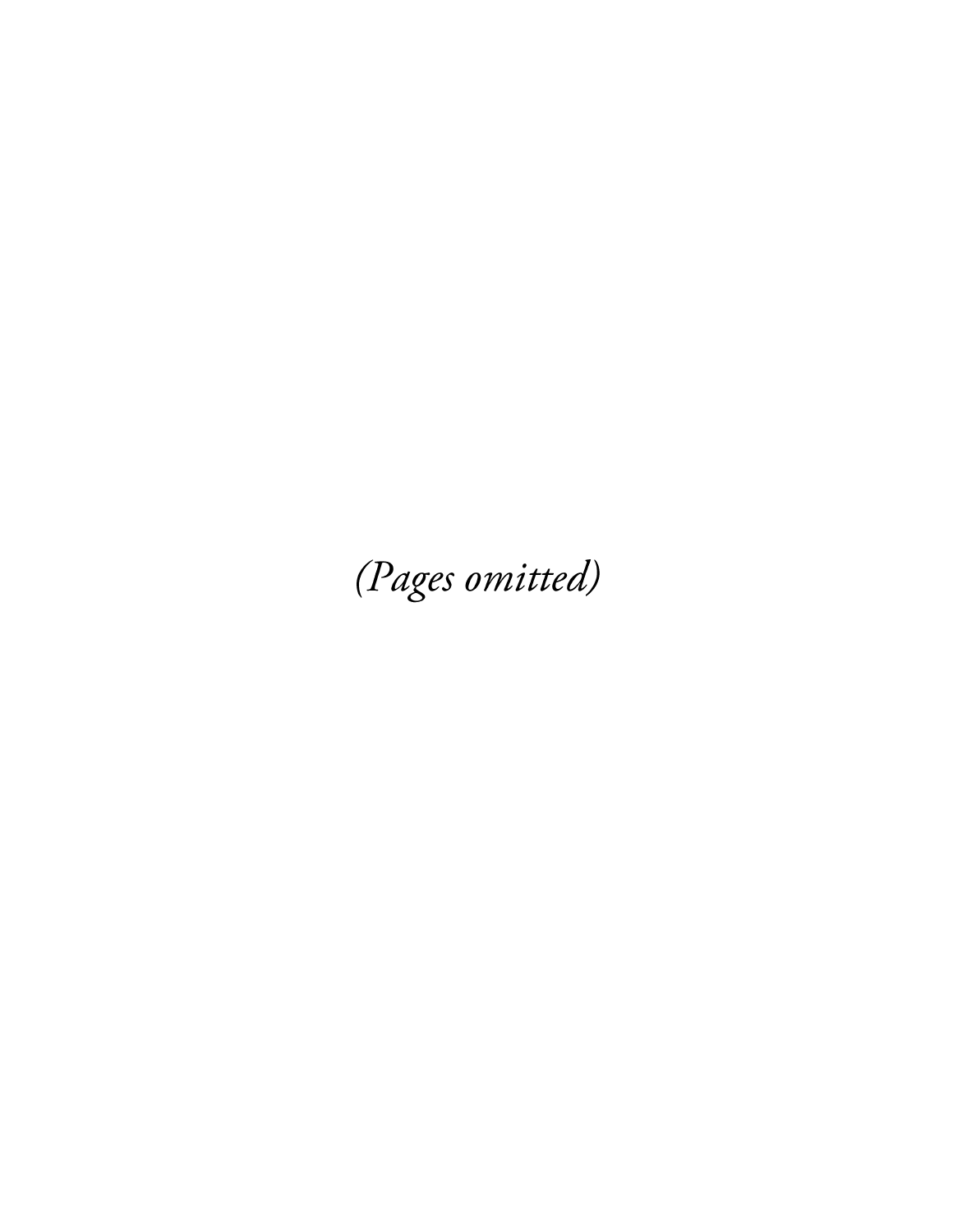## 3 Linear regression basics

### 3.1 Introduction

Linear regression analysis is often the starting point of an empirical investigation. Because of its relative simplicity, it is useful for illustrating the different steps of a typical modeling cycle that involves an initial specification of the model followed by estimation, diagnostic checks, and model respecification. The purpose of such a linear regression analysis may be to summarize the data, generate conditional predictions, or test and evaluate the role of specific regressors. We will illustrate these aspects using a specific data example.

This chapter is limited to basic regression analysis on cross-section data of a continuous dependent variable. The setup is for a single equation and exogenous regressors. Some standard complications of linear regression, such as misspecification of the conditional mean and model errors that are heteroskedastic, will be considered. In particular, we model the natural logarithm of medical expenditures instead of the level. We will ignore other various aspects of the data that can lead to more sophisticated nonlinear models presented in later chapters.

### 3.2 Data and data summary

The first step is to decide what dataset will be used. In turn, this decision depends on the population of interest and the research question itself. We discussed how to convert a raw dataset to a form amenable to regression analysis in chapter 2. In this section, we present ways to summarize and gain some understanding of the data, a necessary step before any regression analysis.

### 3.2.1 Data description

We analyze medical expenditures of individuals 65 years and older who qualify for health care under the U.S. Medicare program. The original data source is the Medical Expenditure Panel Survey (MEPS).

Medicare does not cover all medical expenses. For example, copayments for medical services and expenses of prescribed pharmaceutical drugs were not covered for the time period studied here. About half of eligible individuals therefore purchase supplementary insurance in the private market that provides insurance coverage against various outof-pocket expenses.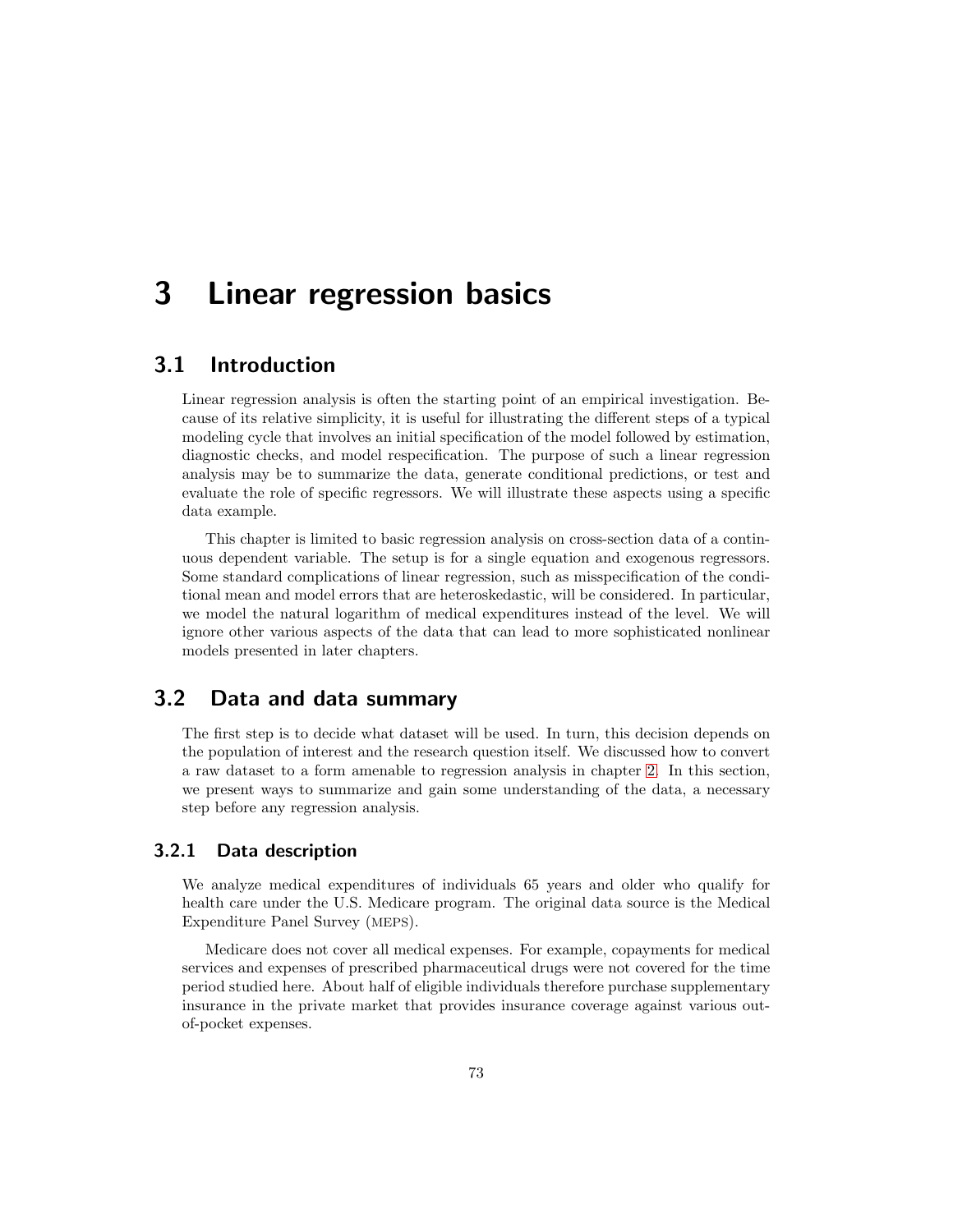In this chapter, we consider the impact of this supplementary insurance on total annual medical expenditures of an individual, measured in dollars. A formal investigation must control for the influence of other factors that also determine individual medical expenditure, notably, sociodemographic factors such as age, gender, education and income, geographical location, and health-status measures such as self-assessed health and presence of chronic or limiting conditions. In this chapter, as in other chapters, we instead deliberately use a short list of regressors. This permits shorter output and simpler discussion of the results, an advantage because our intention is to simply explain the methods and tools available in Stata.

### 3.2.2 Variable description

Given the Stata dataset for analysis, we begin by using the describe command to list various features of the variables to be used in the linear regression. The command without a variable list describes all the variables in the dataset. Here we restrict attention to the variables used in this chapter.

- . \* Variable description for medical expenditure dataset
- . use mus03data.dta

. describe totexp ltotexp posexp suppins phylim actlim totchr age female income storage display value

| variable name | ptorage urbpray<br>type | format          | value<br>label | variable label                  |
|---------------|-------------------------|-----------------|----------------|---------------------------------|
| totexp        |                         | double $%12.0g$ |                | Total medical expenditure       |
| ltotexp       | float $%9.0g$           |                 |                | $ln(totexp)$ if totexp > 0      |
| posexp        | float $%9.0g$           |                 |                | $=1$ if total expenditure $> 0$ |
| suppins       | float $%9.0g$           |                 |                | =1 if has supp priv insurance   |
| phylim        |                         | double $%12.0g$ |                | =1 if has functional limitation |
| actlim        |                         | double $%12.0g$ |                | =1 if has activity limitation   |
| totchr        |                         | double $%12.0g$ |                | # of chronic problems           |
| age           |                         | double $%12.0g$ |                | Age                             |
| female        |                         | double $%12.0g$ |                | $=1$ if female                  |
| income        |                         | double $%12.0g$ |                | annual household income/1000    |

The variable types and format columns indicate that all the data are numeric. In this case, some variables are stored in single precision (float) and some in double precision (double). From the variable labels, we expect totexp to be nonnegative; ltotexp to be missing if totexp equals zero; posexp, suppins, phylim, actlim, and female to be 0 or 1; totchr to be a nonnegative integer; age to be positive; and income to be negative or positive. Note that the integer variables could have been stored much more compactly as integer or byte. The variable labels provide a short description that is helpful but may not fully describe the variable. For example, the key regressor suppins was created by aggregating across several types of private supplementary insurance. No labels for the values taken by the categorical variables have been provided.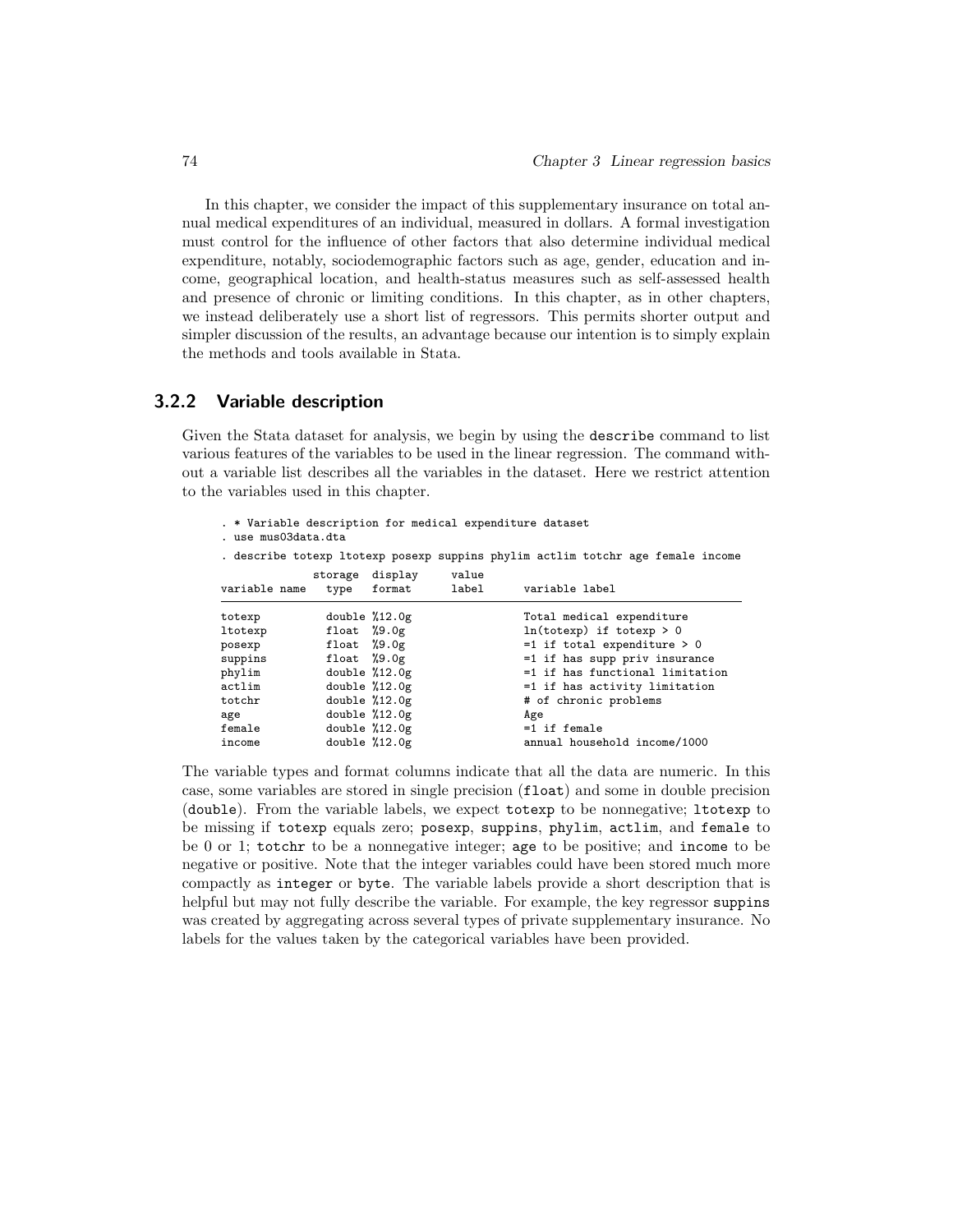### 3.2.3 Summary statistics

It is essential in any data analysis to first check the data by using the summarize command.

. \* Summary statistics for medical expenditure dataset

| . summarize totexp ltotexp posexp suppins phylim actlim totchr age female income |      |          |           |          |          |  |
|----------------------------------------------------------------------------------|------|----------|-----------|----------|----------|--|
| Variable                                                                         | Obs  | Mean     | Std. Dev. | Min      | Max      |  |
| totexp                                                                           | 3064 | 7030.889 | 11852.75  | 0        | 125610   |  |
| ltotexp                                                                          | 2955 | 8.059866 | 1.367592  | 1.098612 | 11.74094 |  |
| posexp                                                                           | 3064 | .9644256 | .1852568  | 0        |          |  |
| suppins                                                                          | 3064 | .5812663 | .4934321  | 0        |          |  |
| phylim                                                                           | 3064 | .4255875 | .4945125  | 0        |          |  |
| actlim                                                                           | 3064 | .2836162 | .4508263  | $\Omega$ |          |  |
| totchr                                                                           | 3064 | 1.754243 | 1.307197  | $\Omega$ |          |  |
| age                                                                              | 3064 | 74.17167 | 6.372938  | 65       | 90       |  |
| female                                                                           | 3064 | .5796345 | .4936982  | $\Omega$ |          |  |
| income                                                                           | 3064 | 22.47472 | 22.53491  | -1       | 312.46   |  |

On average, 96% of individuals incur medical expenditures during a year; 58% have supplementary insurance; 43% have functional limitations; 28% have activity limitations; and 58% are female, as the elderly population is disproportionately female because of the greater longevity of women. The only variable to have missing data is ltotexp, the natural logarithm of totexp, which is missing for the  $(3064-2955) = 109$ observations with  $\mathtt{totexp}=0$ .

All variables have the expected range, except that income is negative. To see how many observations on income are negative, we use the tabulate command, restricting attention to nonpositive observations to limit output.

| . * Tabulate variable<br>tabulate income if income <= 0 |         |               |                |  |  |  |
|---------------------------------------------------------|---------|---------------|----------------|--|--|--|
| annual<br>household<br>income/1000                      | Freq.   | Percent       | Cum.           |  |  |  |
| $-1$<br>0                                               | 1<br>87 | 1.14<br>98.86 | 1.14<br>100.00 |  |  |  |
| Total                                                   | 88      | 100.00        |                |  |  |  |

Only one observation is negative, and negative income is possible for income from selfemployment or investment. We include the observation in the analysis here, though checking the original data source may be warranted.

Much of the subsequent regression analysis will drop the 109 observations with zero medical expenditures, so in a research paper, it would be best to report summary statistics without these observations.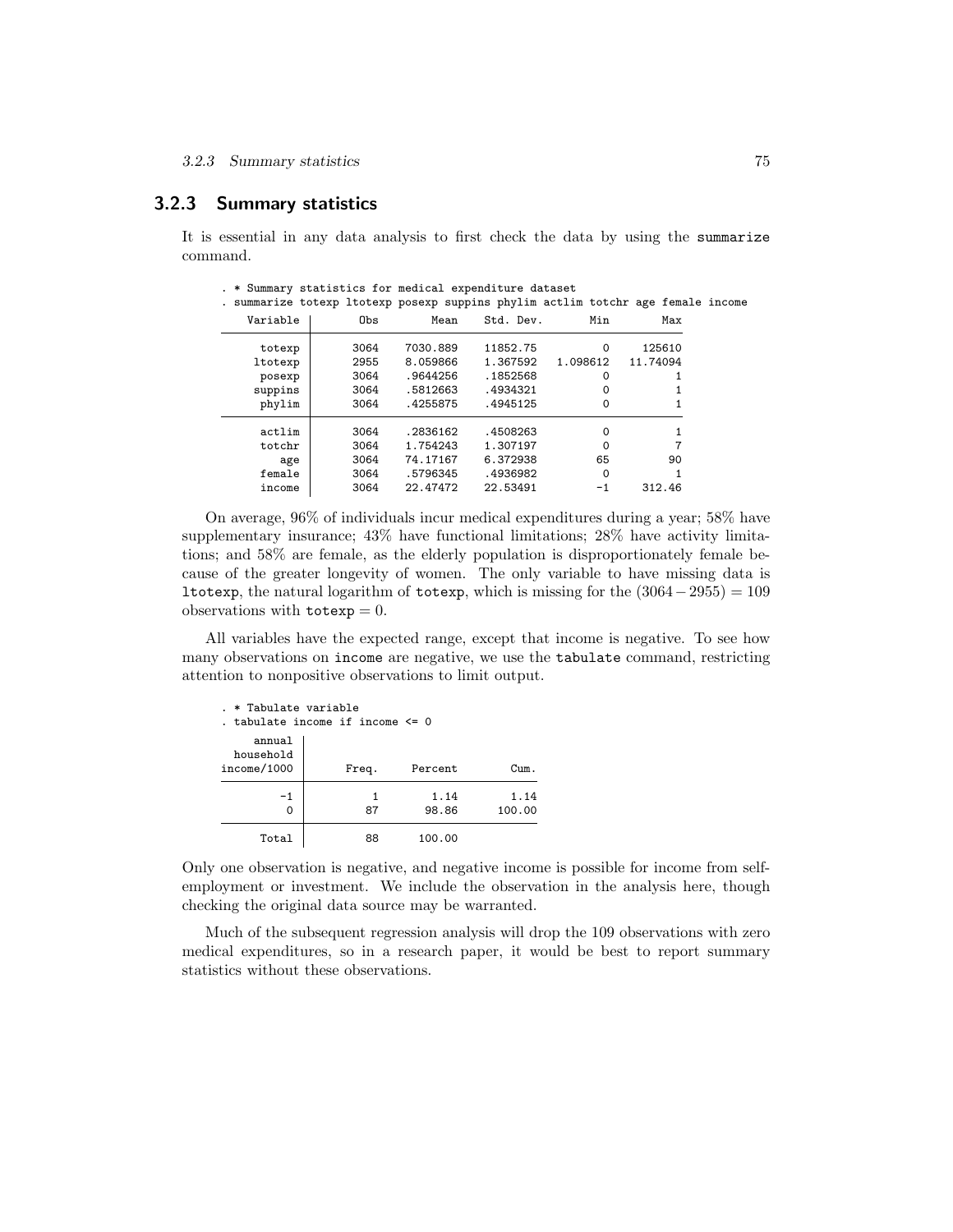### 3.2.4 More-detailed summary statistics

Additional descriptive analysis of key variables, especially the dependent variable, is useful. For totexp, the level of medical expenditures, summarize, detail yields

. \* Detailed summary statistics of a single variable

|  | summarize totexp, detail |  |  |
|--|--------------------------|--|--|
|--|--------------------------|--|--|

|     |             | Total medical expenditure |             |          |
|-----|-------------|---------------------------|-------------|----------|
|     | Percentiles | Smallest                  |             |          |
| 1%  | O           | 0                         |             |          |
| 5%  | 112         | 0                         |             |          |
| 10% | 393         | 0                         | Obs         | 3064     |
| 25% | 1271        | 0                         | Sum of Wgt. | 3064     |
| 50% | 3134.5      |                           | Mean        | 7030.889 |
|     |             | Largest                   | Std. Dev.   | 11852.75 |
| 75% | 7151        | 104823                    |             |          |
| 90% | 17050       | 108256                    | Variance    | 1.40e+08 |
| 95% | 27367       | 123611                    | Skewness    | 4.165058 |
| 99% | 62346       | 125610                    | Kurtosis    | 26.26796 |

Medical expenditures vary greatly across individuals, with a standard deviation of 11,853, which is almost twice the mean. The median of 3,134 is much smaller than the mean of 7,031, reflecting the skewness of the data. For variable  $x$ , the skewness statistic is a scale-free measure of skewness that estimates  $E\{(x-\mu)^3\}/\sigma^{3/2}$ , the third central moment standardized by the second central moment. The skewness is zero for symmetrically distributed data. The value here of 4.16 indicates considerable right skewness. The kurtosis statistic is an estimate of  $E\{(x-\mu)^4\}/\sigma^4$ , the fourth central moment standardized by the second central moment. The reference value is 3, the value for normally distributed data. The much higher value here of 26.26 indicates that the tails are much thicker than those of a normal distribution. You can obtain additional summary statistics by using the centile command to obtain other percentiles and by using the table command, which is explained in section 3.2.5.

We conclude that the distribution of the dependent variable is considerably skewed and has thick tails. These complications often arise for commonly studied individuallevel economic variables such as expenditures, income, earnings, wages, and house prices. It is possible that including regressors will eliminate the skewness, but in practice, much of the variation in the data will be left unexplained  $(R^2 < 0.3$  is common for individuallevel data) and skewness and excess kurtosis will remain.

Such skewed, thick-tailed data suggest a model with multiplicative errors instead of additive errors. A standard solution is to transform the dependent variable by taking the natural logarithm. Here this is complicated by the presence of 109 zero-valued observations. We take the expedient approach of dropping the zero observations from analysis in either logs or levels. This should make little difference here because only 3.6% of the sample is then dropped. A better approach, using two-part or selection models, is covered in chapter 16.

The output for tabstat in section 3.2.5 reveals that taking the natural logarithm for these data essentially eliminates the skewness and excess kurtosis.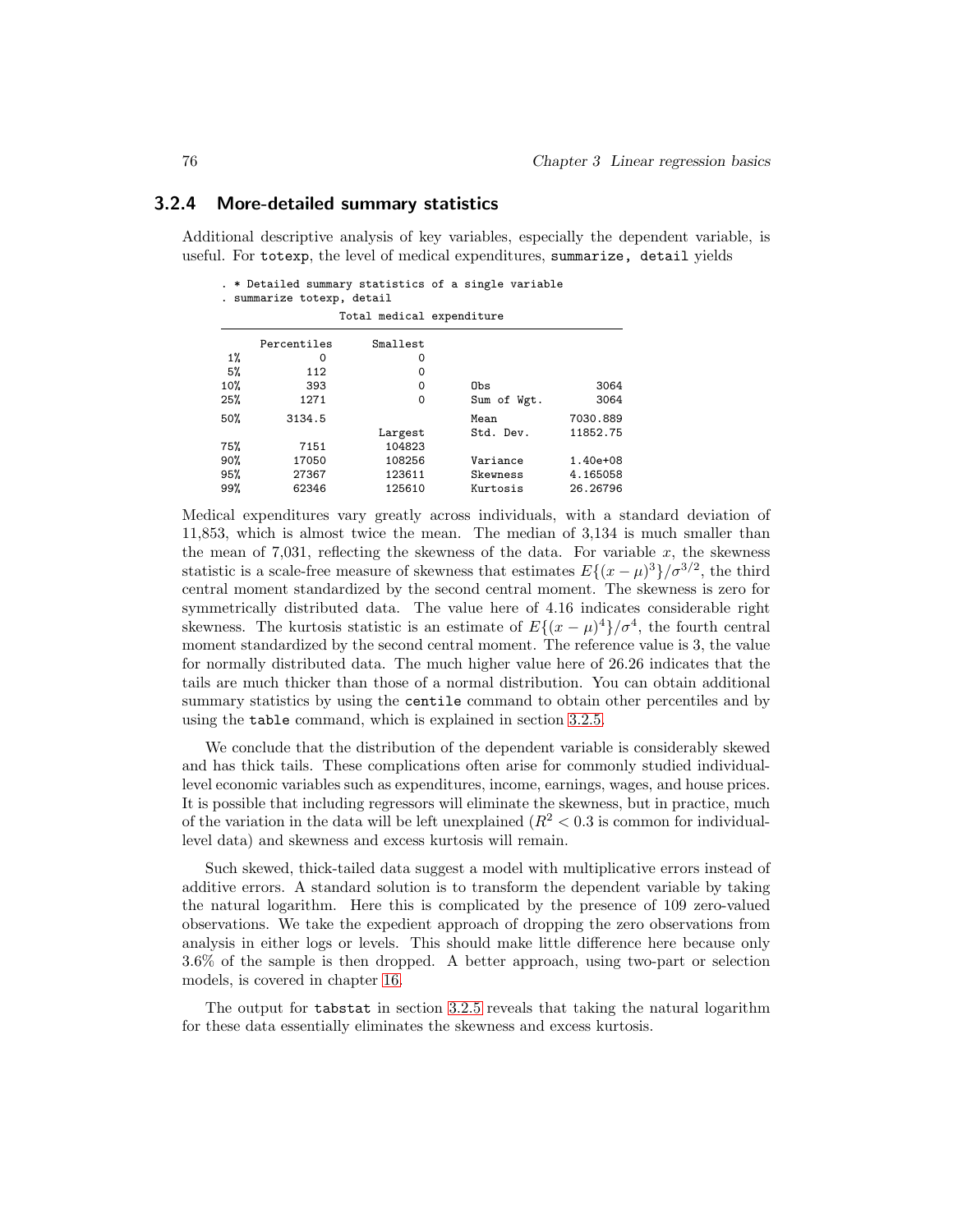The user-written fsum command (Wolfe 2002) is an enhancement of summarize that enables formatting the output and including additional information such as percentiles and variable labels. The user-written outsum command (Papps 2006) produces a text file of means and standard deviations for one or more subsets of the data, e.g., one column for the full sample, one for a male subsample, and one for a female subsample.

### 3.2.5 Tables for data

One-way tables can be created by using the table command, which produces just frequencies, or the tabulate command, which additionally produces percentages and cumulative percentages; an example was given in section 3.2.3.

Two-way tables can also be created by using these commands. For frequencies, only table produces clean output. For example,

|                   | . * Two-way table of frequencies<br>, table female totchr |            |            |            |            |                       |          |    |   |  |
|-------------------|-----------------------------------------------------------|------------|------------|------------|------------|-----------------------|----------|----|---|--|
| $=1$ if<br>female |                                                           | Ω          |            |            | 3          | # of chronic problems | 5        | 6  |   |  |
|                   | 0<br>1                                                    | 239<br>313 | 415<br>466 | 323<br>493 | 201<br>305 | 82<br>140             | 23<br>46 | 11 | 2 |  |

provides frequencies for a two-way tabulation of gender against the number of chronic conditions. The tabulate command is much richer. For example,

. \* Two-way table with row and column percentages and Pearson chi-squared . tabulate female suppins, row col chi2

| Key                                              |                     |                |              |
|--------------------------------------------------|---------------------|----------------|--------------|
| frequency<br>row percentage<br>column percentage |                     |                |              |
|                                                  | =1 if has supp priv |                |              |
| $=1$<br>if                                       | insurance           |                |              |
| female                                           | $\Omega$            | 1              | Total        |
| 0                                                | 488                 | 800            | 1,288        |
|                                                  | 37.89               | 62.11          | 100.00       |
|                                                  | 38.04               | 44.92          | 42.04        |
| 1                                                | 795                 | 981            | 1,776        |
|                                                  | 44.76               | 55.24          | 100.00       |
|                                                  | 61.96               | 55.08          | 57.96        |
| Total                                            | 1,283               | 1,781          | 3,064        |
|                                                  | 41.87               | 58.13          | 100.00       |
|                                                  | 100.00              | 100.00         | 100.00       |
|                                                  | Pearson $chi2(1)$   | 14.4991<br>$=$ | $Pr = 0.000$ |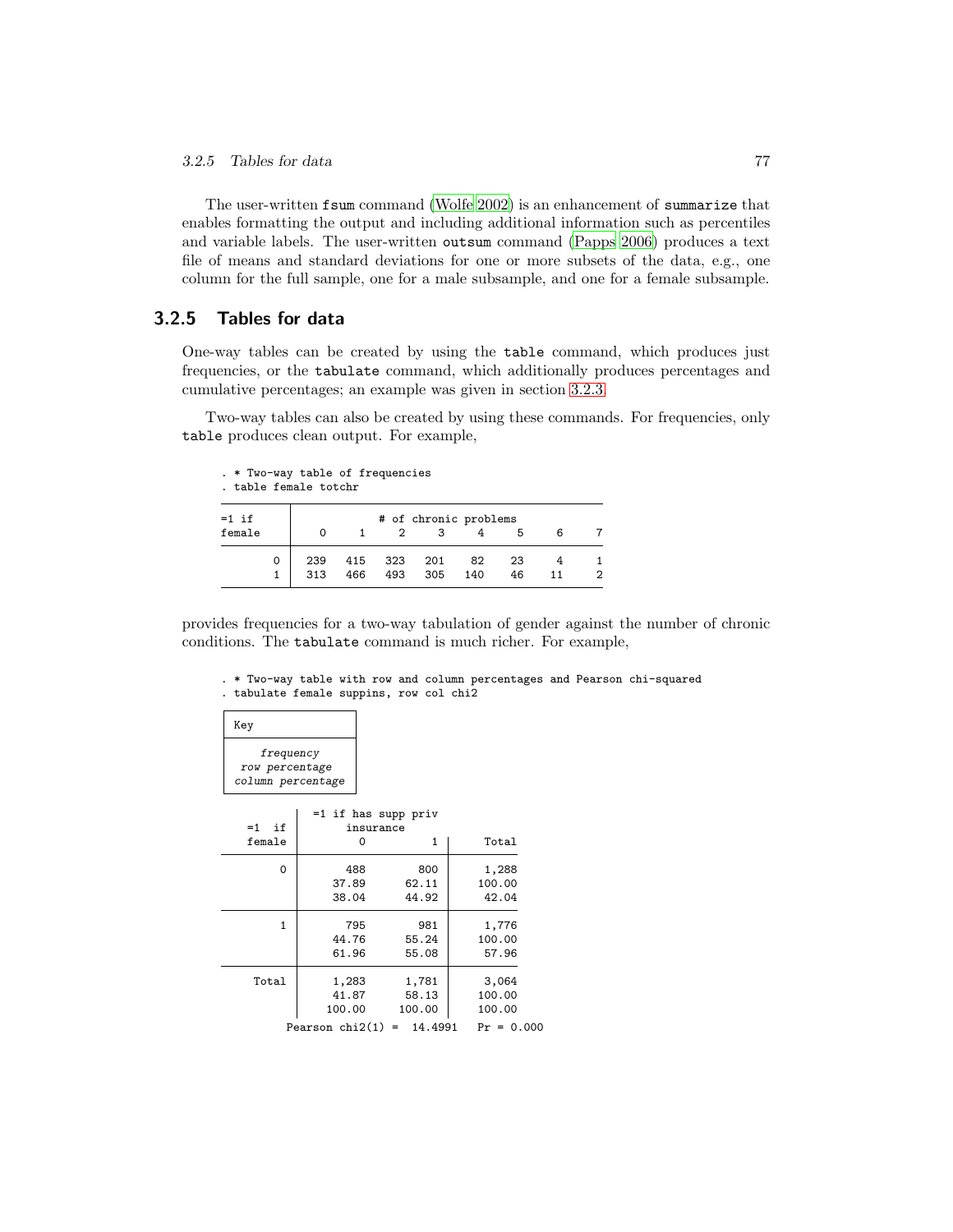Comparing the row percentages for this sample, we see that while a woman is more likely to have supplemental insurance than not, the probability that a woman in this sample has purchased supplemental insurance is lower than the probability that a man in this sample has purchased supplemental insurance. Although we do not have the information to draw these inferences for the population, the results for Pearson's chisquared test soundly reject the null hypothesis that these variables are independent. Other tests of association are available. The related command tab2 will produce all possible two-way tables that can be obtained from a list of several variables.

For multiway tables, it is best to use table. For the example at hand, we have

|                   |              |          |              |                | $=1$ if has supp priv insurance and # of chronic<br>problems |    |    |    |   |
|-------------------|--------------|----------|--------------|----------------|--------------------------------------------------------------|----|----|----|---|
| $=1$ if<br>female |              | $\Omega$ | 1            | 2              | 3                                                            | 4  | 5  | 6  | 7 |
|                   | 0            | 102      | 165          | 121            | 68                                                           | 25 | 6  | 1  |   |
|                   | $\mathbf{1}$ | 135      | 212          | 233            | 134                                                          | 56 | 22 | 1  | 2 |
| $=1$ if           |              |          |              |                | $=1$ if has supp priv insurance and # of chronic<br>problems |    |    |    |   |
| female            |              | $\Omega$ | $\mathbf{1}$ | $\overline{2}$ | 3                                                            | 4  | 5  | 6  | 7 |
|                   | 0            | 137      | 250          | 202            | 133                                                          | 57 | 17 | 3  | 1 |
|                   | 1            | 178      | 254          | 260            | 171                                                          | 84 | 24 | 10 |   |

. \* Three-way table of frequencies

. table female totchr suppins

An alternative is to use tabulate with the by prefix, but the results are not as neat as those from table.

The preceding tabulations will produce voluminous output if one of the variables being tabulated takes on many values. Then it is much better to use table with the contents() option to present tables that give key summary statistics for that variable, such as the mean and standard deviation. Such tabulations can be useful even when variables take on few values. For example, when summarizing the number of chronic problems by gender, table yields

|                   | . * One-way table of summary statistics |                             | . table female, contents (N totchr mean totchr sd totchr p50 totchr) |                        |
|-------------------|-----------------------------------------|-----------------------------|----------------------------------------------------------------------|------------------------|
| $=1$ if<br>female |                                         | $N(totchr)$ mean $(totchr)$ |                                                                      | sd(totchr) med(totchr) |
| 0                 | 1,288                                   | 1.659937888                 | 1.261175                                                             |                        |
|                   | 1,776                                   | 1.822635135                 | 1.335776                                                             |                        |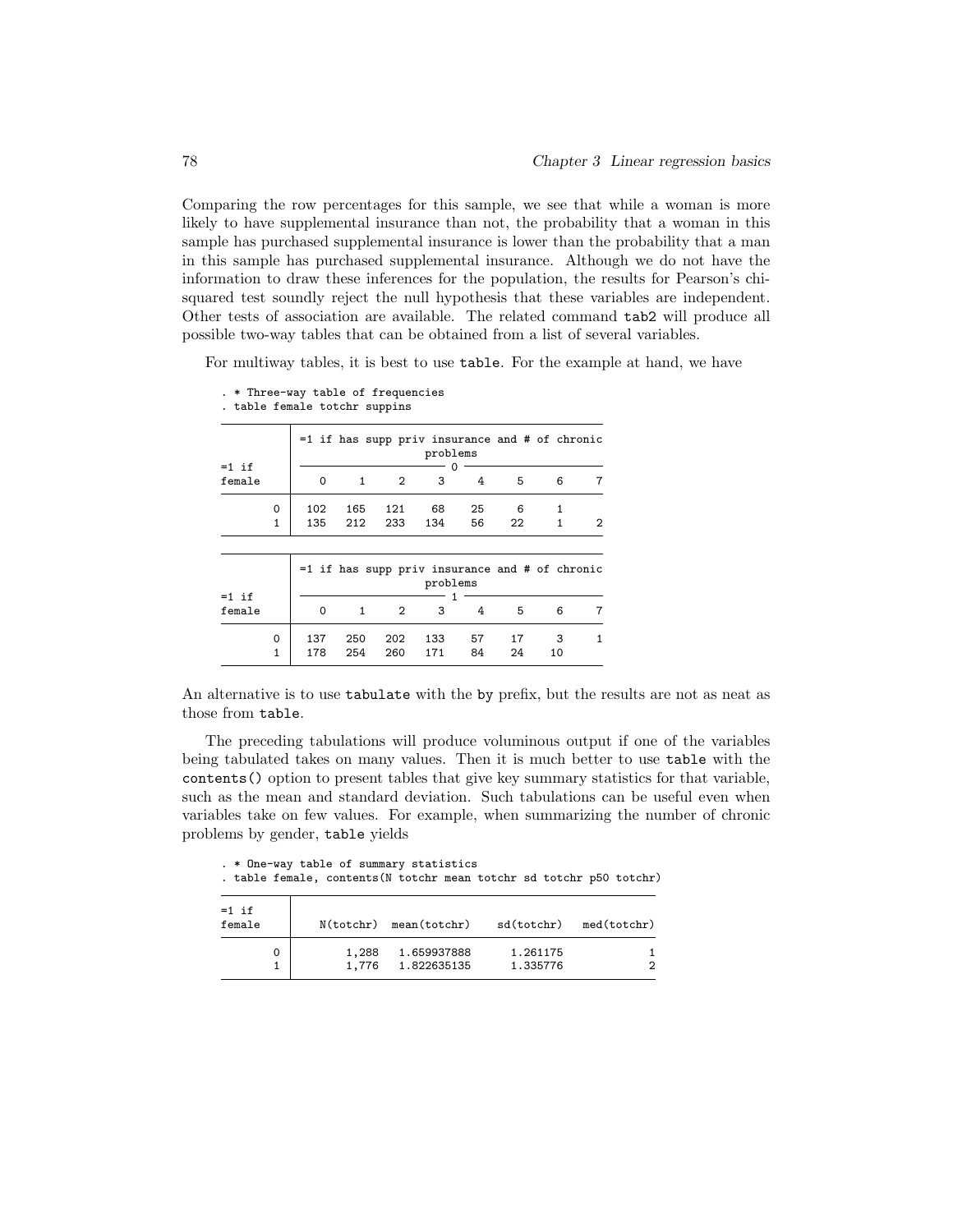Women on average have more chronic problems (1.82 versus 1.66 for men). The option contents() can produce many other statistics, including the minimum, maximum, and key percentiles.

The table command with the contents() option can additionally produce two-way and multiway tables of summary statistics. As an example,

|                   | . * Two-way table of summary statistics<br>. table female suppins, contents (N totchr mean totchr) |                                    |  |
|-------------------|----------------------------------------------------------------------------------------------------|------------------------------------|--|
| $=1$ if<br>female |                                                                                                    | $=1$ if has supp priv<br>insurance |  |
| 0                 | 488<br>1.530737705                                                                                 | 800<br>1.73875                     |  |
| 1                 | 795                                                                                                | 981<br>1.803773585 1.837920489     |  |

shows that those with supplementary insurance on average have more chronic problems. This is especially so for males (1.74 versus 1.53).

The tabulate, summarize() command can be used to produce one-way and twoway tables with means, standard deviations, and frequencies. This is a small subset of the statistics that can be produced using table, so we might as well use table.

The tabstat command provides a table of summary statistics that permits more flexibility than summarize. The following output presents summary statistics on medical expenditures and the natural logarithm of expenditures that are useful in determining skewness and kurtosis.

| . * Summary statistics obtained using command tabstat<br>. tabstat totexp ltotexp, stat (count mean p50 sd skew kurt) col(stat) |      |                                                                |     |  |                                   |
|---------------------------------------------------------------------------------------------------------------------------------|------|----------------------------------------------------------------|-----|--|-----------------------------------|
| variable                                                                                                                        | N    | mean                                                           | p50 |  | sd skewness kurtosis              |
| totexp<br>ltotexp                                                                                                               | 3064 | 7030.889<br>2955 8.059866 8.111928 1.367592 -.3857887 3.842263 |     |  | 3134.5 11852.75 4.165058 26.26796 |

This reproduces information given in section 3.2.4 and shows that taking the natural logarithm eliminates most skewness and kurtosis. The col(stat) option presents the results with summary statistics given in the columns and each variable being given in a separate row. Without this option, we would have summary statistics in rows and variables in the columns. A two-way table of summary statistics can be obtained by using the by() option.

(*Continued on next page*)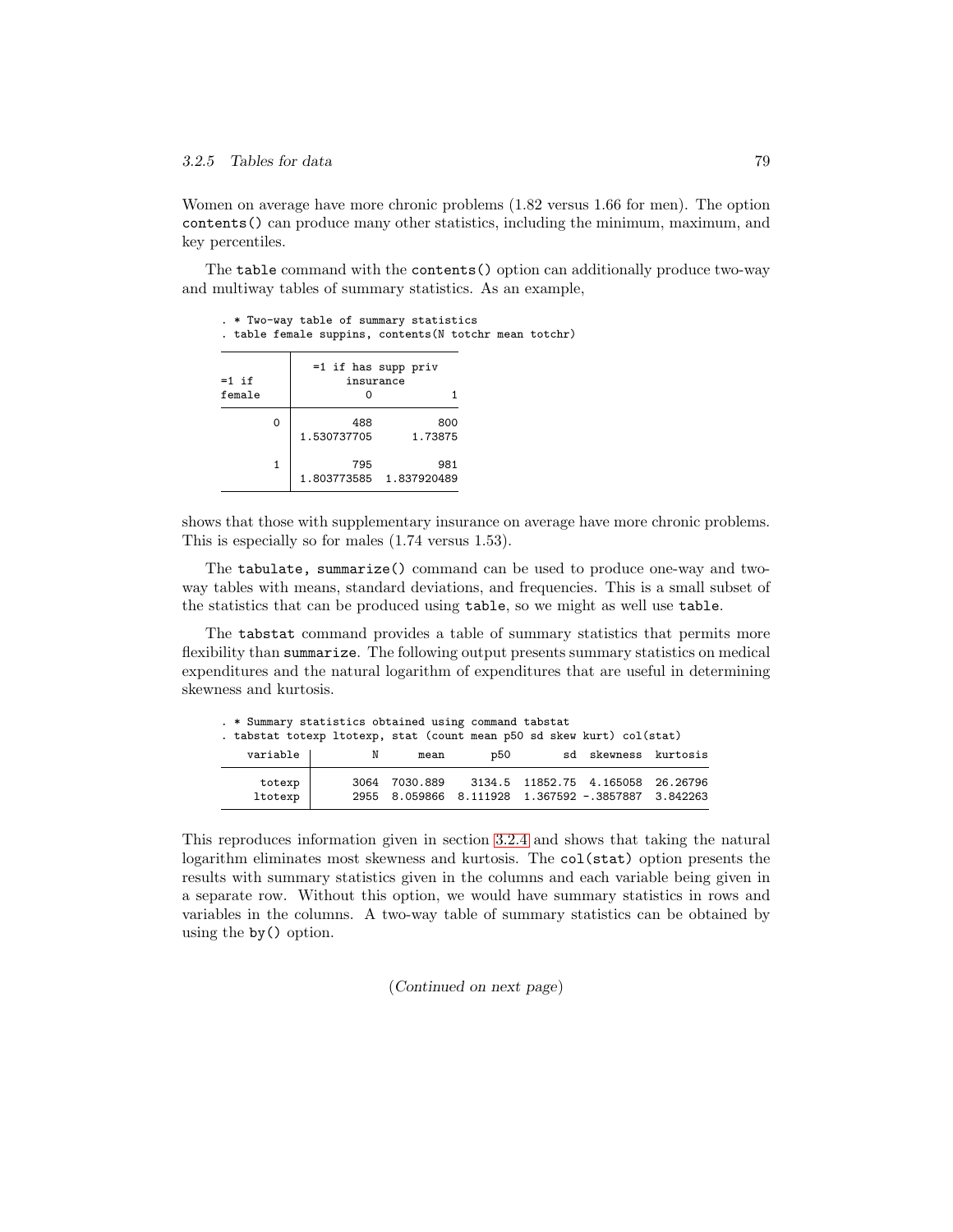### 3.2.6 Statistical tests

The ttest command can be used to test hypotheses about the population mean of a single variable  $(H_0: \mu = \mu^*)$  for specified value  $\mu^*$  and to test the equality of means  $(H_0: \mu_1 = \mu_2)$ . For more general analysis of variance and analysis of covariance, the oneway and anova commands can be used, and several other tests exist for more specialized examples such as testing the equality of proportions. These commands are rarely used in microeconometrics because they can be recast as a special case of regression with an intercept and appropriate indicator variables. Furthermore, regression has the advantage of reliance on less restrictive distributional assumptions, provided samples are large enough for asymptotic theory to provide a good approximation.

For example, consider testing the equality of mean medical expenditures for those with and without supplementary health insurance. The ttest totexp, by(suppins) unequal command performs the test but makes the restrictive assumption of a common variance for all those with suppins=0 and a (possibly different) common variance for all those with suppins=1. An alternative method is to perform ordinary leastsquares (OLS) regression of totexp on an intercept and suppins and then test whether suppins has coefficient zero. Using this latter method, we can permit all observations to have a different variance by using the vce(robust) option for regress to obtain heteroskedastic-consistent standard errors; see section 3.3.4.

#### 3.2.7 Data plots

It is useful to plot a histogram or a density estimate of the dependent variable. Here we use the kdensity command, which provides a kernel estimate of the density.

The data are highly skewed, with a 97th percentile of approximately \$40,000 and a maximum of \$1,000,000. The kdensity totexp command will therefore bunch 97% of the density in the first  $4\%$  of the x axis. One possibility is to type kdensity totexp if totexp < 40000, but this produces a kernel density estimate assuming the data are truncated at \$40,000. Instead, we use command kdensity totexp, we save the evaluation points in kx1 and the kernel density estimates in kd1, and then we line-plot kd1 against kx1.

We do this for both the level and the natural logarithm of medical expenditures, and we use graph combine to produce a figure that includes both density graphs (shown in figure 3.1). We have

- . \* Kernel density plots with adjustment for highly skewed data
- . kdensity totexp if posexp==1, generate (kx1 kd1) n(500)
- . graph twoway (line kd1 kx1) if kx1 < 40000, name(levels)
- . kdensity ltotexp if posexp==1, generate (kx2 kd2) n(500)
- . graph twoway (line kd2 kx2) if kx2 < ln(40000), name(logs)
- . graph combine levels logs, iscale(1.0)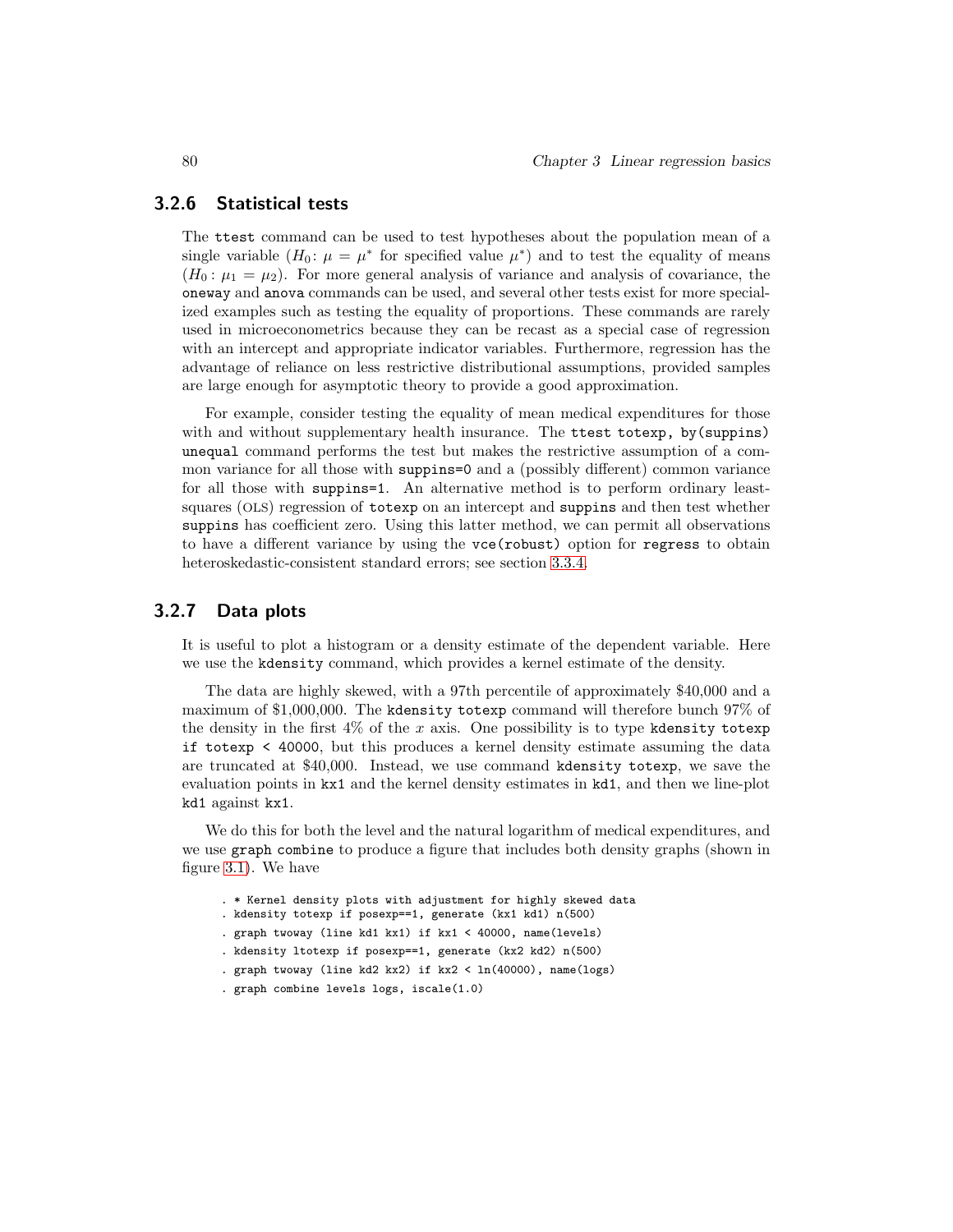

Figure 3.1. Comparison of densities of level and natural logarithm of medical expenditures

Only positive expenditures are considered, and for graph readability, the very long right tail of totexp has been truncated at \$40,000. In figure 3.1, the distribution of totexp is very right-skewed, whereas that of ltotexp is fairly symmetric.

### 3.3 Regression in levels and logs

We present the linear regression model, first in levels and then for a transformed dependent variable, here in logs.

### 3.3.1 Basic regression theory

We begin by introducing terminology used throughout the rest of this book. Let  $\theta$ denote the vector of parameters to be estimated, and let  $\hat{\theta}$  denote an estimator of  $\theta$ . Ideally, the distribution of  $\hat{\theta}$  is centered on  $\theta$  with small variance, for precision, and a known distribution, to permit statistical inference. We restrict analysis to estimators that are consistent for  $\theta$ , meaning that in infinitely large samples,  $\hat{\theta}$  equals  $\theta$  aside from negligible random variation. This is denoted by  $\hat{\theta} \stackrel{\bar{p}}{\rightarrow} \theta$  or more formally by  $\hat{\theta} \stackrel{p}{\rightarrow}$  $\theta_0$ , where  $\theta_0$  denotes the unknown "true" parameter value. A necessary condition for consistency is correct model specification or, in some leading cases, correct specification of key components of the model, most notably the conditional mean.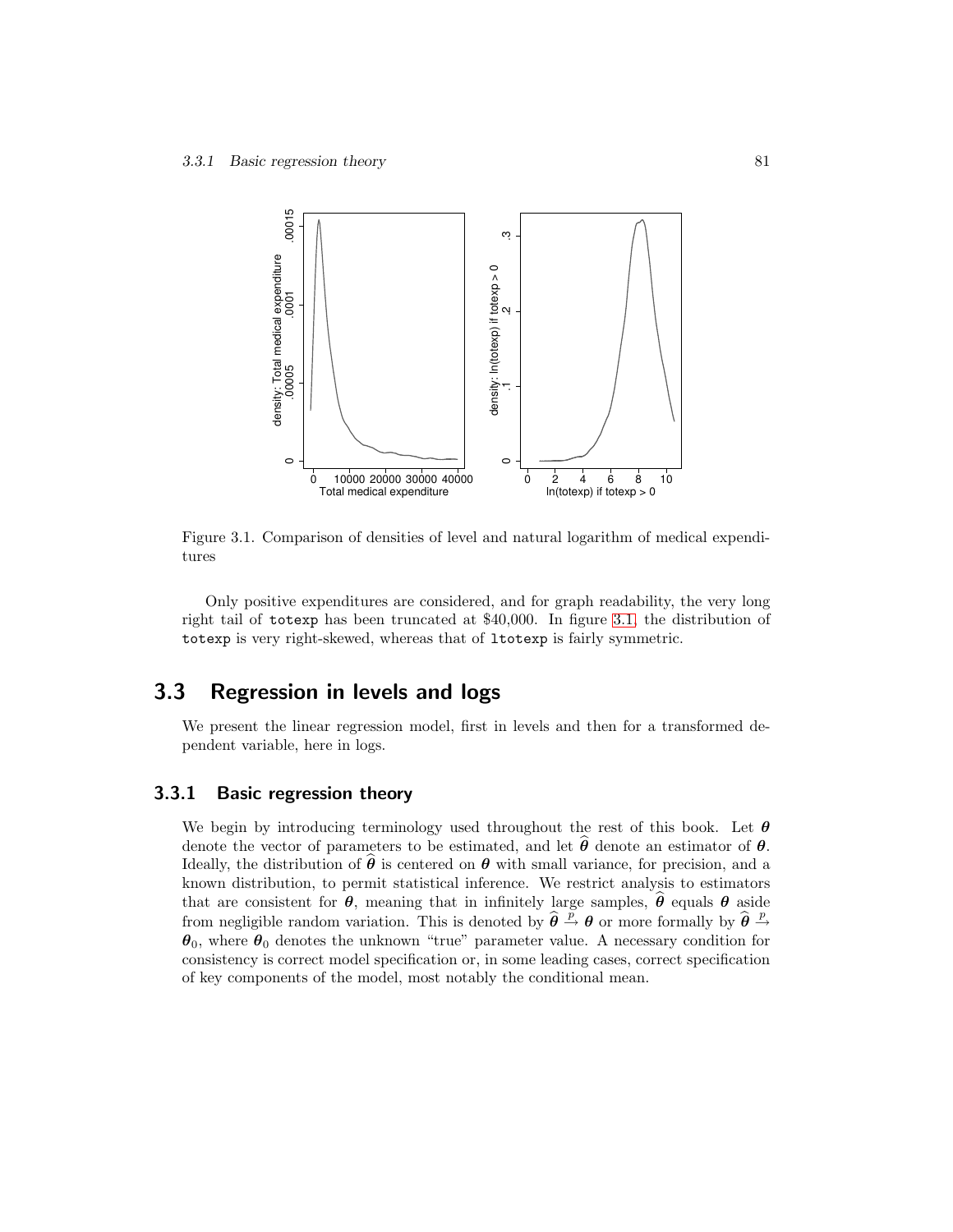Under additional assumptions, the estimators considered in this book are asymptotically normally distributed, meaning that their distribution is well approximated by the multivariate normal in large samples. This is denoted by

$$
\widehat{\boldsymbol{\theta}} \stackrel{a}{\sim} N\{\boldsymbol{\theta}, \ \text{Var}(\widehat{\boldsymbol{\theta}})\}
$$

where  $\text{Var}(\hat{\theta})$  denotes the (asymptotic) variance–covariance matrix of the estimator (VCE). More efficient estimators have smaller VCEs. The VCE depends on unknown parameters, so we use an estimate of the VCE, denoted by  $\widehat{V}(\widehat{\theta})$ . Standard errors of the parameter estimates are obtained as the square root of diagonal entries in  $\hat{V}(\hat{\theta})$ . Different assumptions about the data-generating process (DGP), such as heteroskedasticity, can lead to different estimates of the VCE.

Test statistics based on asymptotic normal results lead to the use of the standard normal distribution and chi-squared distribution to compute critical values and p-values. For some estimators, notably, the OLS estimator, tests are instead based on the t distribution and the  $F$  distribution. This makes essentially no difference in large samples with, say, degrees of freedom greater than 100, but it may provide a better approximation in smaller samples.

#### 3.3.2 OLS regression and matrix algebra

The goal of linear regression is to estimate the parameters of the linear conditional mean

$$
E(y|\mathbf{x}) = \mathbf{x}'\boldsymbol{\beta} = \beta_1 x_1 + \beta_2 x_2 + \dots + \beta_K x_K
$$
\n(3.1)

where usually an intercept is included so that  $x_1 = 1$ . Here **x** is a  $K \times 1$  column vector with the jth entry—the jth regressor  $x_j$ —and  $\beta$  is a  $K \times 1$  column vector with the jth entry  $\beta_i$ .

Sometimes  $E(y|\mathbf{x})$  is of direct interest for prediction. More often, however, econometrics studies are interested in one or more of the associated marginal effects (MEs),

$$
\frac{\partial E(y|\mathbf{x})}{\partial x_j} = \beta_j
$$

for the jth regressor. For example, we are interested in the marginal effect of supplementary private health insurance on medical expenditures. An attraction of the linear model is that estimated MEs are given directly by estimates of the slope coefficients.

The linear regression model specifies an additive error so that, for the typical ith observation,

$$
y_i = \mathbf{x}'_i \boldsymbol{\beta} + u_i, \quad i = 1, \dots, N
$$

The OLS estimator minimizes the sum of squared errors,  $\sum_{i=1}^{N} (y_i - \mathbf{x}'_i \boldsymbol{\beta})^2$ .

Matrix notation provides a compact way to represent the estimator and variance matrix formulas that involve sums of products and cross products. We define the  $N \times 1$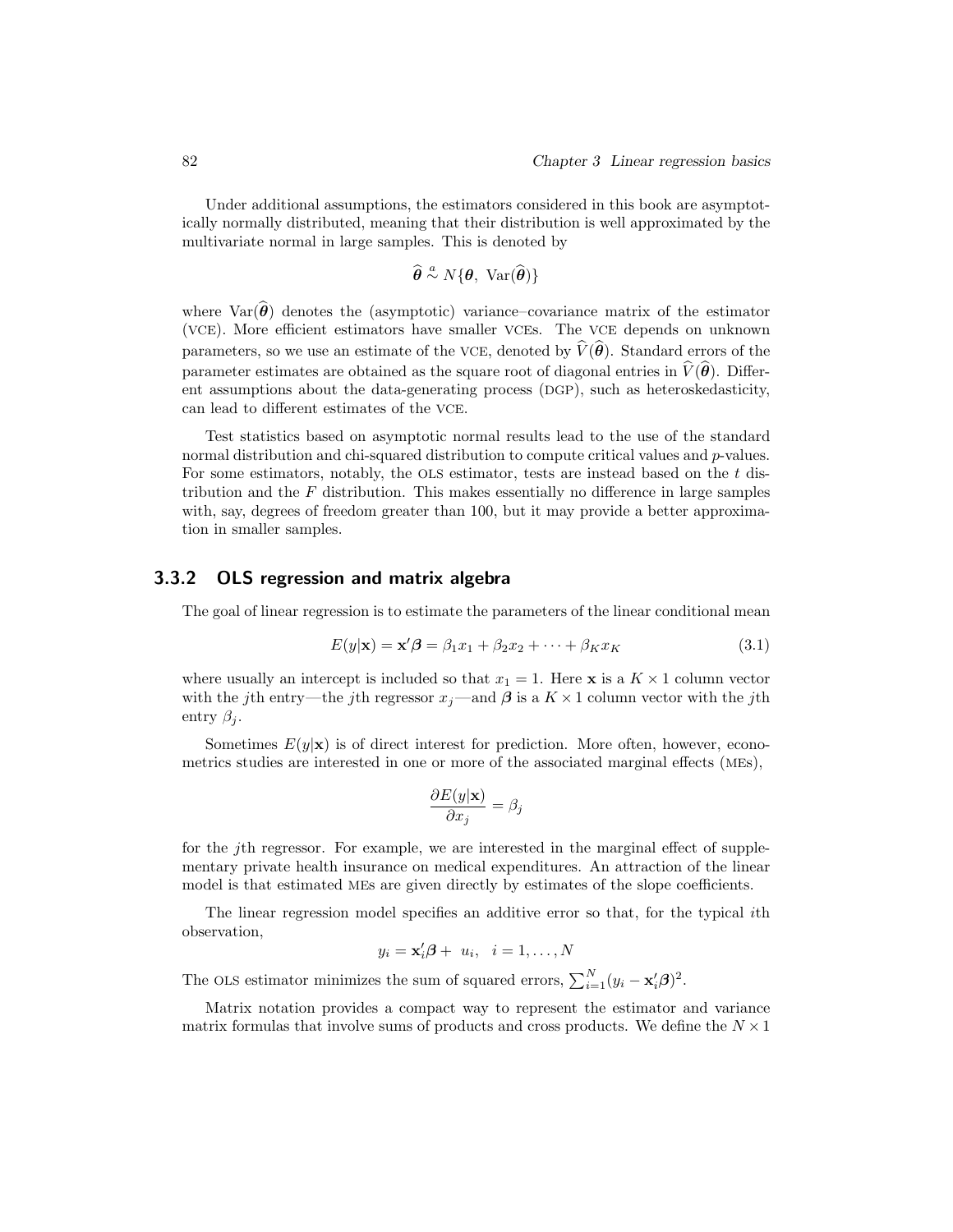column vector **y** to have the *i*th entry  $y_i$ , and we define the  $N \times K$  regressor matrix **X** to have the *i*<sup>th</sup> row  $\mathbf{x}'_i$ . Then the OLS estimator can be written in several ways, with

$$
\hat{\boldsymbol{\beta}} = (\mathbf{X}'\mathbf{X})^{-1}\mathbf{X}'\mathbf{y} \n= \left(\sum_{i=1}^{N} \mathbf{x}_{i}\mathbf{x}'_{i}\right)^{-1} \sum_{i=1}^{N} \mathbf{x}_{i}y_{i} \n= \left[\begin{array}{cccc} \sum_{i=1}^{N} x_{i}^{2} & \sum_{i=1}^{N} x_{1i}x_{2i} & \cdots & \sum_{i=1}^{N} x_{1i}x_{Ki} \\ \sum_{i=1}^{N} x_{2i}x_{1i} & \sum_{i=1}^{N} x_{2i}^{2} & \cdots & \sum_{i=1}^{N} x_{1i}x_{Ki} \\ \vdots & \ddots & \ddots & \vdots \\ \sum_{i=1}^{N} x_{Ki}x_{1i} & \cdots & \sum_{i=1}^{N} x_{Ki}^{2} \end{array}\right]^{-1} \left[\begin{array}{c} \sum_{i=1}^{N} x_{1i}y_{i} \\ \sum_{i=1}^{N} x_{2i}y_{i} \\ \vdots \\ \sum_{i=1}^{N} x_{Ki}y_{i} \end{array}\right]
$$

We define all vectors as column vectors, with a transpose if row vectors are desired. By contrast, Stata commands and Mata commands define vectors as row vectors, so in parts of Stata and Mata code, we need to take a transpose to conform to the notation in the book.

### 3.3.3 Properties of the OLS estimator

The properties of any estimator vary with the assumptions made about the DGP. For the linear regression model, this reduces to assumptions about the regression error  $u_i$ .

The starting point for analysis is to assume that  $u_i$  satisfies the following classical conditions:

- 1.  $E(u_i|\mathbf{x}_i) = \mathbf{0}$  (exogeneity of regressors)
- 2.  $E(u_i^2|\mathbf{x}_i) = \sigma^2$  (conditional homoskedasticity)
- 3.  $E(u_i u_j | \mathbf{x}_i, \mathbf{x}_j) = \mathbf{0}, i \neq j$ , (conditionally uncorrelated observations)

Assumption 1 is essential for consistent estimation of  $\beta$  and implies that the conditional mean given in (3.1) is correctly specified. This means that the conditional mean is linear and that all relevant variables have been included in the regression. Assumption 1 is relaxed in chapter 6.

Assumptions 2 and 3 determine the form of the VCE of  $\hat{\boldsymbol{\beta}}$ . Assumptions 1–3 lead to  $\beta$  being asymptotically normally distributed with the default estimator of the VCE

$$
\widehat{V}_{\text{default}}(\widehat{\boldsymbol{\beta}}) = s^2 (\mathbf{X}' \mathbf{X})^{-1}
$$

where

$$
s^{2} = (N - k)^{-1} \sum_{i} \hat{u}_{i}^{2}
$$
 (3.2)

and  $\hat{u}_i = y_i - \mathbf{x}_i' \hat{\boldsymbol{\beta}}$ . Under assumptions 1–3, the OLS estimator is fully efficient. If, additionally,  $u_i$  is normally distributed, then "t statistics" are exactly t distributed. This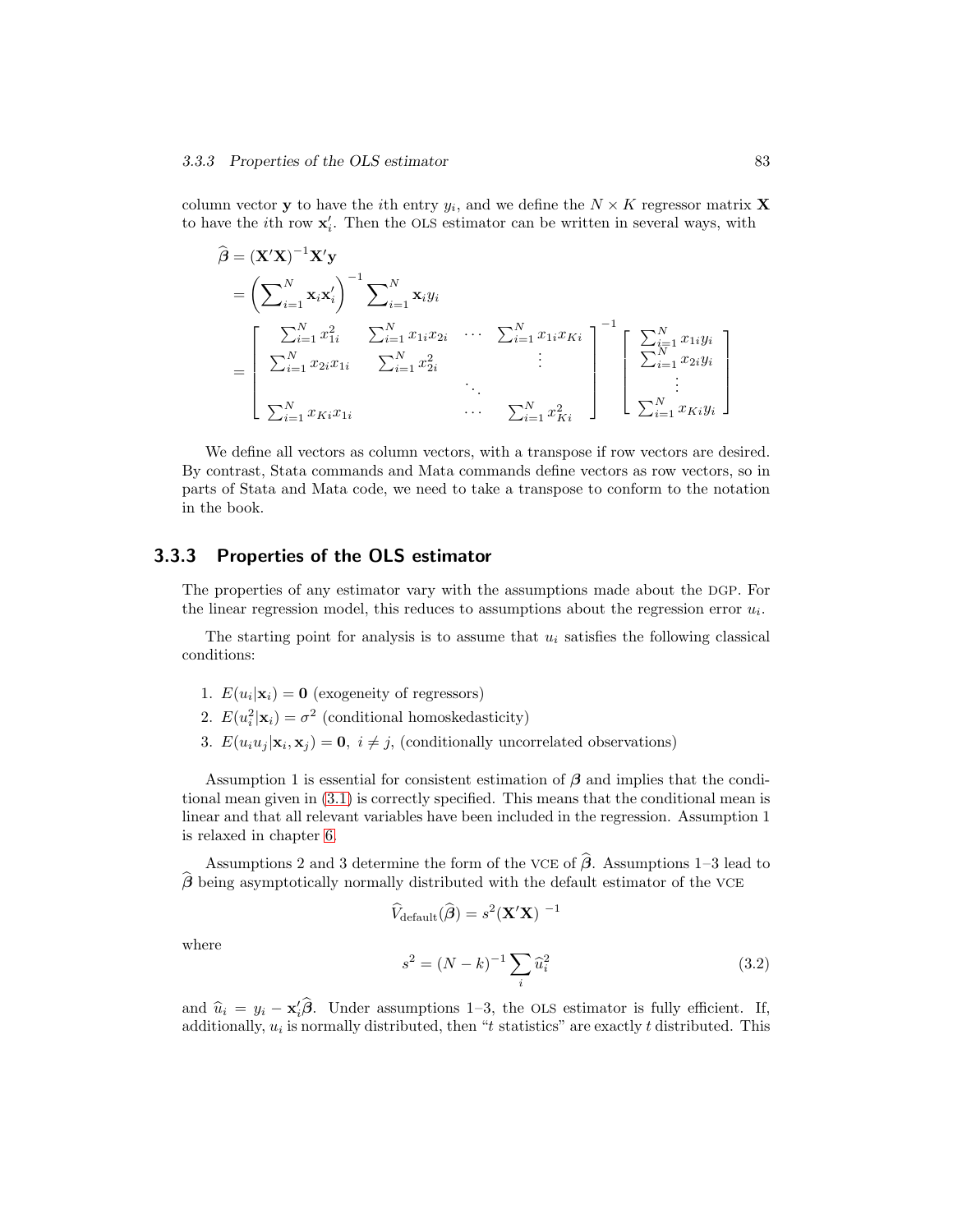fourth assumption is not made, but it is common to continue to use the  $t$  distribution in the hope that it provides a better approximation than the standard normal in finite samples.

When assumptions 2 and 3 are relaxed, OLS is no longer fully efficient. In chapter 5, we present examples of more-efficient feasible generalized least-squares (FGLS) estimation. In the current chapter, we continue to use the OLS estimator, as is often done in practice, but we use alternative estimates of the VCE that are valid when assumption 2, assumption 3, or both are relaxed.

### 3.3.4 Heteroskedasticity-robust standard errors

Given assumptions 1 and 3, but not 2, we have heteroskedastic uncorrelated errors. Then a robust estimator, or more precisely a heteroskedasticity-robust estimator, of the VCE of the OLS estimator is

$$
\widehat{V}_{\text{robust}}(\widehat{\boldsymbol{\beta}}) = (\mathbf{X}'\mathbf{X})^{-1} \left( \frac{N}{N-k} \sum_{i} \widehat{u}_{i}^{2} \mathbf{x}_{i} \mathbf{x}'_{i} \right) (\mathbf{X}'\mathbf{X})^{-1}
$$
(3.3)

For cross-section data that are independent, this estimator, introduced by White (1980), has supplanted the default variance matrix estimate in most applied work because heteroskedasticity is the norm, and in that case, the default estimate of the VCE is incorrect.

In Stata, a robust estimate of the VCE is obtained by using the vce(robust) option of the regress command, as illustrated in section 3.4.2. Related options are vce(hc2) and vce(hc3), which may provide better heteroskedasticity-robust estimates of the VCE when the sample size is small; see  $[R]$  regress. The robust estimator of the VCE has been extended to other estimators and models, and a feature of Stata is the vce (robust) option, which is applicable for many estimation commands. Some user-written commands use robust in place of vce(robust).

### 3.3.5 Cluster–robust standard errors

When errors for different observations are correlated, assumption 3 is violated. Then both default and robust estimates of the VCE are invalid. For time-series data, this is the case if errors are serially correlated, and the newey command should be used. For cross-section data, this can arise when errors are clustered.

Clustered or grouped errors are errors that are correlated within a cluster or group and are uncorrelated across clusters. A simple example of clustering arises when sampling is of independent units but errors for individuals within the unit are correlated. For example, 100 independent villages may be sampled, with several people from each village surveyed. Then, if a regression model overpredicts  $y$  for one village member, it is likely to overpredict for other members of the same village, indicating positive correlation. Similar comments apply when sampling is of households with several individuals in each household. Another leading example is panel data with independence over individuals but with correlation over time for a given individual.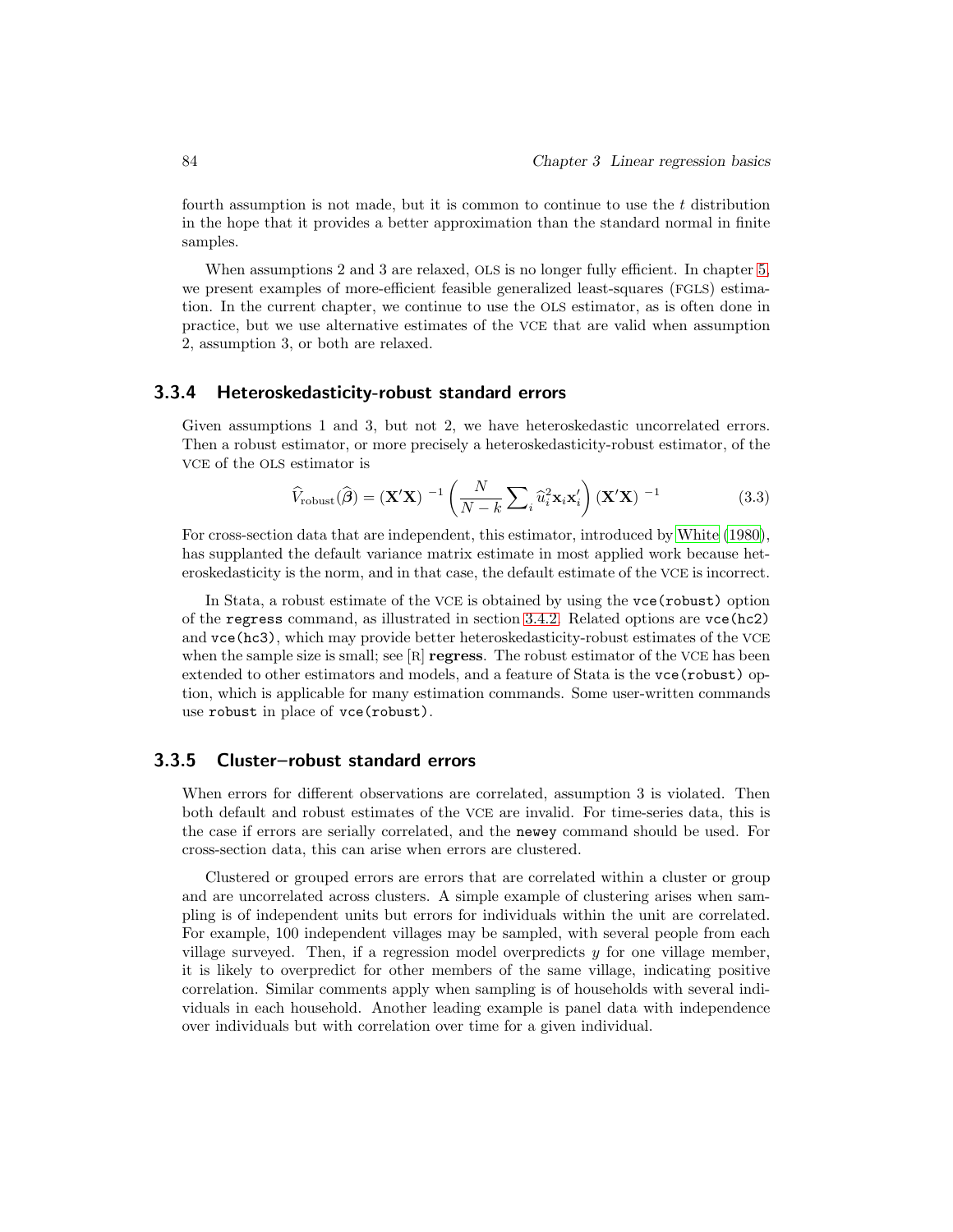#### **3.3.6 Regression in logs** 85

Given assumption 1, but not 2 or 3, a cluster–robust estimator of the VCE of the OLS estimator is

$$
\widehat{V}_{\text{cluster}}(\widehat{\boldsymbol{\beta}}) = (\mathbf{X}'\mathbf{X})^{-1} \left( \frac{G}{G-1} \frac{N-1}{N-k} \sum\nolimits_g \mathbf{X}_g \widehat{\mathbf{u}}_g \widehat{\mathbf{u}}_g' \mathbf{X}'_g \right) (\mathbf{X}'\mathbf{X})^{-1}
$$

where  $g = 1, \ldots, G$  denotes the cluster (such as village),  $\hat{u}_g$  is the vector of residuals for the observations in the gth cluster, and  $\mathbf{X}_q$  is a matrix of the regressors for the observations in the gth cluster. The key assumptions made are error independence across clusters and that the number of clusters  $G \to \infty$ .

Cluster–robust standard errors can be computed by using the vce (cluster *clust*var) option in Stata, where clusters are defined by the different values taken by the clustvar variable. The estimate of the VCE is in fact heteroskedasticity-robust and cluster–robust, because there is no restriction on  $Cov(u_{gi}, u_{gj})$ . The cluster VCE estimate can be applied to many estimators and models; see section 9.6.

Cluster–robust standard errors must be used when data are clustered. For a scalar regressor x, a rule of thumb is that cluster–robust standard errors are  $\sqrt{1 + \rho_x \rho_u (M - 1)}$ times the incorrect default standard errors, where  $\rho_x$  is the within-cluster correlation coefficient of the regressor,  $\rho_u$  is the within-cluster correlation coefficient of the error, and M is the average cluster size.

It can be necessary to use cluster–robust standard errors even where it is not immediately obvious. This is particularly the case when a regressor is an aggregated or macro variable, because then  $\rho_x = 1$ . For example, suppose we use data from the U.S. Current Population Survey and regress individual earnings on individual characteristics and a state-level regressor that does not vary within a state. Then, if there are many individuals in each state so  $M$  is large, even slight error correlation for individuals in the same state can lead to great downward bias in default standard errors and in heteroskedasticity-robust standard errors. Clustering can also be induced by the design of sample surveys. This topic is pursued in section 5.5.

### 3.3.6 Regression in logs

The medical expenditure data are very right-skewed. Then a linear model in levels can provide very poor predictions because it restricts the effects of regressors to be additive. For example, aging 10 years is assumed to increase medical expenditures by the same amount regardless of observed health status. Instead, it is more reasonable to assume that aging 10 years has a multiplicative effect. For example, it may increase medical expenditures by 20%.

We begin with an exponential mean model for positive expenditures, with error that is also multiplicative, so  $y_i = \exp(\mathbf{x}'_i \boldsymbol{\beta}) \varepsilon_i$ . Defining  $\varepsilon_i = \exp(u_i)$ , we have  $y_i =$  $\exp(\mathbf{x}'_i\boldsymbol{\beta} + u_i)$ , and taking the natural logarithm, we fit the log-linear model

$$
\ln y_i = \mathbf{x}_i' \boldsymbol{\beta} + u_i
$$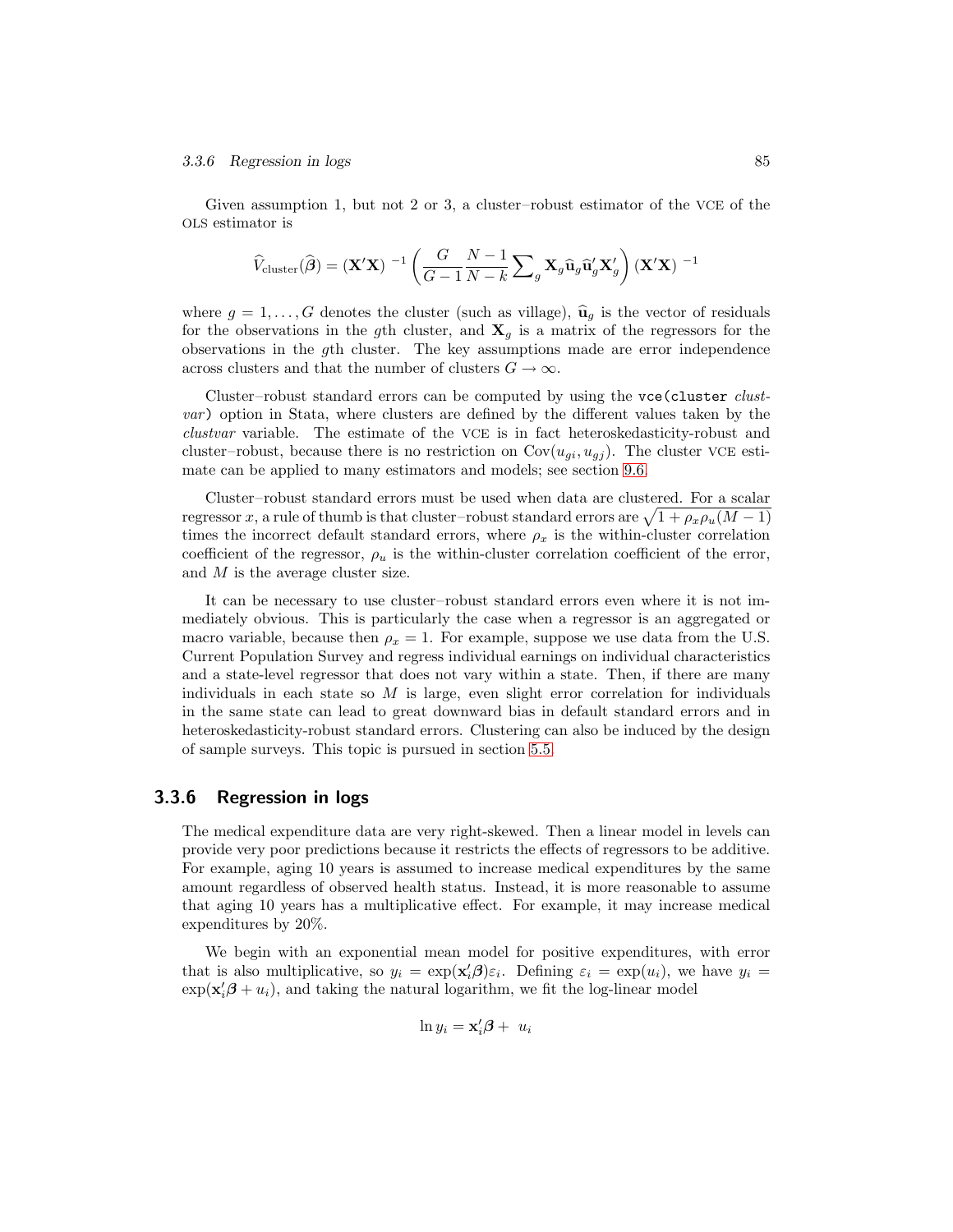by OLS regression of  $\ln y$  on **x**. The conditional mean of  $\ln y$  is being modeled, rather than the conditional mean of y. In particular,

$$
E(\ln y|\mathbf{x}) = \mathbf{x}'\boldsymbol{\beta}
$$

assuming  $u_i$  is independent with conditional mean zero.

Parameter interpretation requires care. For regression of ln y on x, the coefficient  $\beta_i$ measures the effect of a change in regressor  $x_j$  on  $E(\ln y|\mathbf{x})$ , but ultimate interest lies instead on the effect on  $E(y|\mathbf{x})$ . Some algebra shows that  $\beta_j$  measures the proportionate change in  $E(y|\mathbf{x})$  as  $x_j$  changes, called a semielasticity, rather than the level of change in  $E(y|\mathbf{x})$ . For example, if  $\beta_j = 0.02$ , then a one-unit change in  $x_j$  is associated with a proportionate increase of 0.02, or 2%, in  $E(y|\mathbf{x})$ .

Prediction of  $E(y|\mathbf{x})$  is substantially more difficult because it can be shown that  $E(\ln y|\mathbf{x}) \neq \exp(\mathbf{x}'\boldsymbol{\beta})$ . This is pursued in section 3.6.3.

### 3.4 Basic regression analysis

We use regress to run an OLS regression of the natural logarithm of medical expenditures, ltotexp, on suppins and several demographic and health-status measures. Using  $\ln y$  rather than y as the dependent variable leads to no change in the implementation of OLS but, as already noted, will change the interpretation of coefficients and predictions.

Many of the details we provide in this section are applicable to all Stata estimation commands, not just to regress.

### 3.4.1 Correlations

Before regression, it can be useful to investigate pairwise correlations of the dependent variables and key regressor variables by using correlate. We have

. \* Pairwise correlations for dependent variable and regressor variables

| . correlate ltotexp suppins phylim actlim totchr age female income<br>$(obs = 2955)$ |                     |                        |                     |                     |                     |                     |
|--------------------------------------------------------------------------------------|---------------------|------------------------|---------------------|---------------------|---------------------|---------------------|
|                                                                                      | ltotexp             | suppins                | phylim              | actlim              | totchr              | age                 |
| ltotexp<br>suppins                                                                   | 1.0000<br>0.0941    | 1,0000                 |                     |                     |                     |                     |
| phylim<br>actlim                                                                     | 0.2924<br>0.2888    | $-0.0243$<br>$-0.0675$ | 1,0000<br>0.5904    | 1.0000              |                     |                     |
| totchr<br>age                                                                        | 0.4283<br>0.0858    | 0.0124<br>$-0.1226$    | 0.3334<br>0.2538    | 0.3260<br>0.2394    | 1,0000<br>0.0904    | 1,0000              |
| female<br>income                                                                     | $-0.0058$<br>0.0023 | $-0.0796$<br>0.1943    | 0.0943<br>$-0.1142$ | 0.0499<br>$-0.1483$ | 0.0557<br>$-0.0816$ | 0.0774<br>$-0.1542$ |
|                                                                                      | female              | income                 |                     |                     |                     |                     |
| female<br>income                                                                     | 1.0000<br>$-0.1312$ | 1,0000                 |                     |                     |                     |                     |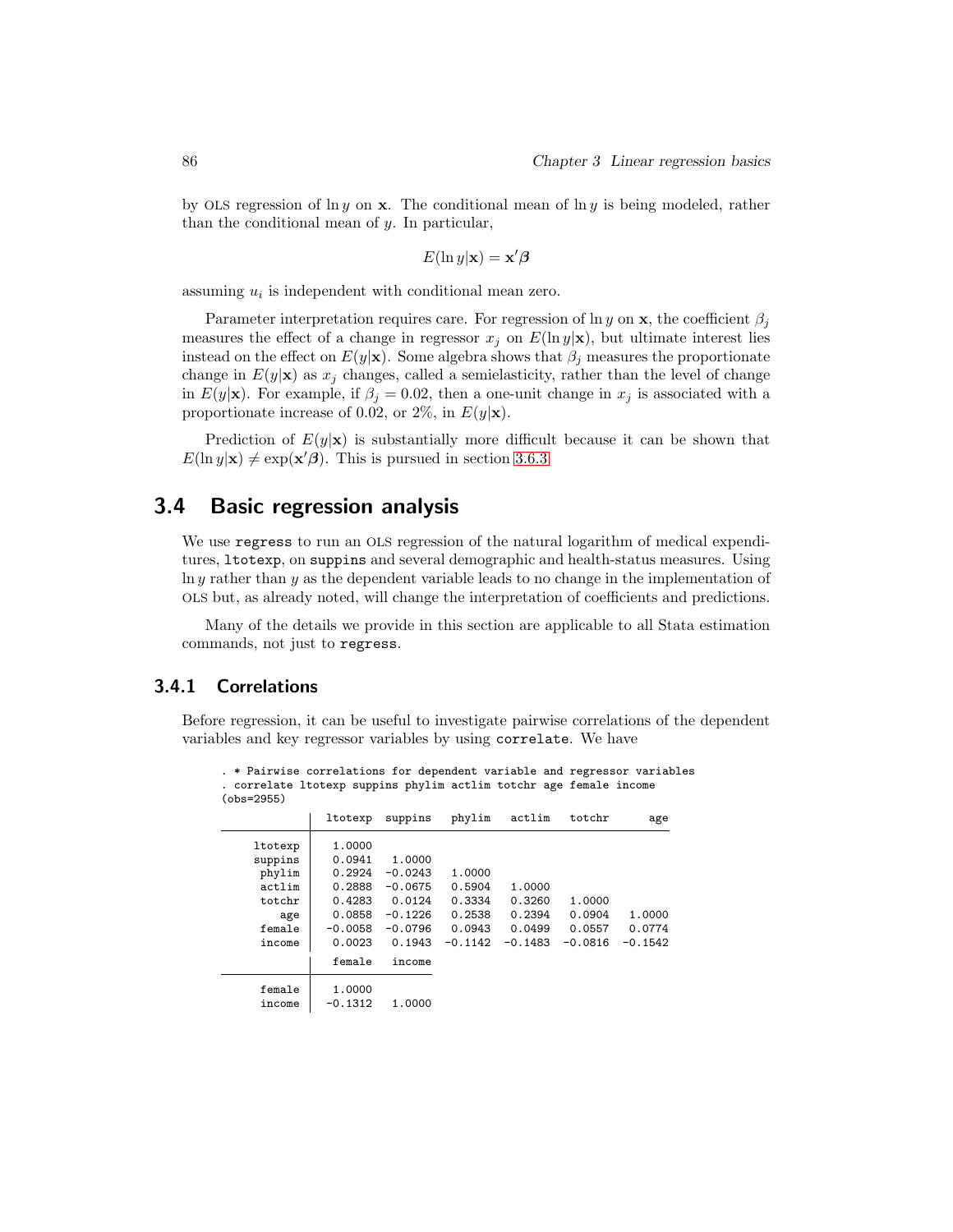Medical expenditures are most highly correlated with the health-status measures phylim, actlim, and totchr. The regressors are only weakly correlated with each other, aside from the health-status measures. Note that correlate restricts analysis to the 2,955 observations where data are available for all variables in the variable list. The related command pwcorr, not demonstrated, with the sig option gives the statistical significance of the correlations.

### 3.4.2 The regress command

The regress command performs OLS regression and yields an analysis-of-variance table, goodness-of-fit statistics, coefficient estimates, standard errors,  $t$  statistics,  $p$ -values, and confidence intervals. The syntax of the command is

```
regress depvar \lceil indepvars \rceil \lceil if \rceil \lceil in \rceil \lceil weight \rceil \lceil , options \rceil
```
Other Stata estimation commands have similar syntaxes. The output from regress is similar to that from many linear regression packages.

For independent cross-section data, the standard approach is to use the  $\mathsf{vce}(\mathtt{robust})$ option, which gives standard errors that are valid even if model errors are heteroskedastic; see section 3.3.4. In that case, the analysis-of-variance table, based on the assumption of homoskedasticity, is dropped from the output. We obtain

| . * OLS regression with heteroskedasticity-robust standard errors            |                                                                                                 |                                                                                            |                                                                   |                                                                      | . regress ltotexp suppins phylim actlim totchr age female income, vce(robust)                      |                                                                                            |
|------------------------------------------------------------------------------|-------------------------------------------------------------------------------------------------|--------------------------------------------------------------------------------------------|-------------------------------------------------------------------|----------------------------------------------------------------------|----------------------------------------------------------------------------------------------------|--------------------------------------------------------------------------------------------|
| Linear regression                                                            |                                                                                                 |                                                                                            |                                                                   |                                                                      | Number of $obs =$<br>$F(7, 2947) =$<br>$Prob$ > $F$<br>R-squared<br>Root MSE                       | 2955<br>126.97<br>0.0000<br>$=$<br>0.2289<br>$=$<br>1.2023<br>$=$                          |
| ltotexp                                                                      | Coef.                                                                                           | Robust<br>Std. Err.                                                                        | t                                                                 | P>  t                                                                | [95% Conf. Interval]                                                                               |                                                                                            |
| suppins<br>phylim<br>actlim<br>totchr<br>age<br>female<br>income<br>$\_cons$ | .2556428<br>.3020598<br>.3560054<br>.3758201<br>.0038016<br>$-.0843275$<br>.0025498<br>6.703737 | .0465982<br>.057705<br>.0634066<br>.0187185<br>.0037028<br>.045654<br>.0010468<br>.2825751 | 5.49<br>5.23<br>5.61<br>20.08<br>1.03<br>$-1.85$<br>2.44<br>23.72 | 0.000<br>0.000<br>0.000<br>0.000<br>0.305<br>0.065<br>0.015<br>0.000 | .1642744<br>.1889136<br>.2316797<br>.3391175<br>$-.0034587$<br>$-.1738444$<br>.0004973<br>6.149673 | .3470112<br>.415206<br>.4803311<br>.4125228<br>.011062<br>.0051894<br>.0046023<br>7.257802 |

The regressors are jointly statistically significant, because the overall  $F$  statistic of 126.97 has a p-value of 0.000. At the same time, much of the variation is unexplained with  $R^2 = 0.2289$ . The root MSE statistic reports s, the standard error of the regression, defined in (3.2). By using a two-sided test at level 0.05, all regressors are individually statistically significant because  $p < 0.05$ , aside from age and female. The strong statistical insignificance of age may be due to sample restriction to elderly people and the inclusion of several health-status measures that capture well the health effect of age.